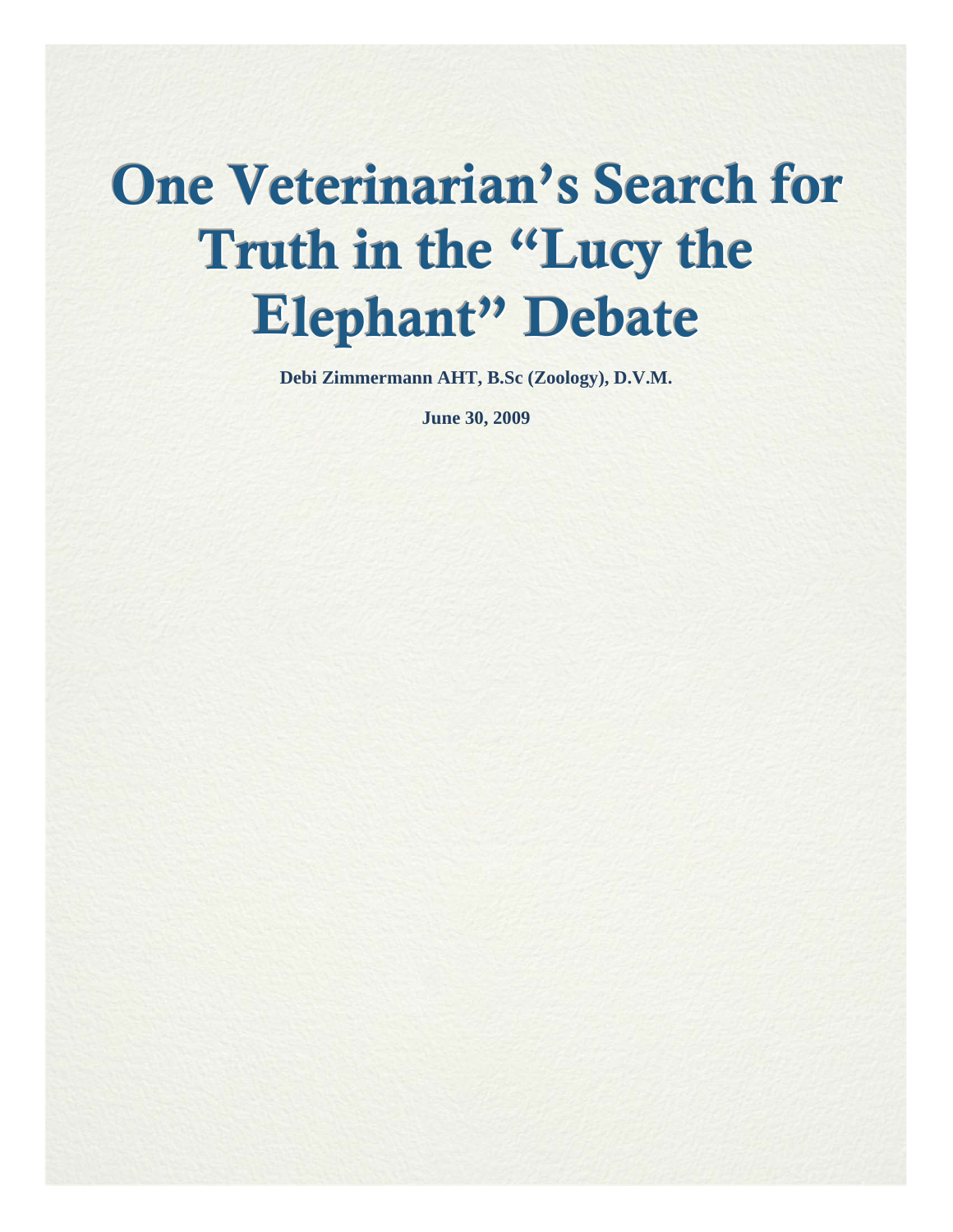## **Table of Contents**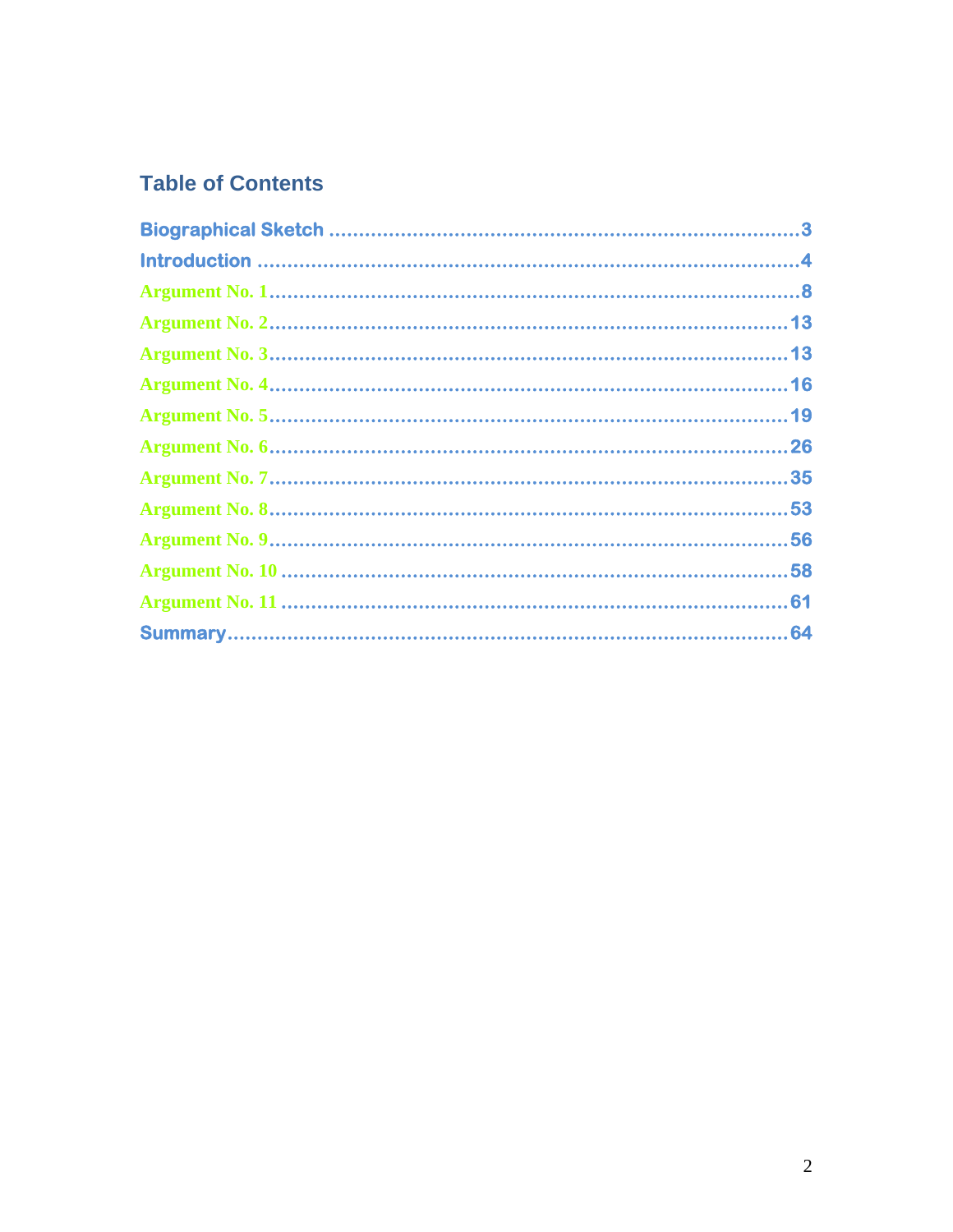#### **Biographical Sketch**

Debi Zimmermann graduated from the Western College of Veterinary Medicine (WCVM) in 1988. In addition to her doctorate degree, she earned a degree in Biology with a specialization in Zoology, from the University of Alberta, and a diploma in Animal Health Technology from the Northern Alberta Institute of Technology. Her experience in wildlife includes rotations in Wildlife Medicine, Exotic Animal Medicine work on a Peregrine Falcon breeding project, and a course in wildlife immobilization. Dr. Zimmermann has visited Zoos on many continents, and has been fortunate to spend several weeks observing African elephants in the wild (Kenya and Tanzania), as well as working Asian elephants in Cambodia and Northern Thailand.

Dr. Zimmermann purchased the Terwillegar Veterinary Clinic in 1994. She was one of the few veterinarians in Alberta, who accepted "exotic" patients such as rabbits, rodents, ferrets, reptiles, amphibians, and wildlife. Her practice had a strong focus in chronic pain management, and end-of-life care. Dr. Zimmermann was named Global television's Woman of Vision for January 2002, after she rebuilt her practice following a devastating fire during which she entered the burning building just in time to rescue the 11 animals under her care at the time.

As time passed, Dr. Zimmermann became increasingly aware of the amount of animal suffering that extended far beyond her doors. After over twenty years of sharing the care of animals one-on-one, she wanted to find a way to help animals on a more massive or global scale. Dr. Zimmermann sold her veterinary practice in late 2008, to enable her to focus on animal advocacy work, and to delve into her other passions of painting, nature photography, and entrepreneurial adventures. Dr. Zimmermann is owned by three big dogs and an even bigger horse.

Dr. Zimmermann is a member of the Canadian Veterinary Medical Association, the Alberta Veterinary Medical Association, the Edmonton Small Animal Veterinary Association and the International Veterinary Academy of Pain Management.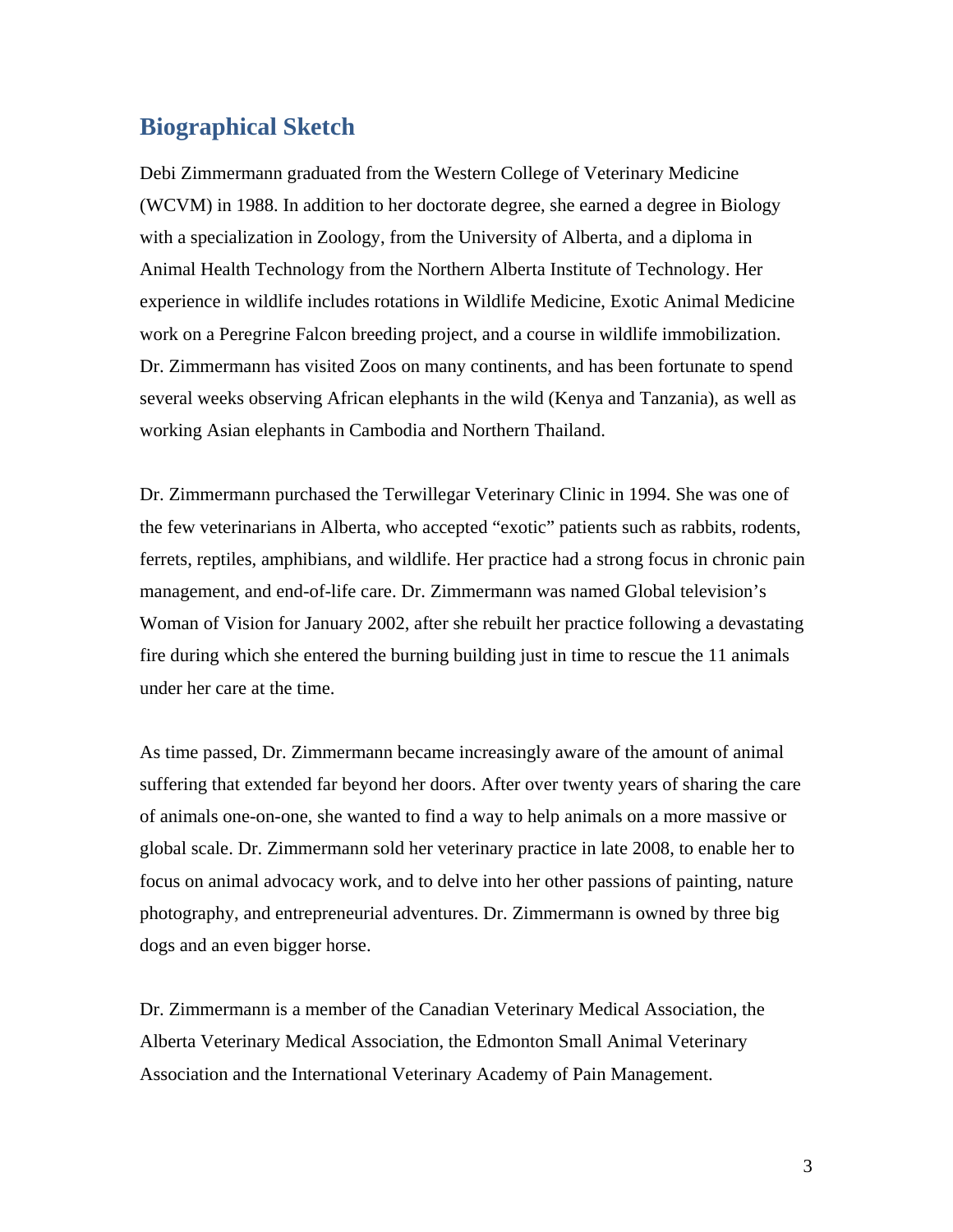#### **Introduction**

Lucy (aka Skanik) is a female Asian elephant, who was captured in Sri Lanka in 1975, as an orphan under a year of age. Initially shipped to the Colombo Zoo, she was transferred to the Edmonton Valley Zoo in 1977. Lucy was kept alone for the next 12 years, with the exception of two short breeding loans to Calgary, between 1987 and 1988. In 1989, the Edmonton Valley Zoo acquired Samantha, a 1-year old female African elephant, captured in Zimbabwe.

The Valley Zoo, originally the *Storyland Valley Zoo*, opened in Edmonton in 1959. The Valley Zoo is operated by the City of Edmonton, and funded through Edmonton City Council.

In June 2007, Samantha was sent to North Carolina on a breeding loan, for at minimum of five years. Lucy, now in her 30's, is alone again. Due to the climate, Lucy spends the majority of her time confined indoors. A medical record review conducted by Zoocheck Canada in 2007 and published in 2008, found that for most of her life, Lucy has been suffering with severe chronic infections, most notably in her feet, and arthritis. It is important to note that foot problems and chronic infections, are cited as the leading cause of premature death in zoo elephants. More recently, a malpositioned molar has been causing Lucy significant discomfort, and is now considered the cause of the respiratory distress that Lucy has been experiencing since 2004. Zoocheck Canada also conducted a behavioral study in 2007, which found Lucy to be lethargic, and exhibiting pronounced stereotypic behaviors, such as abnormal swaying and rocking. Stereotypic behaviors are aberrant behaviors, felt to be caused by frustration, boredom and stress. Samantha, still present at the time of the study, was also noted demonstrating these same stereotypic behaviors.

Lucy is North America's northern-most elephant housed alone. Both elephant and animal welfare experts agree, that Lucy's chronic health issues are exacerbated by being housed in a northern climate, which subjects her to confinement on cold, hard substrate, for the

4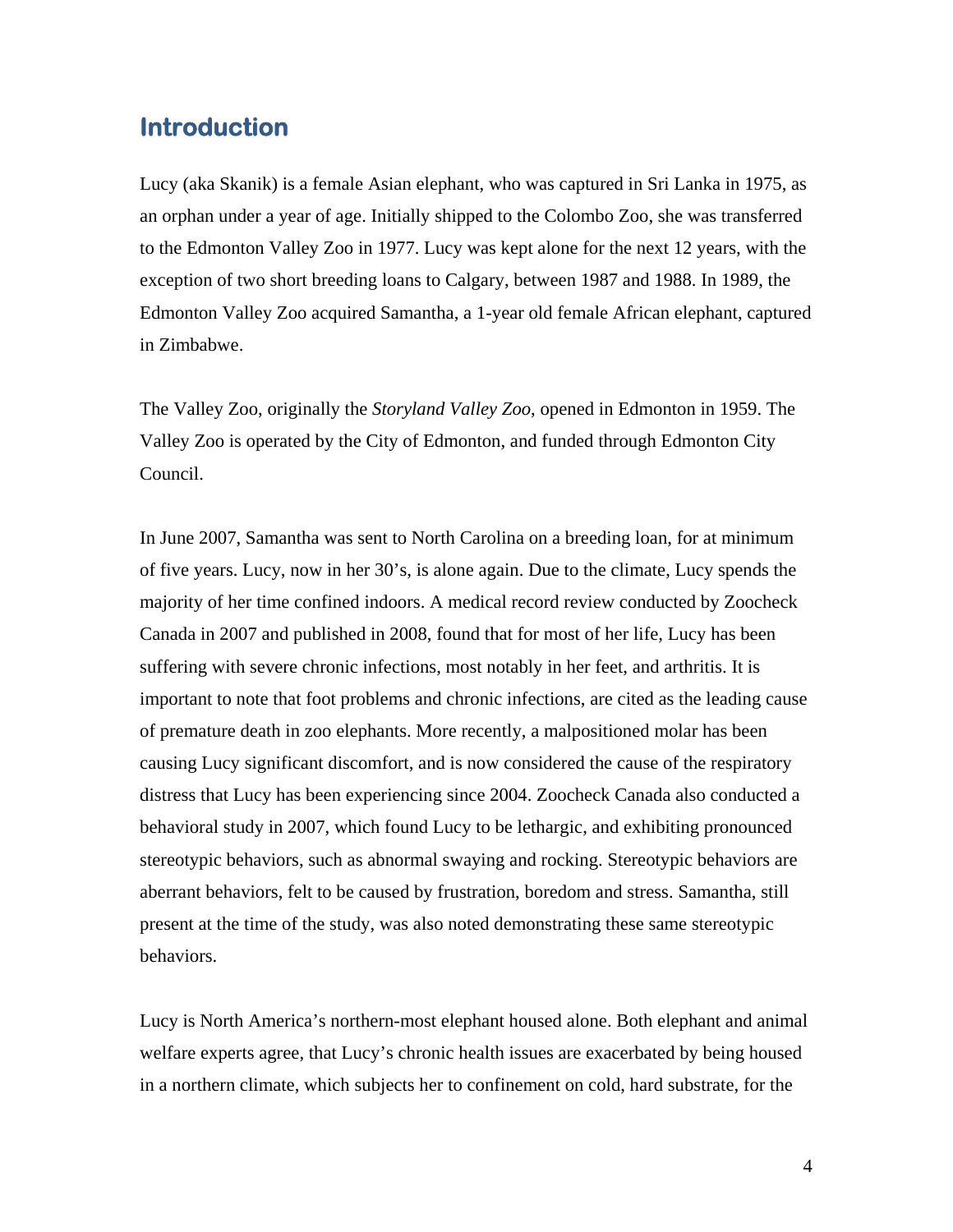majority of the time. They also agree that her diseases are both chronic and advanced, and that she needs better living conditions and a more comprehensive program of medical attention than can be provided at the Zoo in Edmonton. Lastly, they argue that keeping a female elephant alone, runs contrary not only to what science knows of elephants, but also national and international zoo association recommendations. Despite this, the City of Edmonton is resolute in their claim that Lucy is well-adjusted healthy elephant overall, and just fine where she is.

For years now, protests and petitions have been calling for the relocation of the Valley Zoo's elephants. In early 2009, celebrity show-host, and prominent animal welfare advocate, Bob Barker, joined the campaign and along with Zoocheck Canada, offered to fly experts in elephant medicine up to Edmonton at no charge. In addition, there are standing offers for an all-expense paid transfer for Lucy to either The Elephant Sanctuary (TES) in Tennessee, or The Performing Animal Welfare Society (PAWS) sanctuary in California. Despite all of the controversy, the City steadfastly refuses to relinquish Lucy and declines all outside offers of assistance.

Elephant sanctuaries offer elephants a chance to live out the rest of their lives in a way that is as congruent with their natural biology as possible. The Elephant Sanctuary, for example, operates three completely separate and independent elephant facilities on a single parcel of land, consisting of a 200-acre (80 hectare) quarantine facility, a 300-acre (120 hectare) African facility and a 2200-acre (880 hectare) Asian facility, each equipped with specialized barns and fencing, and staffed with trained caregivers working in two shifts from 7am until 12pm, seven days per week. Their website explains, "*Many elephants living in captivity suffer wounds so deep that by the time they come to us, they are a mere shell of an elephant. Through our comprehensive treatment system we are able to accomplish our mission to facilitate each elephant's emotional and physical recovery*." A glimpse of TES can be seen at

[http://www.youtube.com/watch?v=mXh77zoWEeA.](http://www.youtube.com/watch?v=mXh77zoWEeA)

The Asian elephant habitat at The PAWS Sanctuary can be viewed at [http://www.youtube.com/watch?v=tY5CmFIm-uE&feature=player\\_embedded](http://www.youtube.com/watch?v=tY5CmFIm-uE&feature=player_embedded)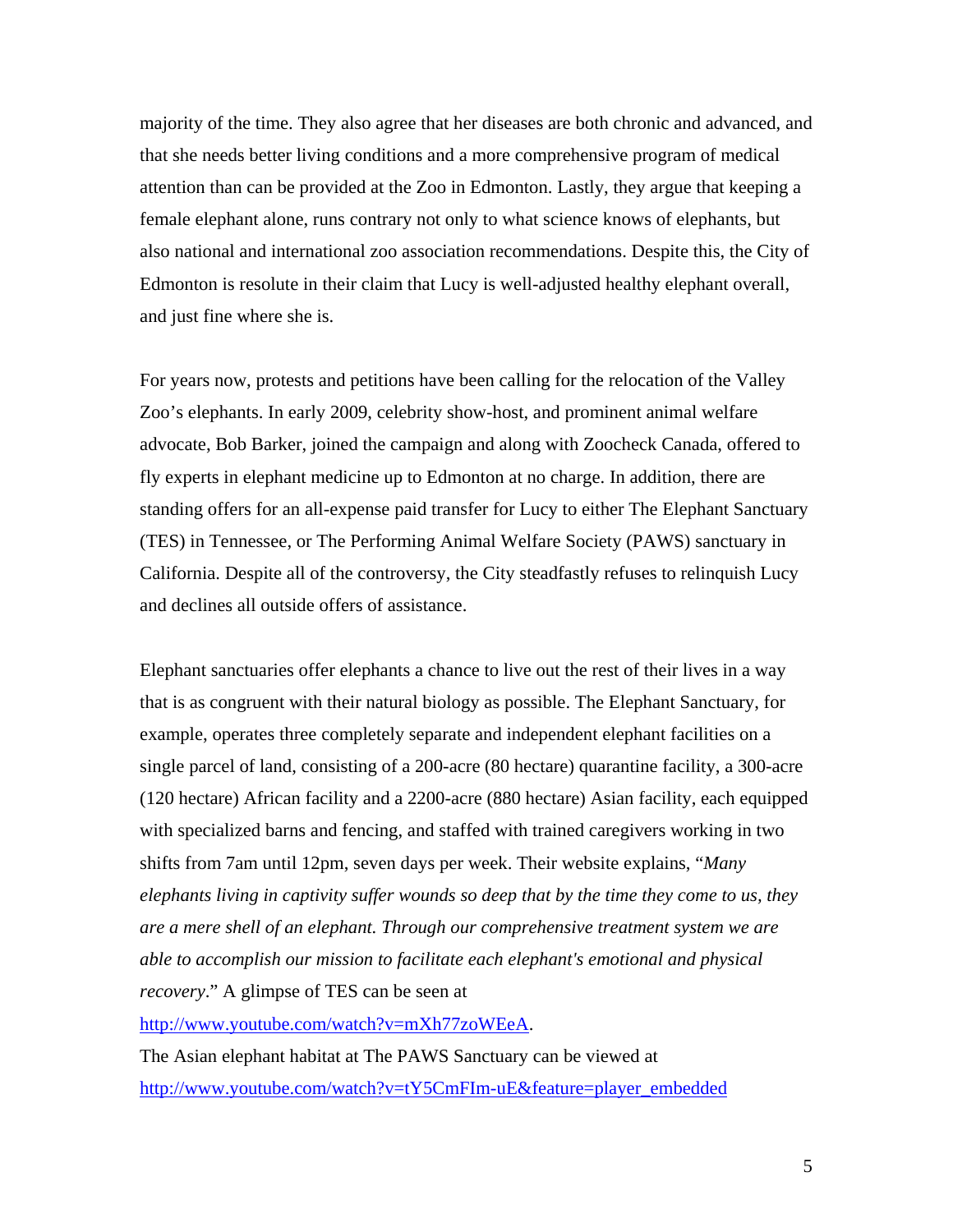According to management, the Valley Zoo makes its decisions based on science, not emotion. This paper comes out of an extensive review of the vast body of science available on elephants, a comprehensive examination of Lucy's complete medical record, numerous discussions with industry experts and zoo veterinarians, and a conversation with the Edmonton Valley Zoo veterinarian. This paper lays out the Valley Zoo's arguments and show how they sharply contrast with the science available.

The Zoo's primary arguments presented during interviews, and documented in the Zoo's own Master Plan, (endorsed by City Council members), as to why they are opposed to moving Lucy to a sanctuary, are summarized as follows:

- 1. Lucy is the Zoo's icon. Without their flagship animal, they would "lose their cause célèbre for fundraising", and attendance would drop.
- 2. The Zoo's logo is an elephant.
- 3. Dean Treichel, Supervisor of Animal Care and Operations at the Valley Zoo, claims The Zoo is an accredited member of CAZA (Canadian Association of Zoo Animals), and is therefore held to very high standards. This, in his opinion, should carry a lot of weight.
- 4. Lucy has dedicated keepers who love her and spend a lot of time with her. These people are the only family she has ever known, and they have essentially become her "herd" Lucy has dedicated keepers who love her and spend a lot of time with her.
- 5. Lucy is a calm, well adjusted and extremely well cared for elephant.
- 6. The Animal Protection Department was satisfied that Lucy was receiving proper care at the Zoo, and they accepted that her "re-occurring flare-ups of chronic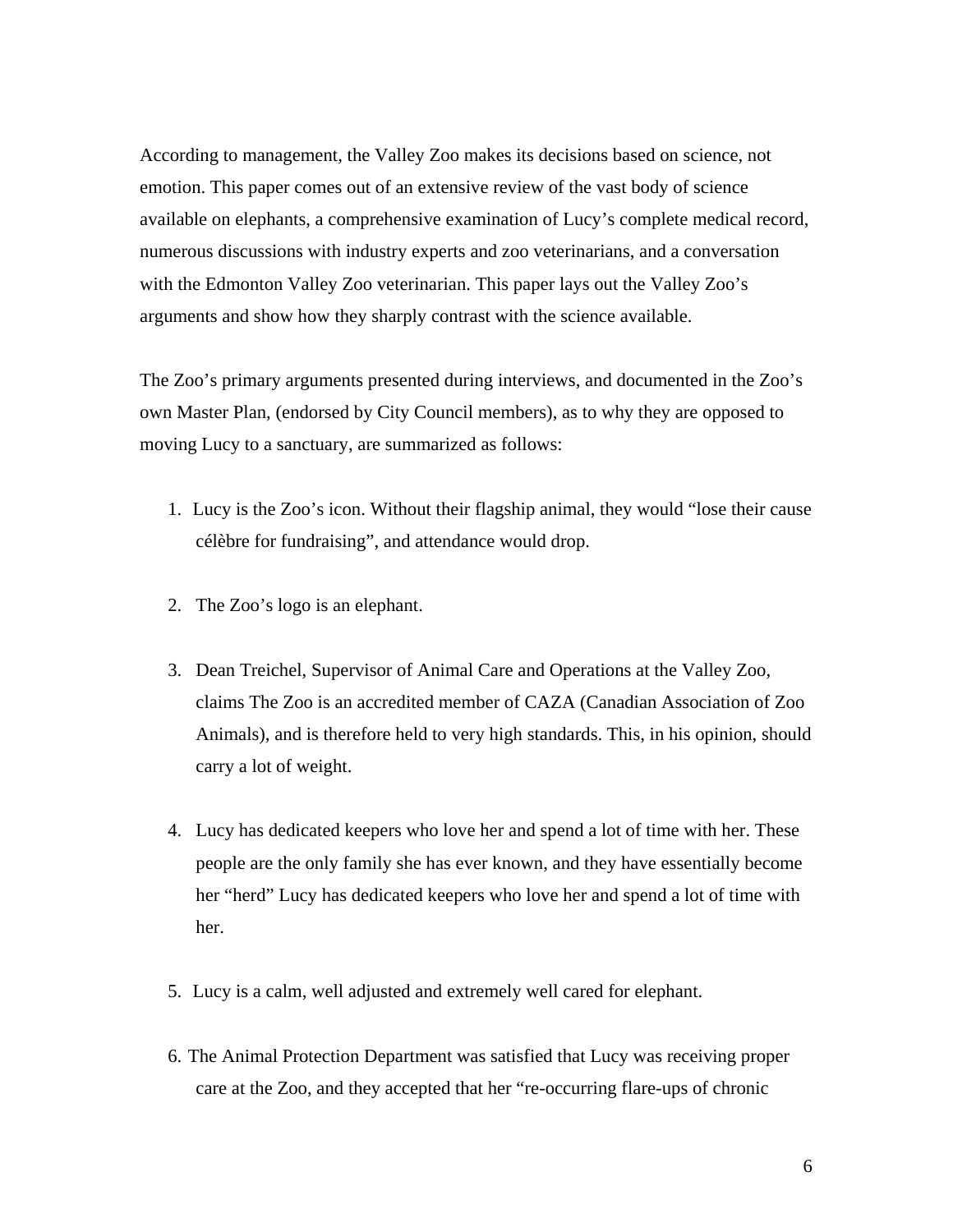arthritis", were being controlled by a strict weight control program of diet, along with increased training, enrichments and exercise throughout the day.

- 7. Lucy receives regular veterinary care, and her health team consults with elephant experts, an industry professionals. Outside help is not required.
- 8. Lucy has health issues that preclude her from being transported safely.
- 9. Lucy is antisocial.
- 10. Without Lucy, they will be hampered in their efforts to educate the public about elephants.
- 11. The Zoo suggests that animal welfare advocates are emotional, often turning their focus on zoos. The Zoo wants to be clear that they make decisions based on science, and what is best for the health and well being of the animal, not on emotional grounds.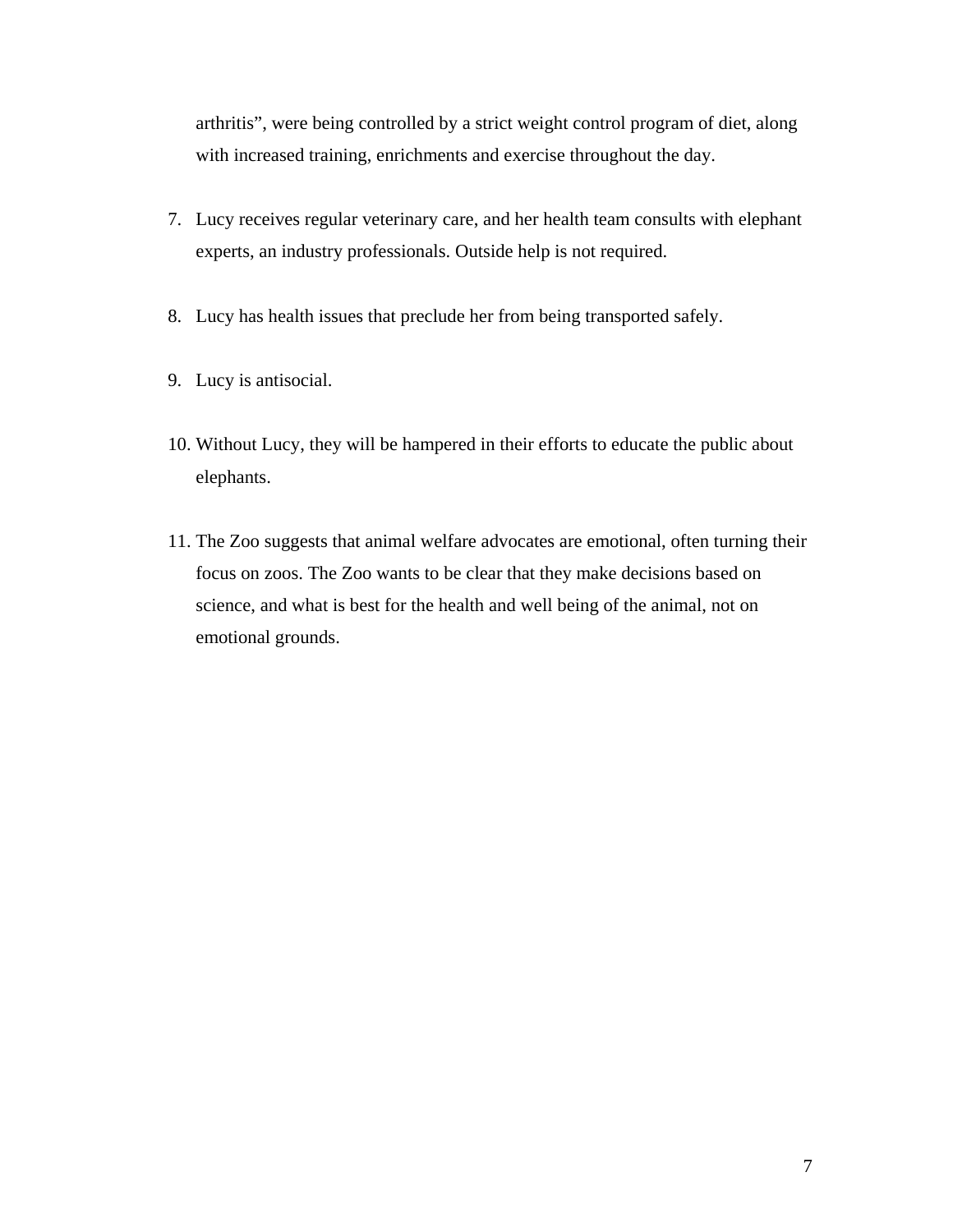## **Argument No. 1: Lucy is their icon, and without their flagship animal, they would lose their cause célèbre for fundraising, and attendance would drop.**

This statement may be valid, however, there needs to be clarity over what the issue really revolves around. We have opposing parties arguing two separate issues; on the one hand, we have City Council and their zoo officials, declaring that if they lose their icon, they would suffer financially and the future of their Valley Zoo would be uncertain. On the other hand, we have animal advocates, arguing for what is best for Lucy: a sentient, intelligent and highly social animal, who is undeniably suffering in her current circumstances. So which argument is on the table here; " *What is best for Edmonton and its financially-challenged zoo*", or "*what is best for Lucy?"* 

In the absence of drought and human predation, elephants in the wild can live into their 80's, with the average lifespan between 60 and 70 years of age. Despite protection from drought and human predation, zoo elephants are usually dead by 38 (Kiiru 2007). The leading cause of death in zoo elephants is chronic infections and foot problems. The oldest elephant in Canada currently is 44 years old. (Limba, reportedly born in late 1964). Of their adult elephants at the Calgary Zoo, 2 died at 8 years of age, and one at 16 years. The Toronto Zoo has had 5 elephants die at their facility, all under the age of 40. The Alaska Zoo's elephant, Annabelle, died of chronic foot infections at age 33.

Lucy is now 34 years of age, and her records indicate that she has suffered from both chronic infections and foot problems since 1989. Her chronic arthritis, obesity, stereotypic behavior, and molar issues, can all be attributed to a life in captivity, and are greatly diminishing her quality of life. Zoocheck Canada stated, " the (Valley) zoo doesn't acknowledge that her physical and social environment is extremely poor and that Lucy's chronic health problems are a result of her living conditions. If she stays where she is, in all likelihood Lucy will not survive over the long term." This bleak prognosis, combined with statistics that show the life expectancy of zoo elephants around 38 years,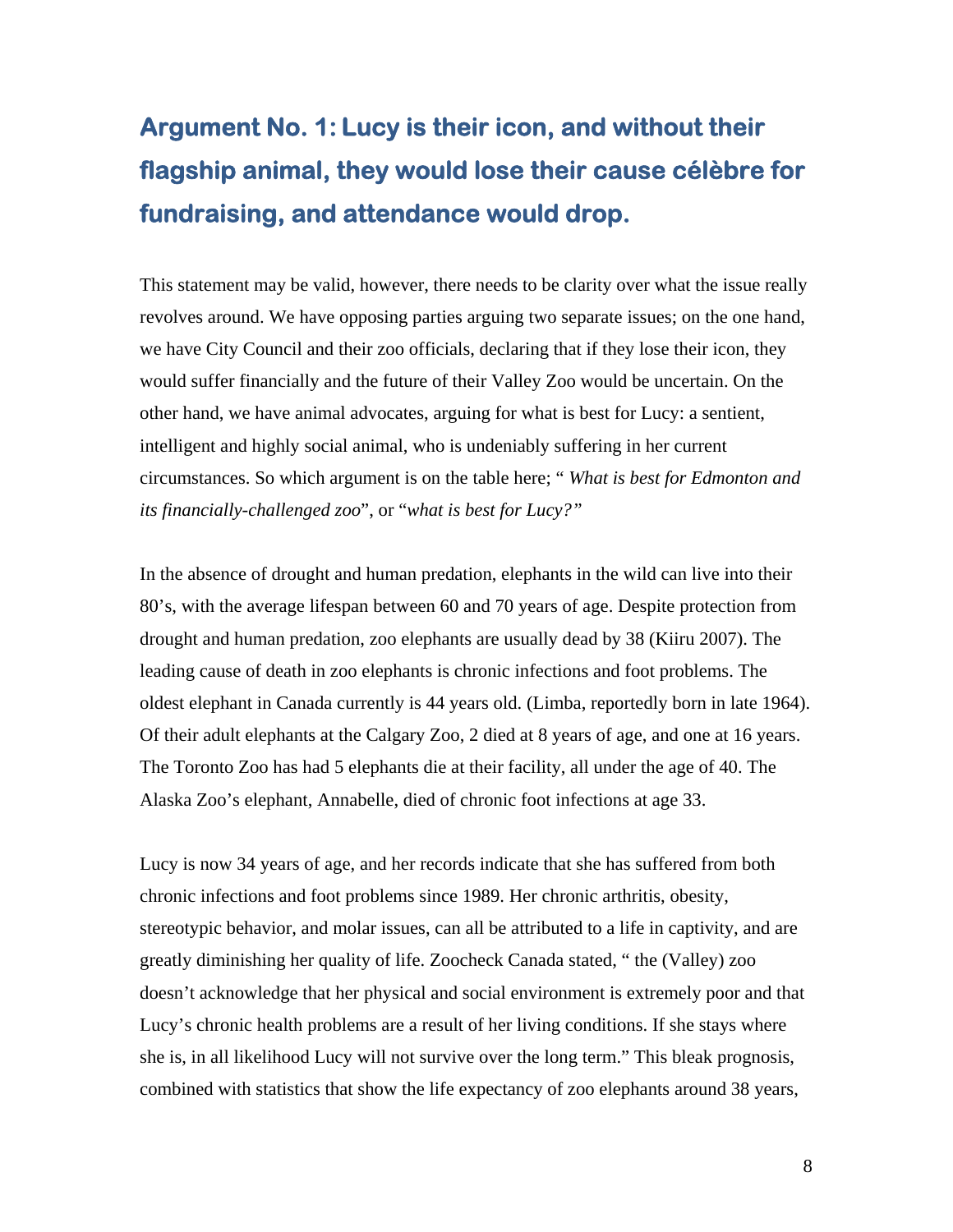means Lucy may die shortly if she were to stay at the Valley Zoo. In the end, the City's Zoo could well be without their icon and flagship animal, regardless of their decision.

Finances are definitely central to this debate. The Valley Zoo is operated by the City of Edmonton, and funded primarily by City Council, who has full control over the zoo's management. Edmonton City Council had approved the 30 million dollar Master Plan proposed for the Zoo in 2005. It should be noted that elephants were always part of this new plan. In their vision for their African exhibit, the Zoo describes, "*the Zoo's herd of four elephants is dominated by its matriarch and her female offspring. Much like in the wild, the one young male will remain with his mother only until he is old enough to emigrate to a zoo with the specialized facilities needed to care for a full-grown bull elephant".* 

Also, if their last elephant were to go, their 1.3 million dollar elephant house would stand empty.

The Zoo anticipates losses in attendance revenue. Many factors influence attendance levels at The Valley Zoo however, besides their token pachyderm. According to comments posted on discussion forums devoted to zoo and animal conservation enthusiasts (i.e. Zoo chat), the Valley Zoo's reputation can be considered poor.

The following example posted by "Snowleopard" on Zoochat31-03-08, echoes the views of others on the thread relating to the Valley Zoo <http://www.zoochat.com/223/edmonton-valley-zoo-15475/> :

*"I've posted a few comments about this \*\*\*\*\*\* little zoo on other threads, but overall it is a truly pitiful sight and should be torn down. The sea lion exhibit for the 3 aging pinnipeds is as bad as any you'll ever see in the worst Asian zoos, the red panda yard is a joke, the one and only elephant spends a huge chunk of her life inside a poorly designed concrete jail, the gibbons and other primates would be better off dead then living in the enclosures that they are trapped in... and the list goes on.*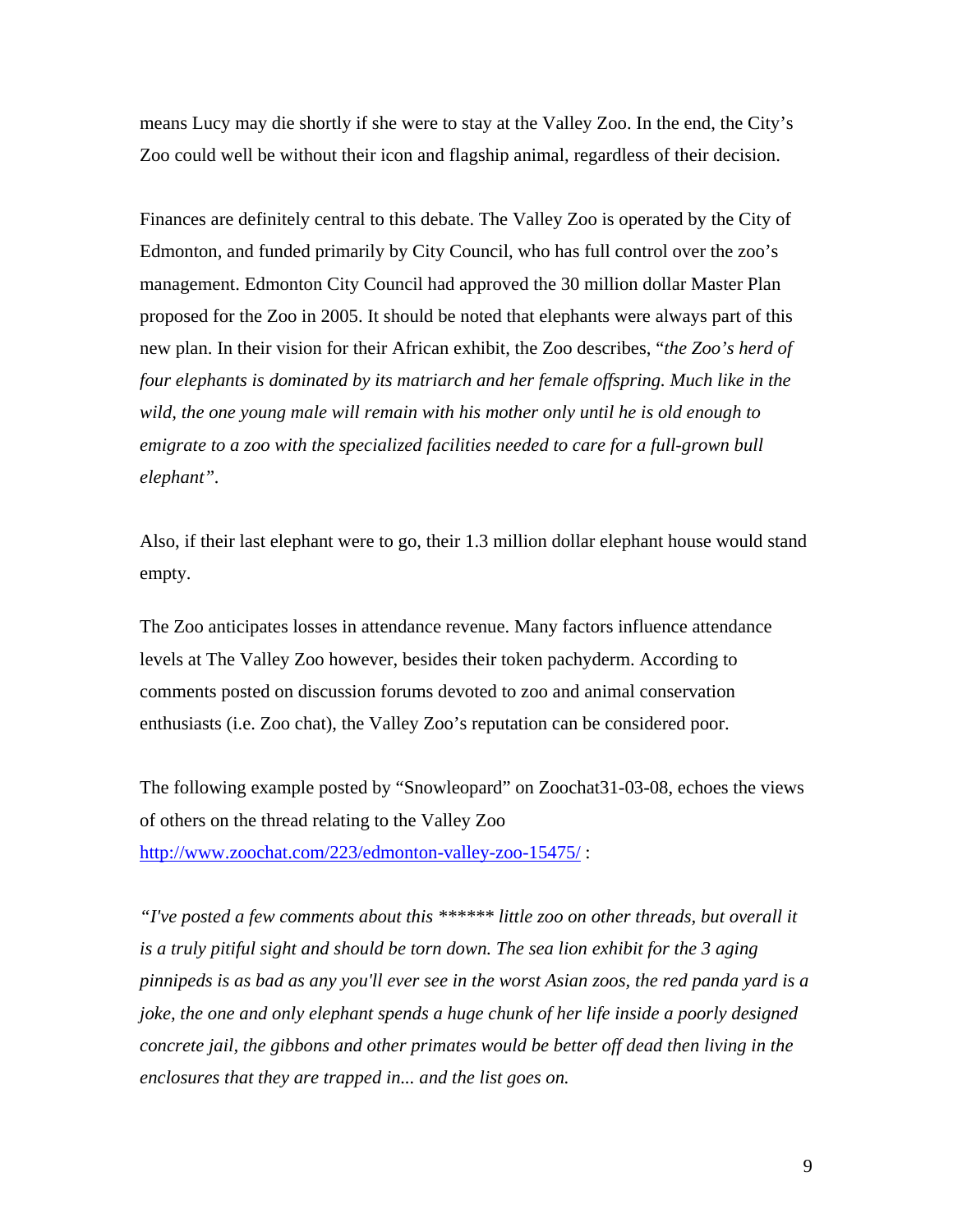*I was born in Edmonton, lived there for ten years, and visited the zoo many times during that decade. I have been back to the zoo only once in 20 years, and it took me exactly one hour to go around and get the hell out of there before I launched into a protest.* 

*One major black mark on the zoo is that in the wintertime (which can be half the year in frosty Edmonton) the animals are placed in their "winter quarters". The less said about those exhibits the better...."* 

Another Zoo chat member writes, "*I was born in Edmonton and visited the Valley Zoo many times as a child, but in the past 20 years have only been back once. The solitary occasion of my visit was shocking, as the zoo is behind the times in so many ways. With only 300 animals I often wonder why the establishment doesn't close down permanently and offload the inhabitants to some of the 220 AZA zoos in the U.S., or even to other prominent institutions around Canada."* 

The Zoo's image will deteriorate even further, should they continue to make excuses to perpetrate an animal's suffering, for monetary reasons. The fact that they are in violation of CAZA standards does not help their cause. Their actions certainly do not live up to their stated mission, which reads in part, *" To be, for the citizens of Edmonton, both a symbol and a focus of their concern for and interest in nature."* They are also failing on at least two issues they promised their master plan would address, which include *"increasing public and professional pressure to provide for enhanced animal welfare for the species in our care"*, and, *"providing space for rich social lives … animals, staff, and visitors."* 

It is critical that the City Council and Zoo directors understand that their reputation is on the line in this debate. If Lucy's health deteriorates while they continue to violate regulations, ignore their public's appeals to have Lucy moved, and act contrary to their mission statement; their image may never recover. Their stated goal of raising \$8 million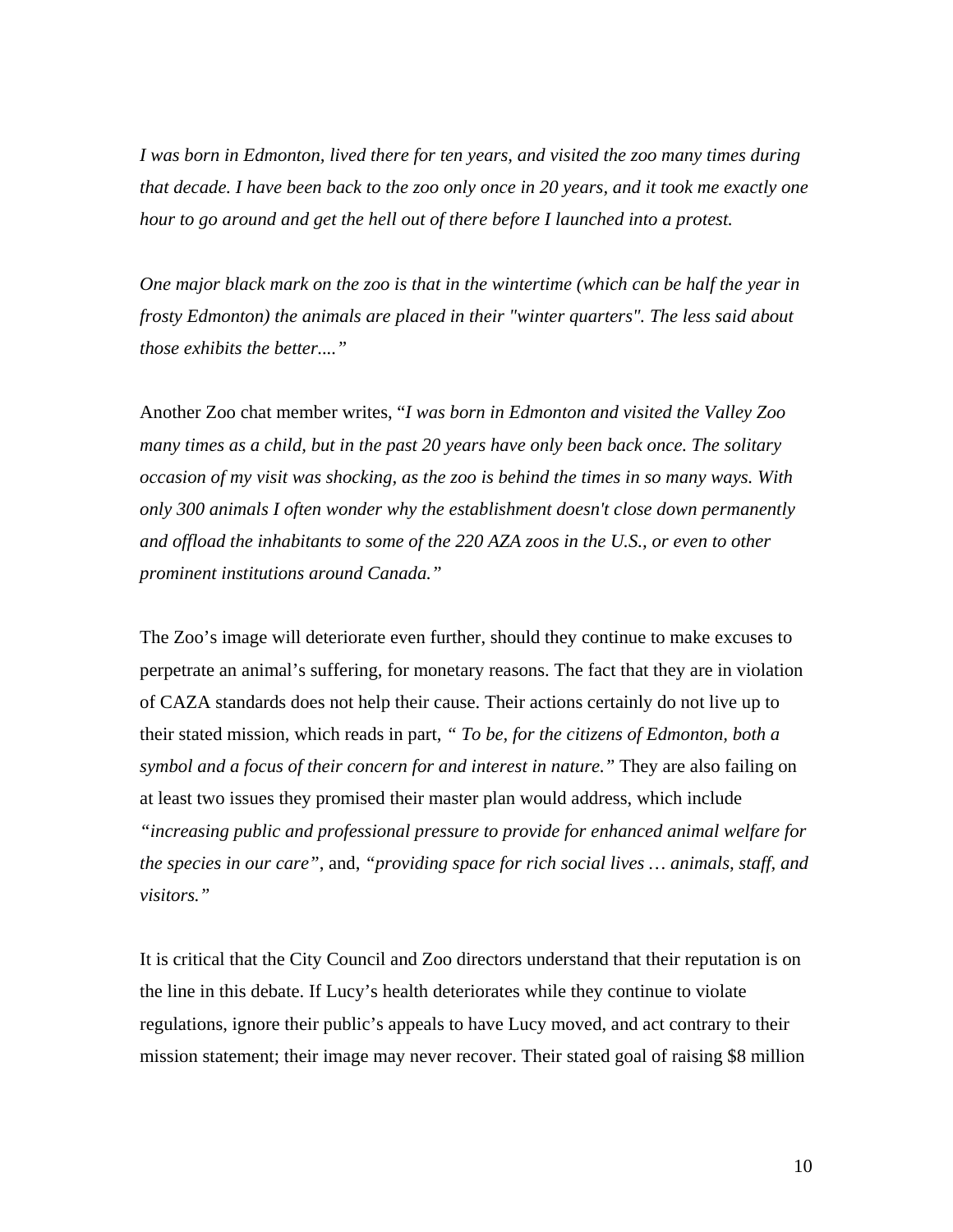in donations from individuals, corporate and government sponsors would be unattainable, and the future of the Zoo jeopardized.

As it is, the Valley Zoo is chronically underfunded, and at times, understaffed. Many of the original structures from 1959 are still in use, with minimal upgrading except for a new coat of paint. As a result, elephants and other animals on display suffer from substandard housing conditions. For example:

- The sea lions languish in a desperately small swimming pool. This is acknowledged on Zoo's own website which states, *"The South American Sea Lions are currently housed in inadequate facilities. The group is aging and probably has a life expectancy of no more than ten years. They are wonderful charismatic animals that deserve a better situation. Recommendation: make necessary, but very modest, water quality improvements only to existing facility".*
- Lucy was in her 20's before a bigger elephant enclosure was built to accommodate her mature size.
- Lucy suffered with severe, chronic foot infections for half of her life before flooring was improved with respect to heating and drainage.
- In 2006, their African elephant (now on breeding loan) had torn approximately 20cm off the end of her trunk after getting it caught it in an enclosure gate latch.
- Lucy's health record: September 19, 2007: "*keeper removed 2-inch stick from hole in left front foot*", and *July* 2004: "*Sharp object removed from hole in pad on right foot".*

Here is what Zoo enthusiasts wrote about the substandard exhibits at the Valley Zoo on ZooChat: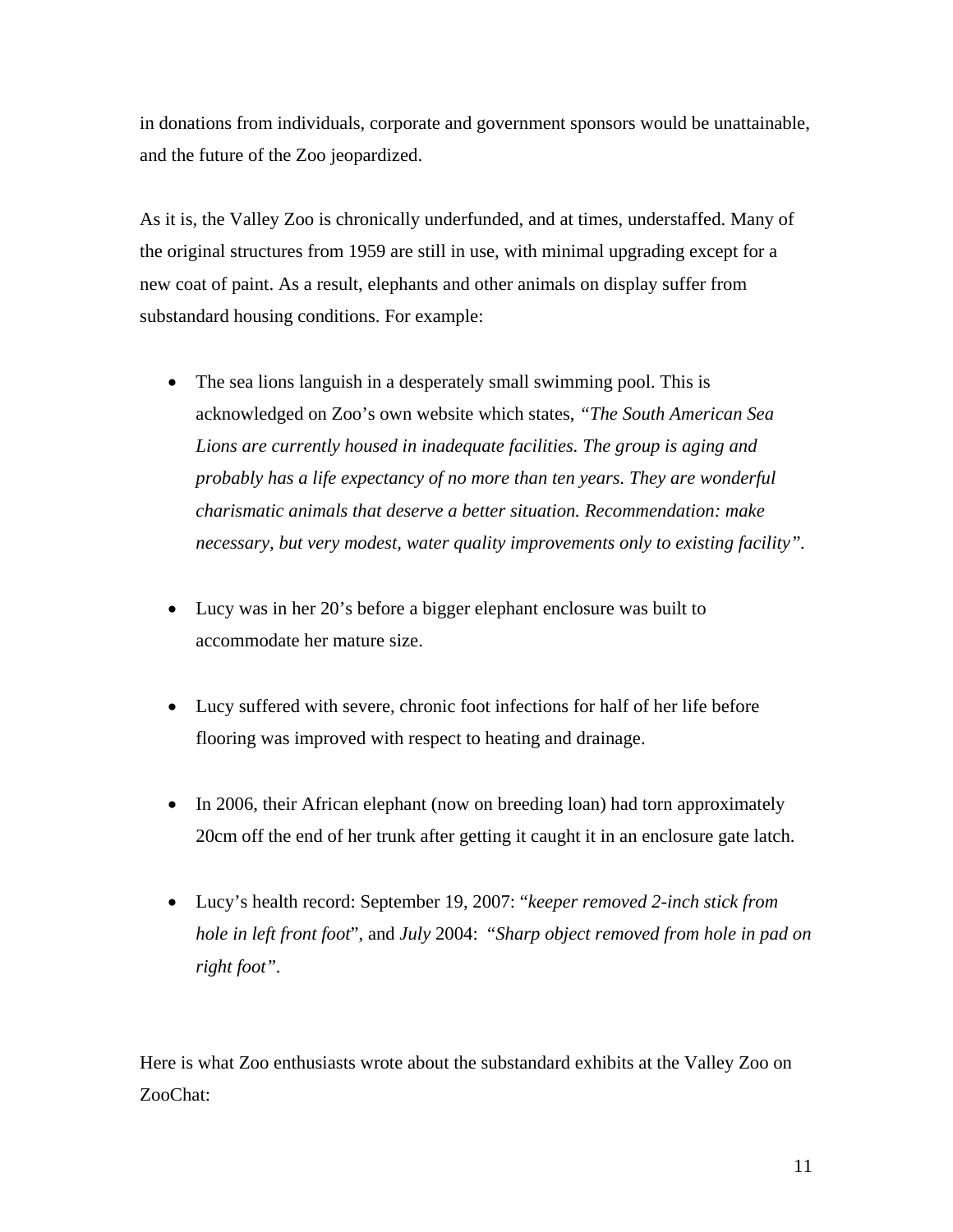- *The winter quarters for the zoo's animals are appalling, the sea lions would be better off dead, the gibbons have a puny little glass-fronted cage that is an embarrassment, and the list goes on and on... (31-03-2008).*
- *The Valley Zoo should really abandon any notion of keeping elephants in Edmonton forever, and move on to smaller, less controversial mammals. The photos that you posted show how poorly designed some of the enclosures are, and as you already pointed out...how can any zoo erect such a terrible red panda exhibit? The worst exhibit of the lot is the one for the aging trio of sea lions. Poor bastards... (01-04-2008)*

It appears, therefore, that the Zoo may also be **in breach of Section III.B. of the Animal Care Standards within Government of Alberta Standards for Zoos in Alberta, a regulation of the Animal Welfare Act,** states that: "*All equipment, fixtures and vegetation must be installed in such a way that they do not present a hazard to the animals and must be maintained in good working condition*."

Lastly, we need to ask ourselves, "In this day and age, do we really need to imprison animals in a Zoo?" *Menagerie-style* zoos, which all Canadian Zoos fall under, first appeared in the late 1800's. Wild animals were quite the novelty then, as only the average person would never be able to see animals that lived in the vast untamed wilderness or on the other side of the world, in any other way. For maximal viewing pleasure, the animals were kept in small enclosures, made of easy to clean concrete, and with sparse furnishings so as not to obstruct the spectator's line of sight. Now, we have National Geographic, productions like BBC's Planet Earth, IMAXX movies, YouTube, National Parks, wilderness safari's, and virtual reality. If you look at how far we have come in the past 100 plus years, with computers, cellphones, space travel, telecommunications along the ocean floor, skyscrapers, supersonic jets, the end to slavery, equal rights for women and for minority groups; there is nothing that has stayed the same, except our archaic, and pitiful menagerie-style zoos.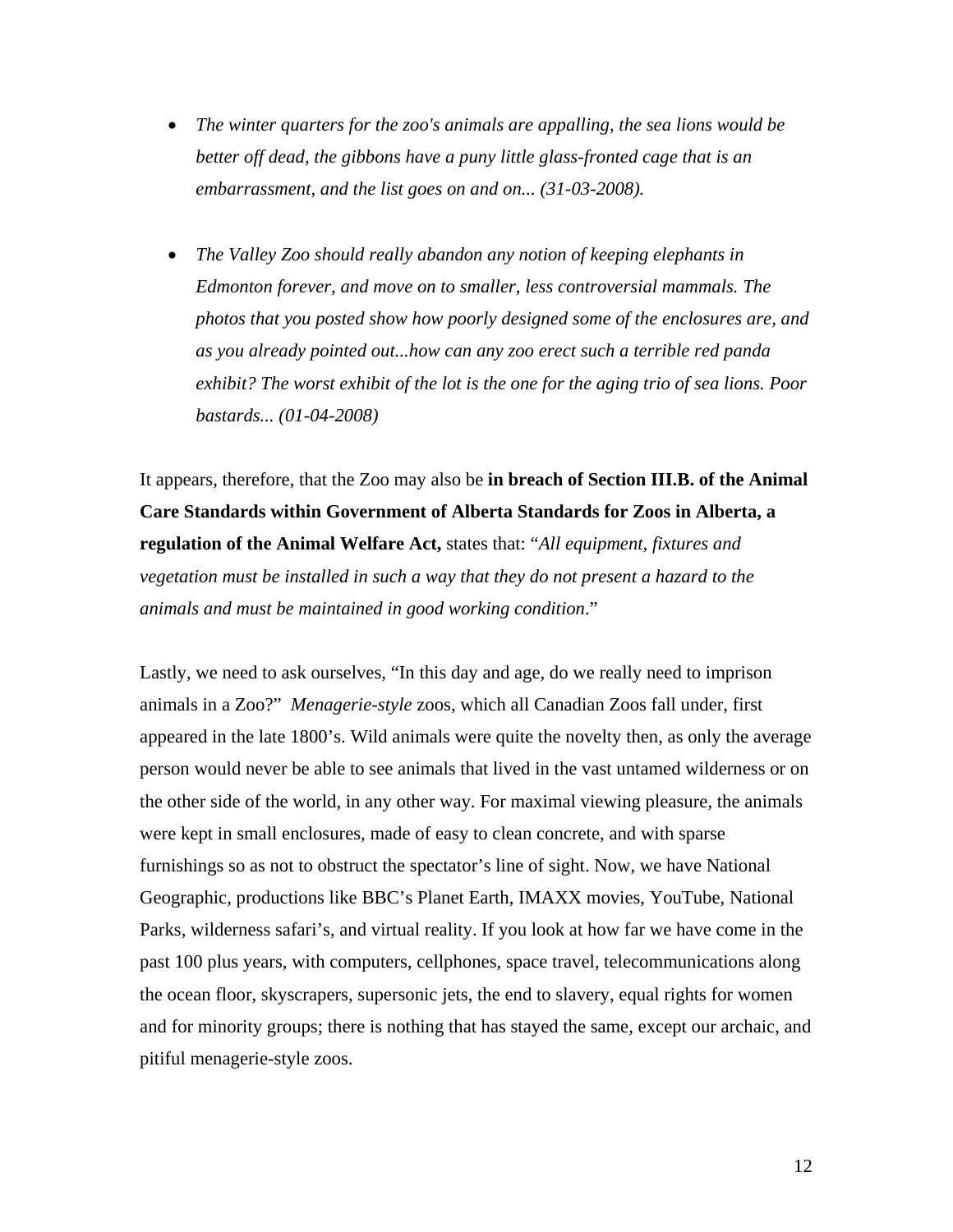## **ARGUMENT NO. 2: The Zoo's logo is an elephant**

The Zoo's logo displays a tusked elephant, representing either a male Asian elephant, or an African elephant, of which currently the Zoo has neither. The impact of losing the logo would be dependent on how strong the Zoo's brand is in the marketplace The zoo, according to some, may already be considering rebranding themselves, including changing their logo.

**ARGUMENT NO. 3: Dean Treichel, Supervisor of Animal Care and Operations at the Valley Zoo, claims The Zoo is an accredited member of CAZA (Canadian Association of Zoo Animals), and is therefore held to very high standards. In his opinion, this should carry a lot of weight.** 

**CAZA** accreditation is voluntary, and not a legal requirement. It is also important to note that CAZA is simply an industry association, whose mandate is to protect its members (the zoos), not to protect animals. In addition, many of the CAZA members violate CAZA guidelines on a regular basis, including those guidelines considered mandatory for accreditation, such as perimeter fences. Asking CAZA for their opinion on the welfare of animals in their members care is akin to asking a pesticide industry association, if their member's products may harm the environment. In any event, the following section will illustrate how the Valley Zoo may be in violation of not only several CAZA guidelines, but provincial and international zoo association regulations as well.

Lucy has been alone since 2007, and Dean Treichel has stated that there are no plans to acquire more elephants. By keeping Lucy alone, the Valley Zoo is in violation of the following CAZA's guidelines: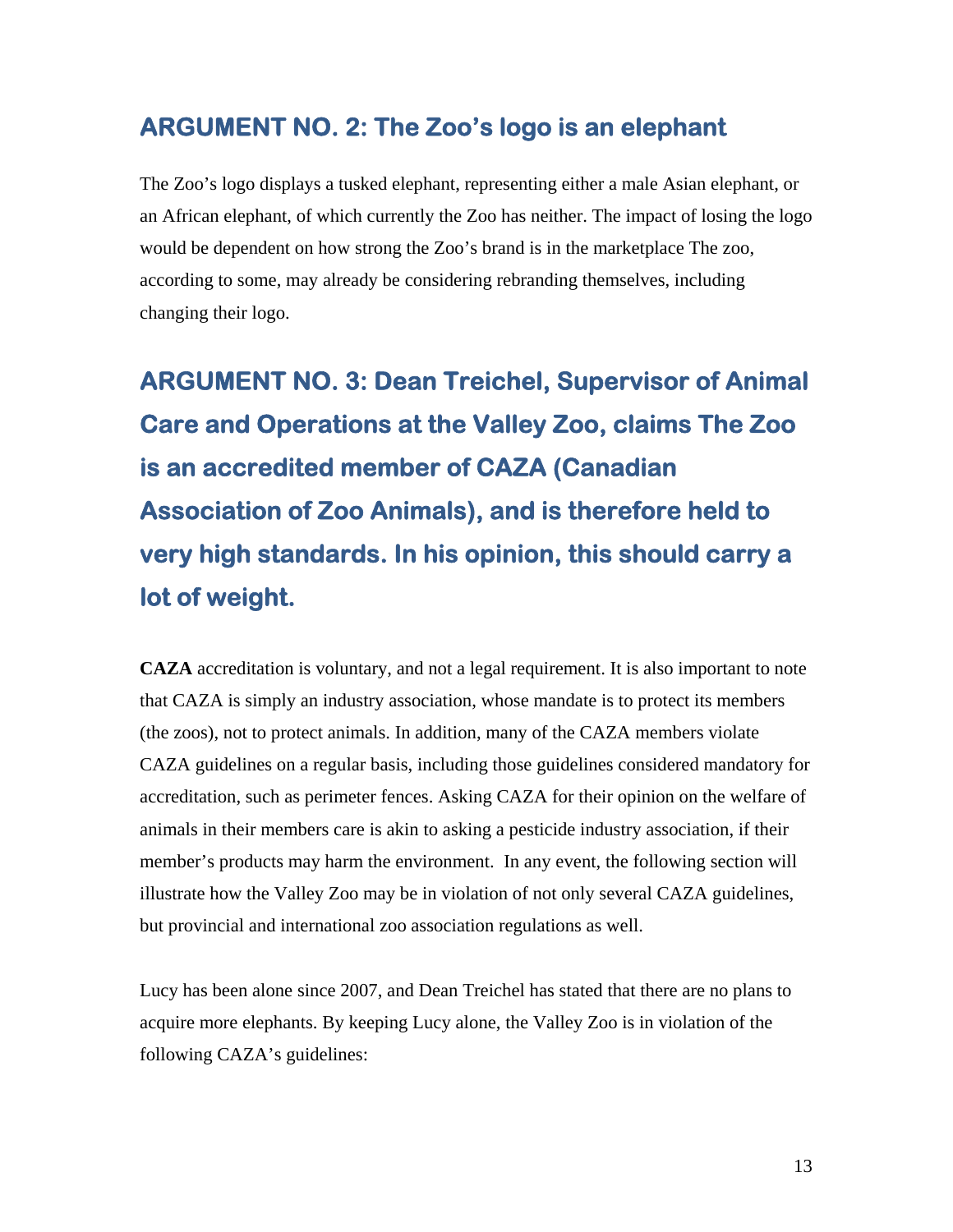**CAZA 15***: "Facilities must provide an opportunity for each elephant to exercise and to interact socially with other elephants unless under extenuating circumstances. (evaluated by veterinarian and elephant manager),* and

**CAZA 28:** " *elephant management facilities should make every effort to maintain elephants in social groupings. It is inappropriate to keep highly social female elephant's singly long term.*"

The Zoo chose to send their only other elephant (Samantha) away on a long-term loan; as obtaining a calf was a higher priority. Even if she is successful in producing a calf, Samantha and her calf's future remain uncertain. The Zoo stated that they would need to, " *determine if there is the political will, and financial capability, to bring Samantha and her baby back as the basis for a new social herd of 3 to 5 elephants. (Options would be to) expand the exhibit to accommodate them… or redevelop the Elephant House as a Tropical Walk-through or Gorillas habitat.*"

The Zoo may also be in violation of the following:

**CAZA 11.1**, "*All elephants must be visually inspected on a daily basis. A general assessments be made and any unusual activities must be promptly dealt with and recorded in the daily log. Specifically, reports should include observations of the individual elephants such as condition of urine and feces, eating and drinking patterns, administration of medications, and any general condition and behavior."* 

The medical log primarily documents times when Lucy received attention for a medical concern, drugs were given, or when laboratory samples were taken. When Lucy was being treated, records were closer to daily, however, outside of those times; notes were entered usually weekly, corresponding to the veterinary visits. However, on several occasions, there were 2 to 8 week gaps between notations, and even 4 to 8 *month* gaps during the earlier years. Although the keeper's records occasionally make note of unusual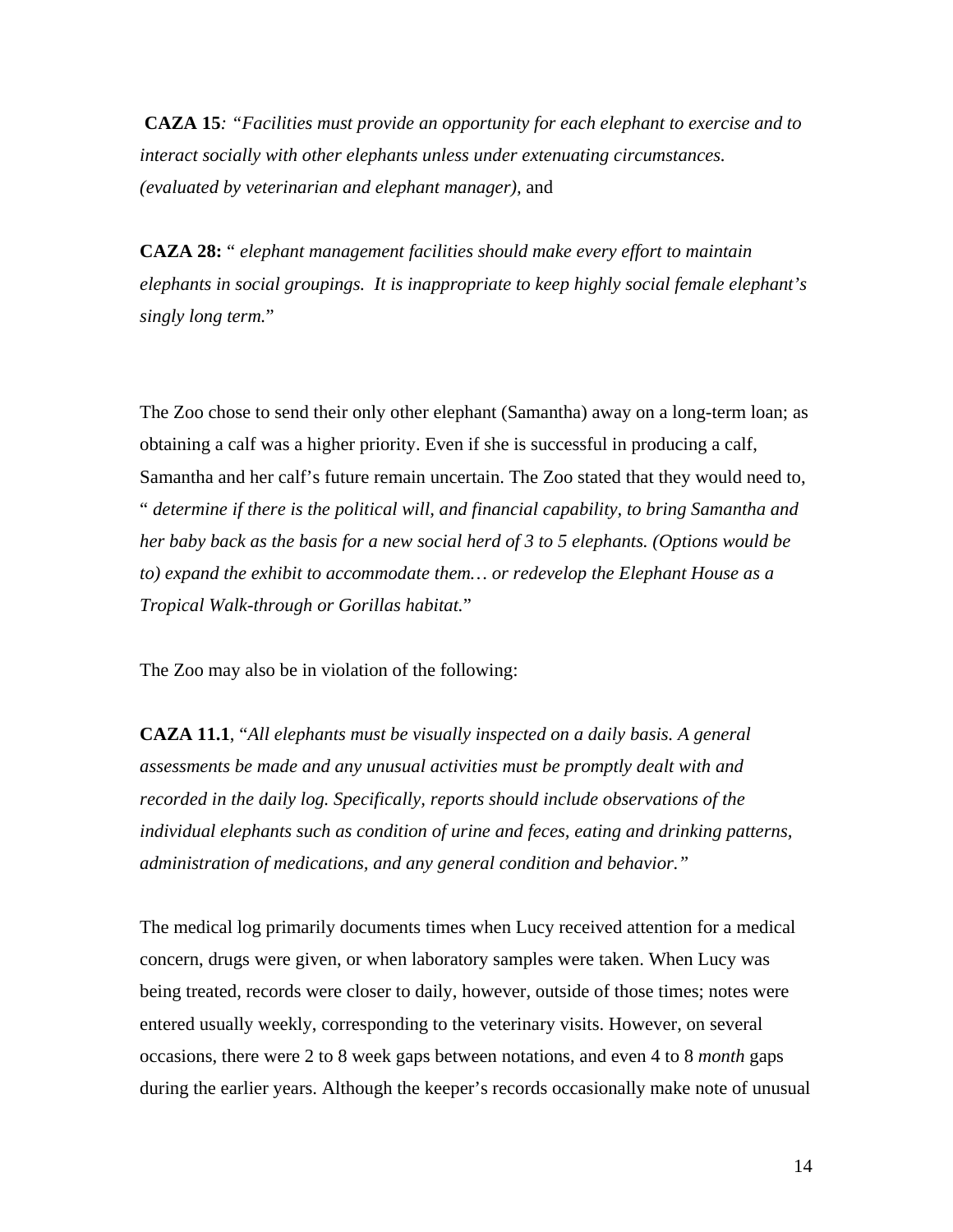observations under the "comments" section, there is no checklist for general physical condition, urine/feces observations, or behavior. Despite numerous infectious processes, Lucy's body temperature was only noted in her medical record once in 30 years.

An obvious change in record keeping occurs around April 2008, where little to no veterinary comments are entered, with reference made only to the chronic drug administration for her arthritis. It should be noted, that Zoocheck Canada obtained Lucy's medical records via Freedom of Information legislation in 2007, and published their first findings early in 2008, which is around the time that the record keeping becomes sparse.

If certain data is purposely being withheld, this would not only constitute a violation of CAZA, but it would also be in direct violation of the **Government of Alberta Standards for Zoos in Alberta Section IIB's** *Animal* **Health Records***: The veterinarian must document activities as per the AVMA (*Alberta Veterinary Medical Association) *health record-keeping protocol*" and, "**Currency of Records**: "*Animal records must be kept current and data logged daily."* 

By keeping Lucy alone, the Zoo is in **violation of the Government of Alberta Standards for Zoos,** specifically standards **r**elated to **the Animal Protection Act, Section B: 1. General Exhibits Standards: "***All animals must be maintained in numbers sufficient to meet their social and behavioral needs. "* 

**According to the Government of Alberta Standards for Zoos in Alberta, regulation Section II.B.2**. **Specific Exhibit Standards**, " *The Alberta Zoo Advisory Committee will use the America Zoo and Aquarium Association (AZA) Minimum Husbandry Guidelines for Mammals to evaluate applications for an Alberta Zoo Permit. Minimum Husbandry Guidelines for Mammals identifies minimum standards (at the species or species group level) for lighting, temperature, humidity, food and water, social groupings, exhibit size and sanitation and veterinary care*. *Therefore, applicants for an Alberta Zoo Permit are advised to use these guidelines as a reference during the development of their Animals Care Protocols and exhibit descriptions for mammals."*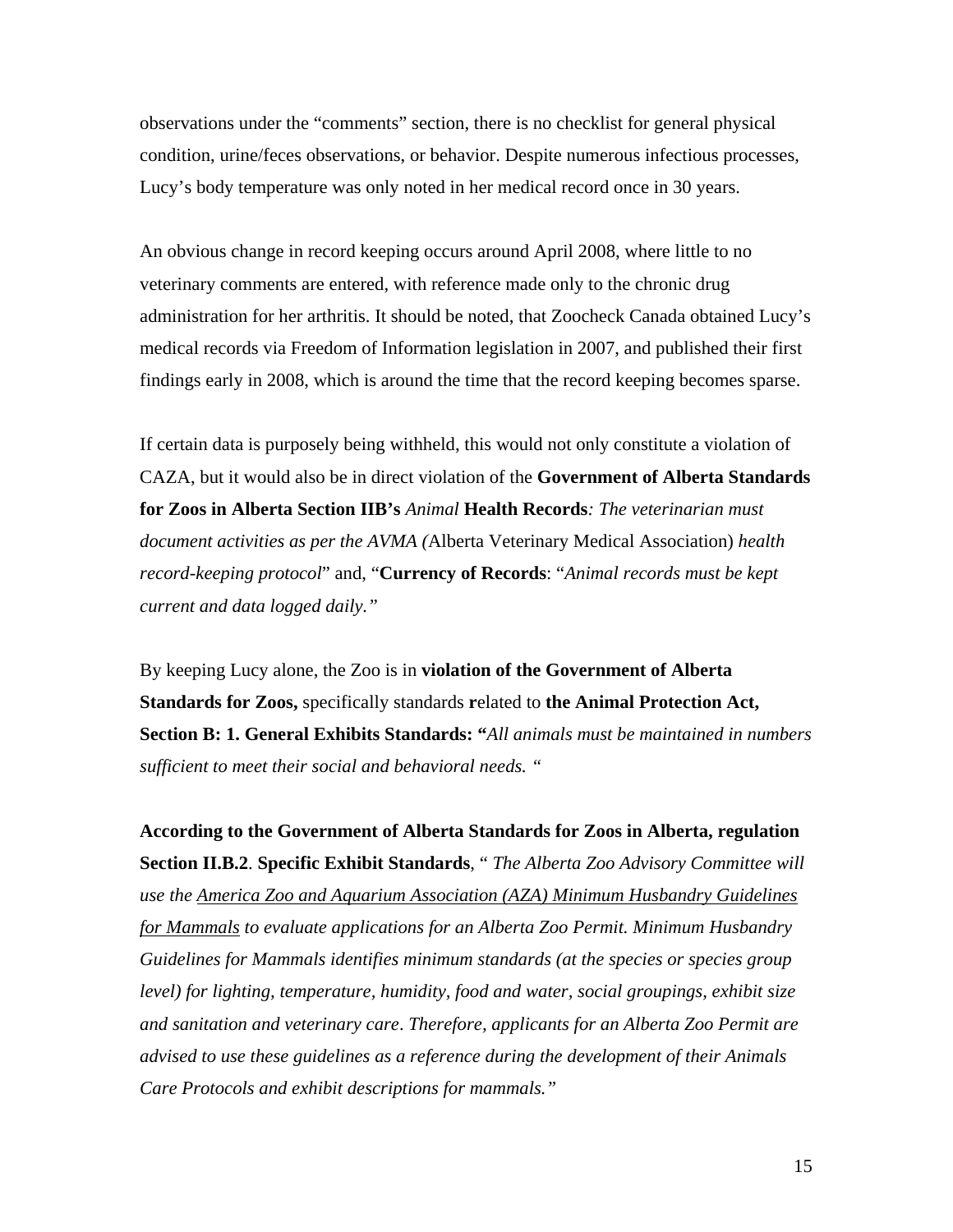With respect to group size, the Valley Zoo is in direct violation of the **AZA Minimum Husbandry Standards 2.3.1.** specifically states that, "*Zoos should make every effort to maintain elephants in social groupings. It is inappropriate to keep highly social female elephants singly (see Sukumar 1992, Taylor and Poole 1998, EMA 1999). Institutions should strive to hold no less than three female elephants wherever possible. All new exhibits and major renovations must have the capacity to hold three or more female elephants. Institutions that do not currently meet the group size standard should demonstrate that they have requested assistance from the SSP in obtaining additional animals.* 

### **ARGUMENT NO. 4: Lucy has dedicated keepers who love her, and spend a lot of time with her. These people are the only family she has ever known, and they have essentially become her "herd".**

A bond with humans, no matter how strong, cannot be a justification for keeping an intelligent social animal isolated from her own kind, and, in an unnatural climate. No one is challenging the dedication of her keepers, or the level of care they deliver. However, it should be noted that at 7:00pm, the end of the last keeper's shift, Lucy is left alone in her stark surroundings. Supervisor, Dean Treichel, said that Lucy demonstrates *"anticipatory behavior while she waits for her herd (*keepers*) to show up*". The constant companionship of other elephants offered by sanctuaries, would spare Lucy the anxiety she experiences when her "herd' abandons her every evening, and reassembles every morning.

Extensive research into the natural history of elephants has shown that:

• Even a cursory review of the three elephant species' natural history, furnishes ample evidence that the herd is as important an influence on an elephant's life history strategy as social nurturing is to humans (Wittemyer et al.2005).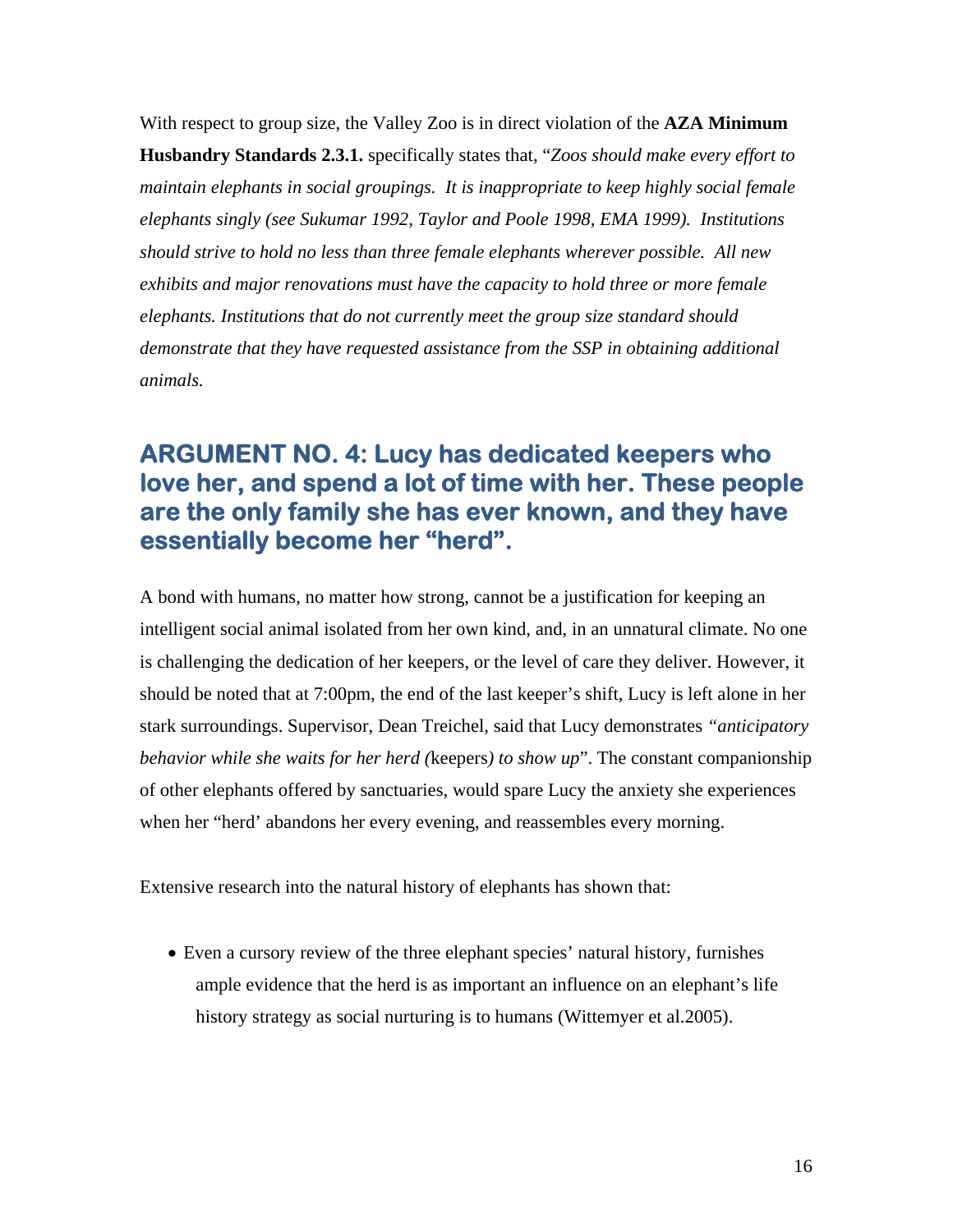- Female elephants spend their entire lives in natal cow/calf herds (Eisenberg 1981; Moss 1988; Estes 1991; Sukumar1994). Herds of African elephants can number from 11 to 50 individuals; Asiatic elephants typically have herds of 5-7 individuals.
- Moss observed that a young calf is rarely more than a few feet from its mother, and is often less than one foot away (1988, 162). Mother and calf are in almost constant physical contact. *"Even at 9 years a calf may spend over half the time less than 5 m from its mother*" (Estes 1999, 227).
- Elephants are highly social, intelligent, sensitive animals which have evolved very complex systems of communication, that include physical contact, body movements and postures, chemical cues, seismic vibrations, infrasound and a broad array of audible vocalizations.
- Elephants are socially gregarious, intelligent animals, whose herd life is marked by routine periods of intense socializing apparently aimed at herd cohesion.
- *"Elephants are very much contact animals. Family members often stand touching while resting or drinking. They lean and rub their bodies together, and often touch one another with their trunks in various contexts"* (Estes 1991, 262).
- Herd members engage in greeting ceremonies, play, play fighting, and synchronized moving, bathing and resting (Moss 1988; Douglas-Hamilton 1975; Sukumar 2003).

Even CAZA recognizes the basic need for all elephants to be in the proximity of other elephants, even adult males which lead relatively solitary lives as compared with female elephants: CAZA *28.3. Adult males may be housed alone, but not in complete isolation. Opportunities for tactile, olfactory, visual, and/or auditory interaction with other elephants should be provided.*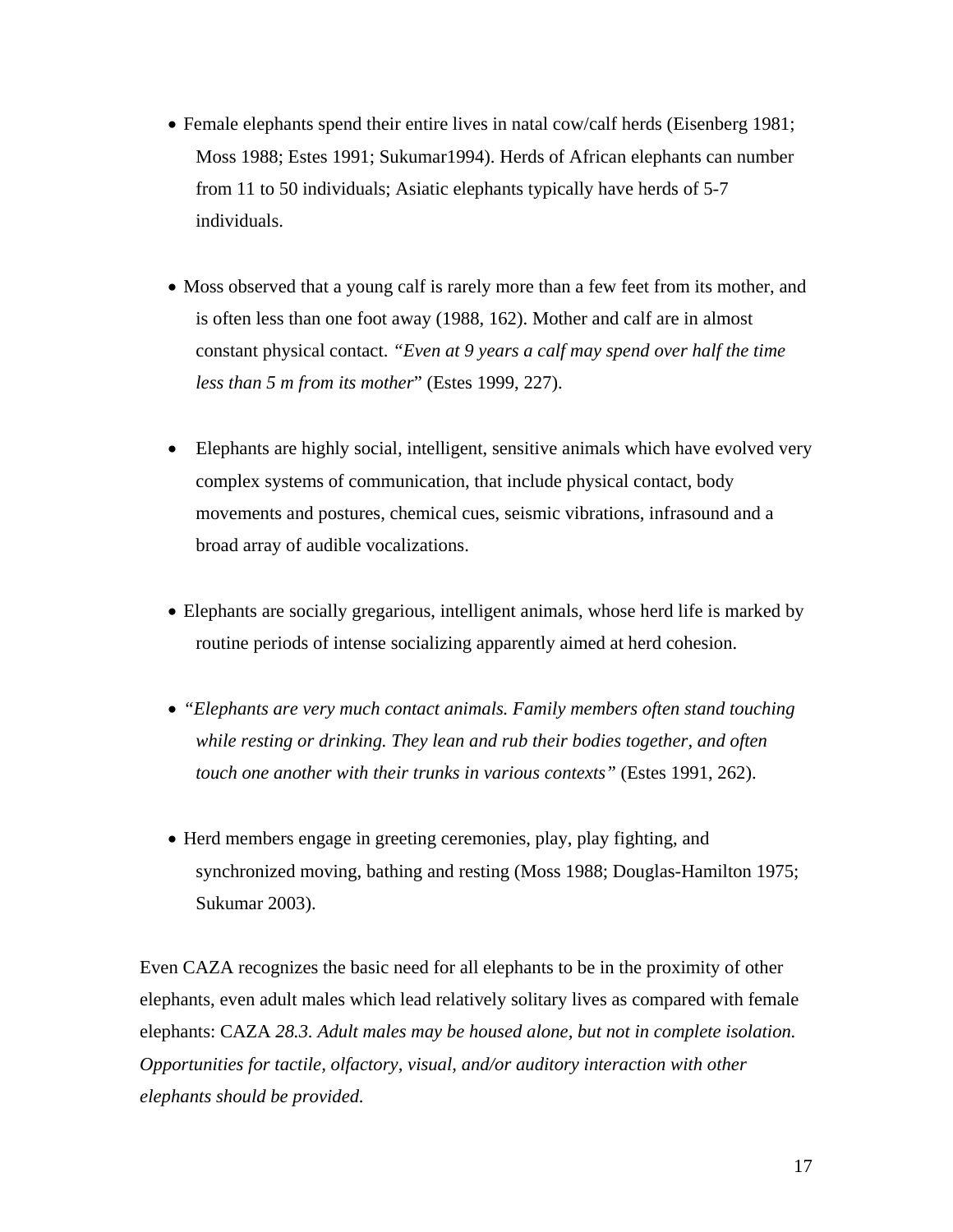It is widely accepted that elephants are sentient beings, self-aware, and highly intelligent. In fact, female elephants have the most complex and extensive social network of any mammal studied, other than primates.

The Best Practices document compiled in 2005, by the Coalition for Captive Elephant Well-Being contends, *"while congregations of large number of individuals are common experiences for elephants in the wild, captive elephants will never experience the networking, social support, or bonding opportunities these congregations offer.*  (Forthman1998: 244). *The principal problem associated with confining large, socially gregarious animals like elephants is the inability of most zoos to provide appropriate space for a socially viable sized group*." In regards to this, "*one solution to this problem is obvious, if insufficient space is available for an appropriate herd, the species should be excluded from the collection"* (Forthman1998: 244).

The depth of the connection elephants have with their family/herd members, cannot be replicated by scheduled human interaction, nor can Zoo staff simulate the sensorychemical systems of communication that inform appropriate elephant behavior and help provide social order.

At either the The Elephant Sanctuary, or The PAWS Sanctuary, Lucy would be part of a herd of female Asian elephants, roaming over acres of forest and grassland and bathing in spring-fed pools. Lucy would be in the constant company of other elephants, who can read and respond to each other's complex communication systems, and who would provide the social stimulation, and social structure essential to female elephants. Sanctuaries are not open to the general public, and interaction with the elephants is limited to providing for their basic needs. No simulations, no substitutions, no crowds, no screaming children, no abandonment at quitting time; only real elephants, in a natural setting, in a warm climate.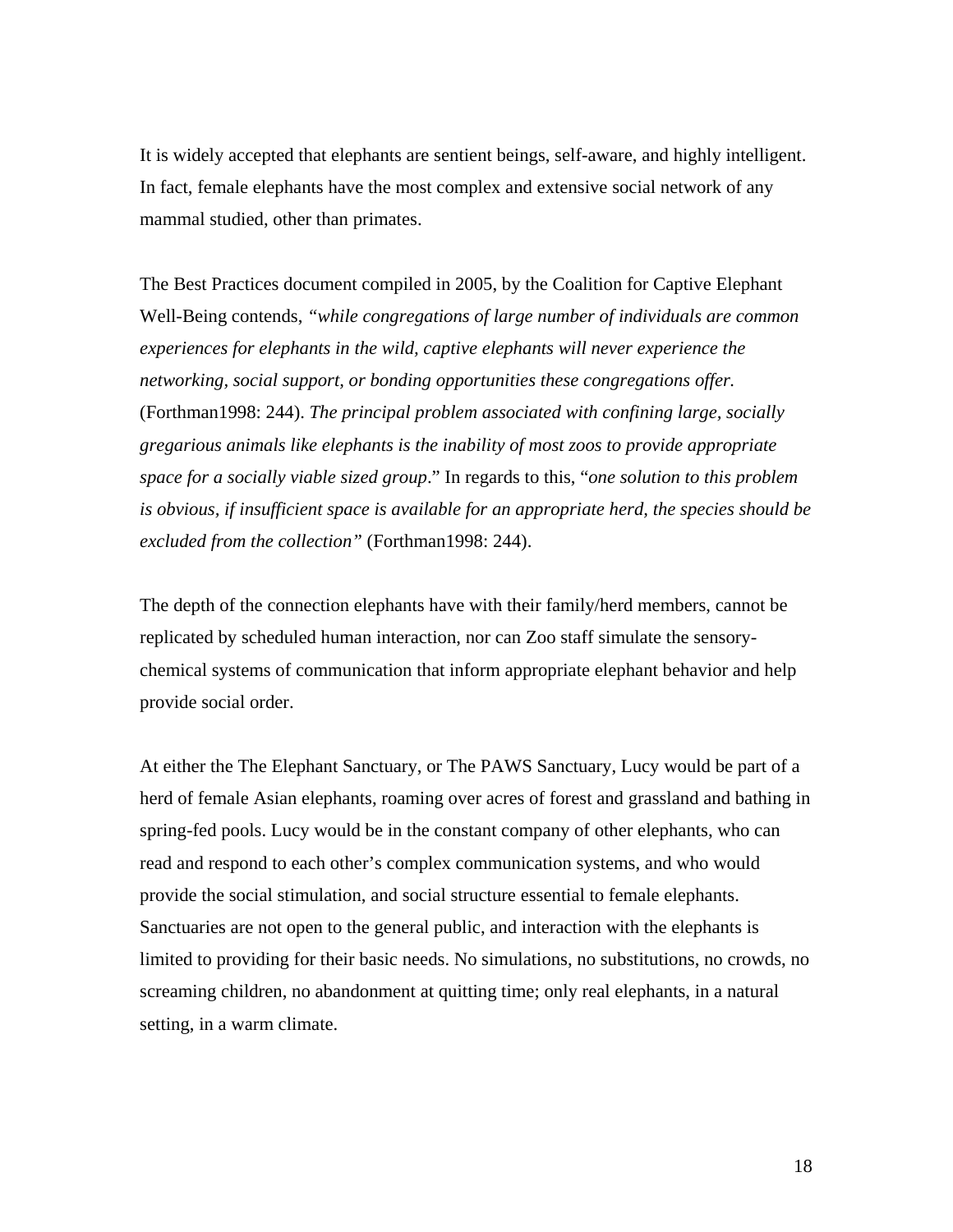#### **ARGUMENT NO. 5. Lucy is a calm, well adjusted and extremely well cared for elephant.**

In 2006, Zoocheck Canada contracted Kenyan elephant biologist, Winnie Kiiru, to conduct an inspection of all elephant facilities in Canadian zoos. While Ms. Kiiru reported that all of the elephants she observed were living in conditions that failed to satisfy a full range of their biological and behavioral needs; of all of the elephant enclosures, she identified the Edmonton Valley Zoo's as the worst. She concluded that Edmonton's climate is completely inappropriate for elephants, their social environment was entirely inappropriate, there was insufficient space for the elephants to express natural movements and behaviors, and their physical and mental state appeared poor. She recommended that the City of Edmonton take immediate action to move Lucy (and Samantha at the time), to a sanctuary, and close the elephant exhibit.

As appreciated on the videos, Lucy's indoor space is a concrete and metal barn, with illustrations of trees on the walls.

Lucy's outdoor enclosure is approximately  $\frac{1}{2}$  acres (0.2 hectares), surrounded by a low metal barrier and an electric fence. There is no vegetation in the enclosure and the ground is mainly hard-packed earth. There is ample vegetation outside the enclosure giving the impression of a lush environment, but it is inaccessible to Lucy. There is only one rock to rub against, and a small sand pile. There are no pools of water to drink from let alone wallow in.

The Zoo therefore appears to be in violation of **the Government of Alberta Standards for Zoos in Alberta, Standards Related to the Animal Protection Act, Section B: 1. General Exhibits Standards:** which states that,

a. "*Exhibit enclosures must be of sufficient size to provide for the well-being of the animal. All animal exhibits must be of a size and complexity sufficient to provide*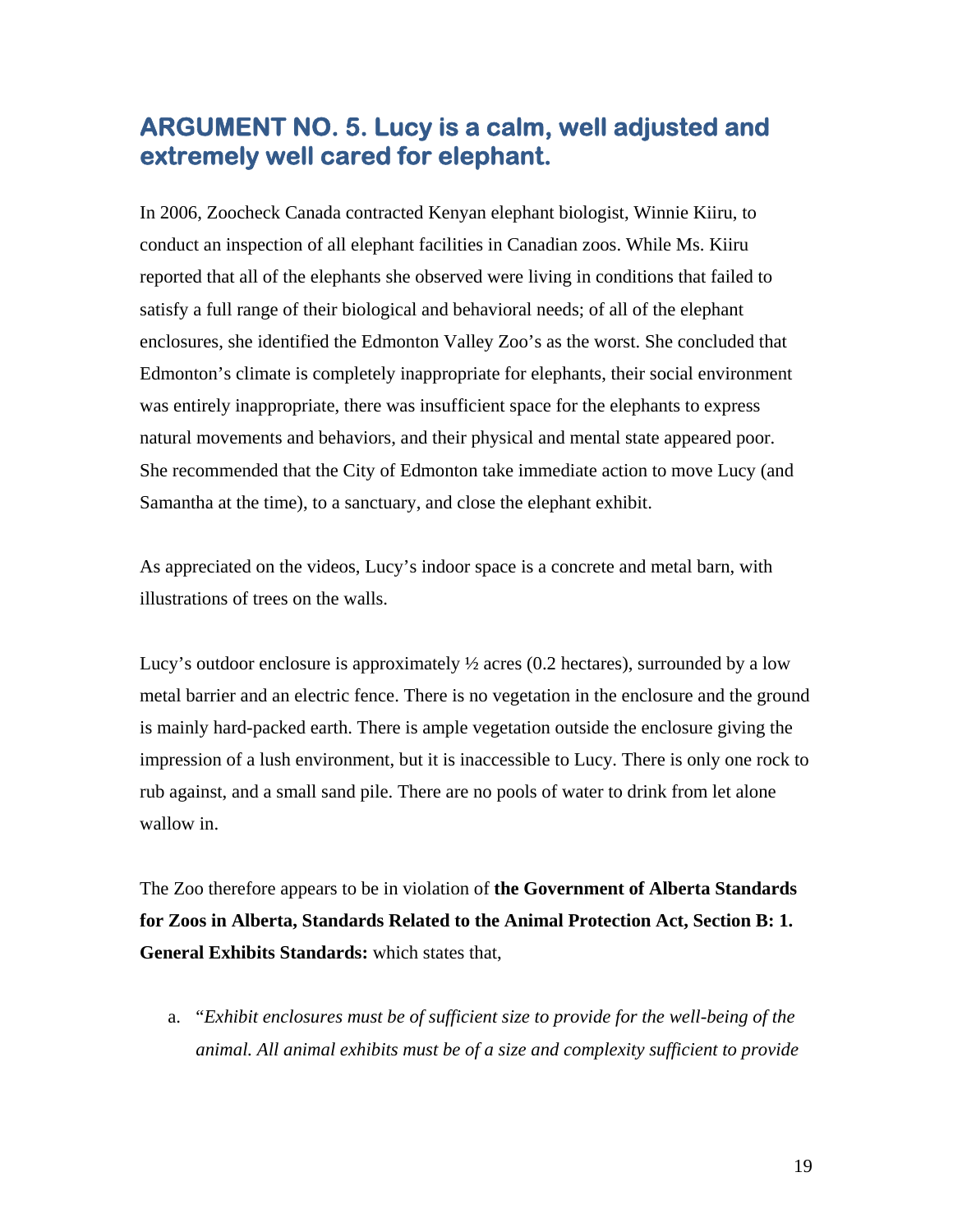- b. *Exhibit enclosures must include provisions (e.g. permanent and/or non-permanent features and structures) that encourage species typical movements and behaviors*, and,
- c. " *Enclosures must be of a sufficient size and design to allow individual animals the opportunity to avoid or withdraw from contact with other animals in the enclosures or remove themselves from the view of visitors, using topography (e.g. large earth mounds, large rocks), fixed features (e.g. fences, walls, screening, shelter boxes), moveable fixtures (e.g. brush piles, root balls) or other design methods.*"

Zoo Supervisor, Dean Treichel mentioned new improved flooring associated with building of their new elephant facility in the past 5 years. Given this recent construction, the Zoo may not be in compliance with **The Alberta Zoo Advisory Committee***'s*  **requirement to abide by the AZA Minimum Husbandry Guidelines for Mammals,** which states*," All new exhibits and major renovations must have the capacity to hold three or more female elephants.* 

The Zoo appears to be also being in violation of **CAZA 23.3**. "*While outdoors, all elephants should have the ability to access features which allow them to thermoregulate (such as shade, water, sand/mud etc)".* 

Although Lucy has a wooden shelter and a pile of sand provided in her outdoor enclosure, there are no trees, or water pools. When elephant expert Winnie Kiiru visited Lucy on 28 degree Celsius day, she commented "*Lucy made no attempts to cool herself by dusting herself or flapping her ears while standing in the hot midday sun.*" This behavior can be described as apathetic.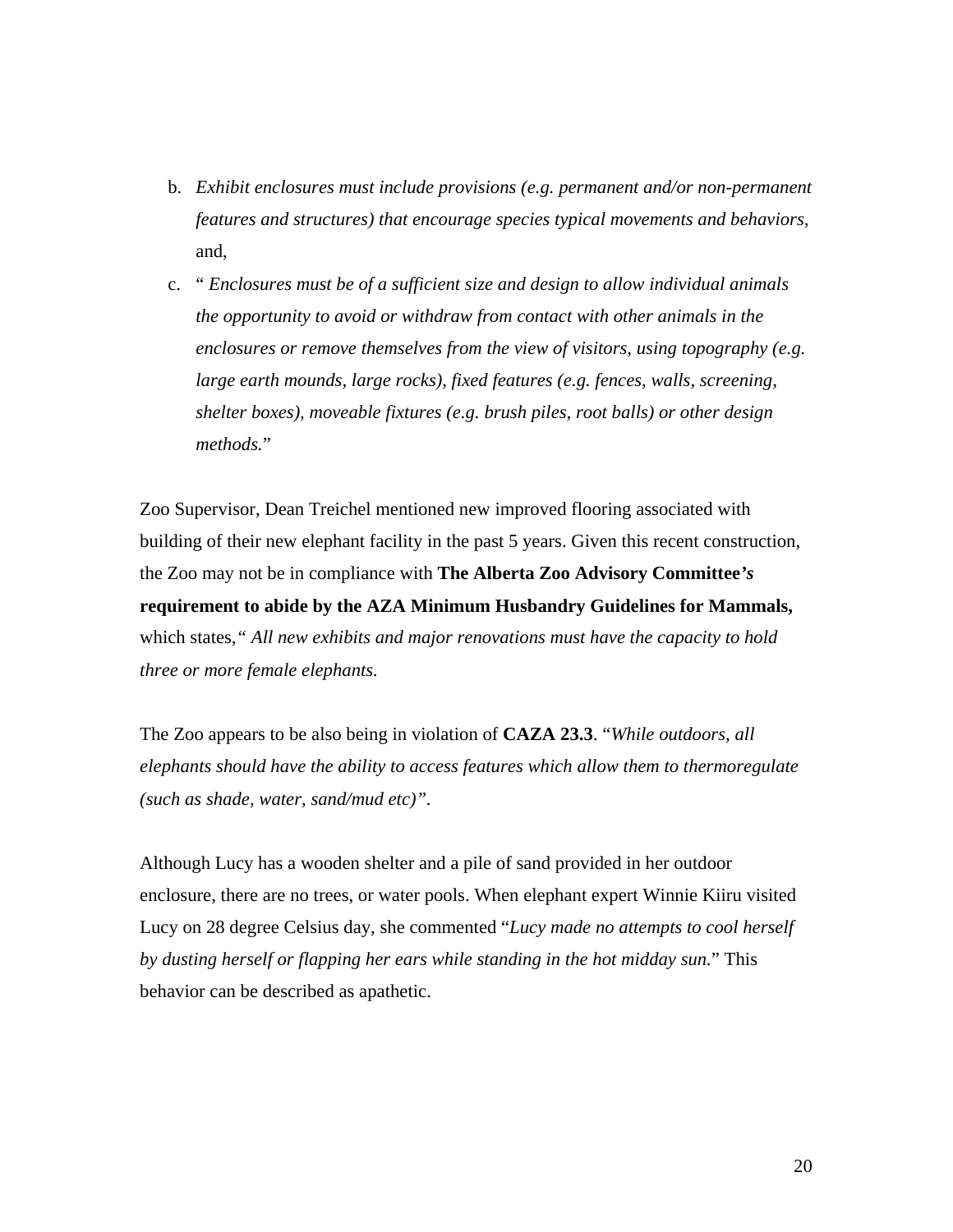Lucy's apathetic disposition can also be seen in her only transient interest in the logs, rubber tires and balls provided for her. Apathy, it should be noted, is one of the lowest emotions on the "Emotional Tone Scale", along with despair and powerlessness.

Supporting this is Zoocheck's two-day behavioral study (April 2007), which found Lucy to be abnormally inactive. "On Day 1 she was inactive for 81% of the time and on Day 2 she was inactive 72% of the time". For a highly social, extremely active species that is biologically and behaviorally structured for walking, foraging, exploring, and interacting with conspecifics, this finding is cause for concern. They go on to say, " (this inactivity) does not however properly convey the gravity of Lucy's situation, because Lucy's movement and stimulation are further restricted through confinement indoors during off hours, a practice that may exacerbate her already serious physical health issues, such as arthritis, and contribute to a variety of unpleasant emotional states."

In the opinion of elephant experts, Joyce Poole and Peter Granli (Mind and Movement: Meeting the Interests of Elephants, 2008), the proximate causes of suffering in captive elephants (i.e. foot problems, arthritis, reproductive health status, obesity, stereotypic behaviors) have been the focus of attention, however, the ultimate source of captive elephant suffering, is the overall lack of biologically relevant mental stimulation and physical activity.

Lucy demonstrates stereotypic behaviors believed to be caused by boredom, frustration and stress. During the time elephant expert Winnie Kiiru, spent with the Zoo's elephants, she noted, "Lucy walked out of the barn and took a position just outside the door. She started rocking back and forth making one step forward and then rocking back and forth on the spot. She repeated this for about 10 minutes… There were no keepers in sight and numerous attempts to find them were fruitless." (The Sad State of Captive Elephants in Canada, January 2007). Lucy has also been observed going into the same rocking motions when she hears children approaching. "Voice for animals" recorded several minutes of Lucy standing and rocking in the far corner of her indoor enclosure, oblivious to what was happening around her, <http://www.youtube.com/watch?v=Tjme56PRpbQ>

21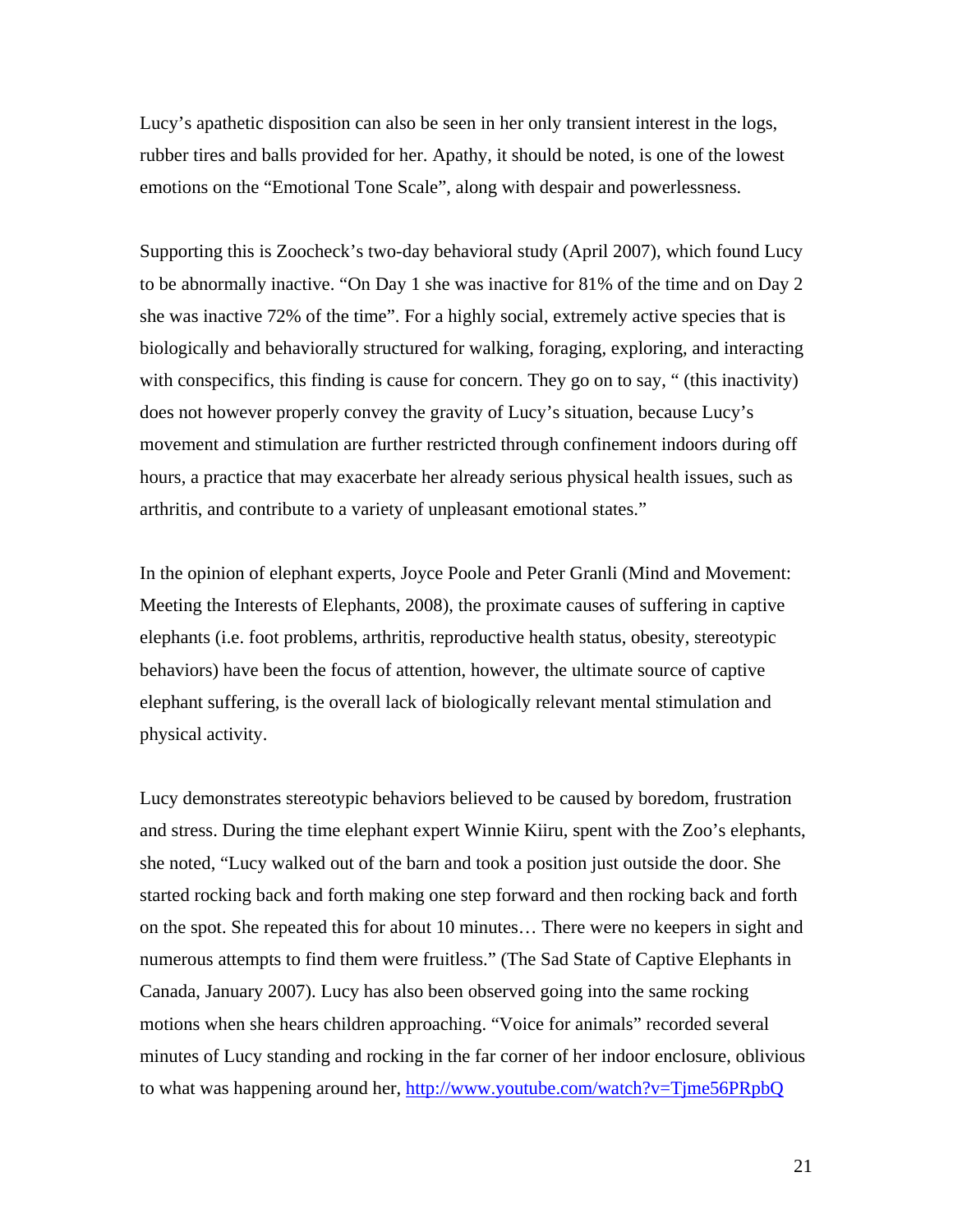(posted May 31, 2008). Zoo veterinarian, and elephant expert, Dr. Mel Richardson, described this stereotypic rocking behavior as "checking out, going to a happier place in her mind".

The author spent some time observing Lucy recently on a mild spring day. Lucy emerged from her barn, lazily picked up the only log in her outdoor pen and tossed it aside, and briefly rubbed her leg on the only rock available to her as she walked by. She walked slowly over to the metal bars dividing her outdoor enclosures, grabbed the uppermost bar in her mouth and clamped down on it for some time. Lucy was then drawn to the new grass and budding shrubs planted just outside the perimeter of the pens. She spent considerable time and effort reaching over the bars, and stretching her trunk out and around as far as it could reach. For all of her trouble, she was only able to gather a few short blades of grass with her trunk, and after bringing them to her mouth; she let her trunk fall back down to the ground with a thud. With nothing else to stimulate or engage her, she slowly lumbered back to the barn, and then stood motionless in the doorway. The Storyland train noisily rumbled by for the third time in the past hour, where each time the conductor explained that Lucy is the only elephant who chooses her own paint colors, then encouraged everyone to yell out, " Hi L-u-c-y!"

Despite mounting evidence to the contrary, the Zoo continues to declare that Lucy is enjoying the good life, stating that "her quality of life is pretty darn good", and that "she's a lucky girl." In December 2008, Denise Prefontaine, Director of the Valley Zoo, was quoted in The Edmonton Journal as saying, "*Lucy is a calm, well-adjusted and extremely well-cared for elephant."* This was followed by the release of a video by the City of Edmonton posted February 16, 2009,

[http://www.youtube.com/watch?v=T\\_AlHO5Zuao](http://www.youtube.com/watch?v=T_AlHO5Zuao). This video shows Lucy walking through a lush jungle-like setting, walking at her own pace and eating whatever she wishes. It is implied that this depicts a typical day in the life of Lucy, one filled with "trees and sun and lots of exercise" and where " 3 to 4 hours out of her day are spent out grazing". (Note the video shows Edmonton's river valley trees and fields in full bloom, which only occurs during our very short growing season of May through September).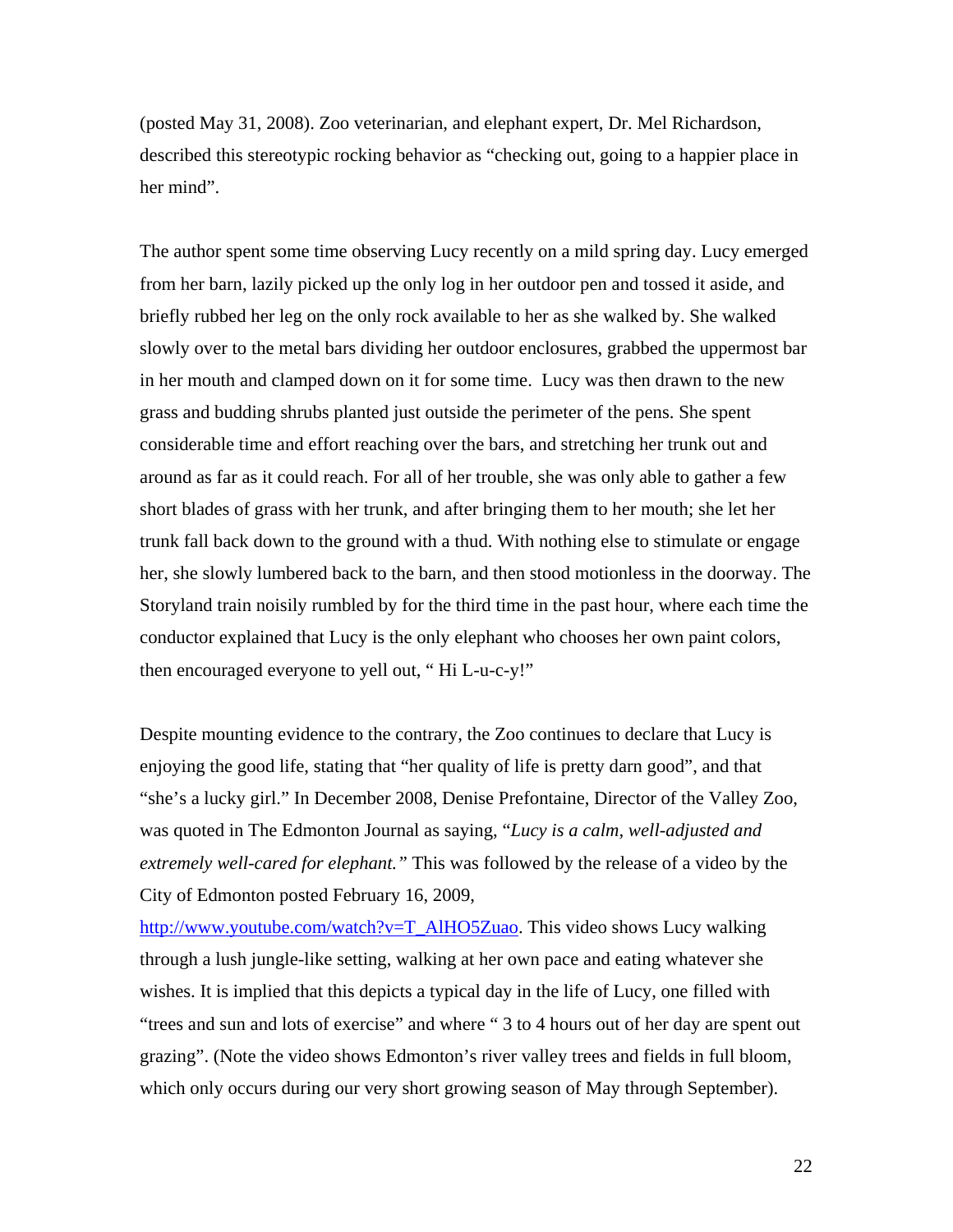Several other You Tube videos show a very different reality, and more accurately depict Lucy's day- to-day experience. Three of the most illuminating are:

- "v4editor" <http://www.youtube.com/watch?v=Tjme56PRpbQ> (posted May 31, 2008),
- "elemama 10" <http://www.youtube.com/watch?v=6WupAMExJlE> (posted March 29, 2008)
- "Save Lucy" (cotonsalways)<http://www.youtube.com/watch?v=rtECYbaffE4> (posted April 07, 2008), and
- "hatrockscave" http://www.youtube.com/watch?v=vfWoYdfrli8) (posted February 23, 2009*)*

Further support for Lucy's reality comes from a person who participated in Zoocheck's 2 day behavioral study of Lucy, documenting how Lucy is spending her day while the zoo is open to the public, presumably the most enriched part of her day.

*"I spent an entire five hours sitting and watching Lucy, recording her behavior every two minutes. The vast majority of her time was spent standing in one spot with one leg raised, shifting weight every couple of minutes to another three legs. Sometimes she would go over to the bars of the barn and wrap her leg around it, then rock back and forth. She also spent a lot of time rocking in the corner looking at the wall. The most activity was when she was taken for a walk, but she was very stiff and kept on stopping. The keepers would pat her and encourage her to keep moving, don't touch the trees, etc. She just did what she was told and walked, not looking enriched in the slightest. Her keepers spent a few minutes with her every couple of hours, but there was no evidence that there were keepers with her constantly as the zoo implies." (Devon, 2007)* 

Estes (1999) observed that a mother elephant and her calf are in almost constant physical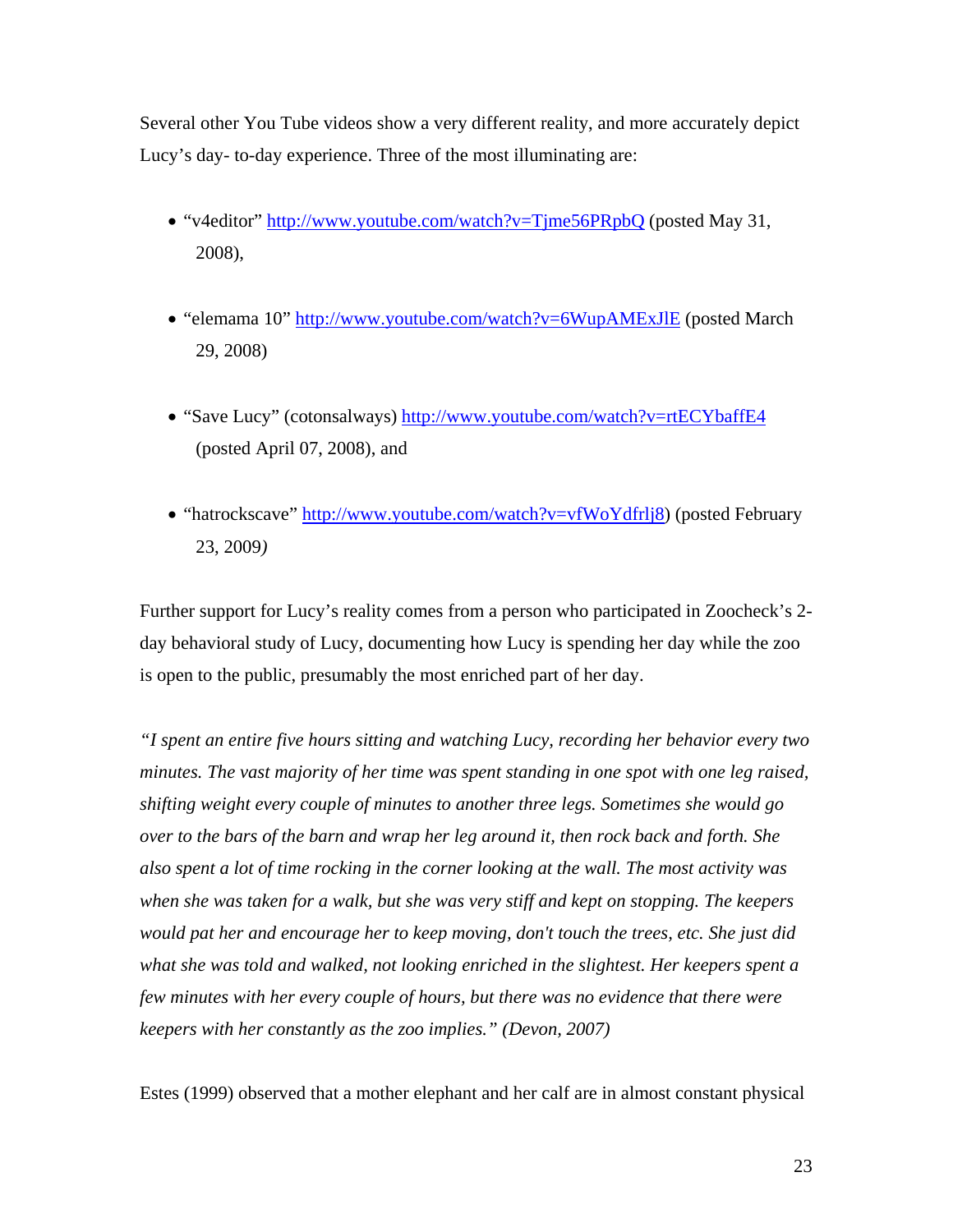contact, spending over half the time less than 5 m from its mother, even at 9 years of age. This observation, coupled with Wittemyer's summation (2005) that the herd is as important an influence on an elephant's life, as social nurturing is to humans; brings up another important issue; that of psychological trauma. Baby elephants acquired by Zoos, are often orphans, either as a result of herd culls, or in Asia, where two tame adult elephants are used to trap a wild infant between them and then the infant is subdued and taken away. Orphans, many of whom witness the horror of family members being slaughtered, must then endure the stress of the capture process, and subsequent longdistance transport which is often overseas. These babies must then cope with the added psychological and emotional trauma of being raised in the absence of their mother, and other family members. Orphans also miss out on the transfer of social knowledge handed down generation-to-generation, from experienced family members to calves. Posttraumatic Stress is now a recognized syndrome in elephants subjected to such violent early experiences. It should be remembered that Lucy was kept alone at the Valley Zoo until she was thirteen years old, virtually her entire childhood. Although this fact attests to the maltreatment Lucy received from Day One, her impoverished childhood does not preclude Lucy from successfully joining a herd. Previously solitary elephants, as well as those showing outward signs of post-traumatic stress syndrome, have successfully been integrated with other elephants at both TES and the PAWS sanctuary. Archie et al. (2006) also found that individuals who have no close relatives within their family still benefit from the cooperative behavior of the group.

In November 2005, Dr. Jones noted in Lucy's medical record*: "Both elephants at the Valley Zoo are healthy (with minor concerns,) appear happy and are being cared for with the utmost concern by the keeping staff."* Dr. Jones' anthropomorphic assessment that their elephants appear "happy" is a subjective and indefensible one.

First introduced in 1965, the philosophy known as "The Five Freedoms and Provisions", objectively identifies the elements that determine an acceptable welfare state *as perceived by the animal* (i.e.: *feeling really good*), which includes: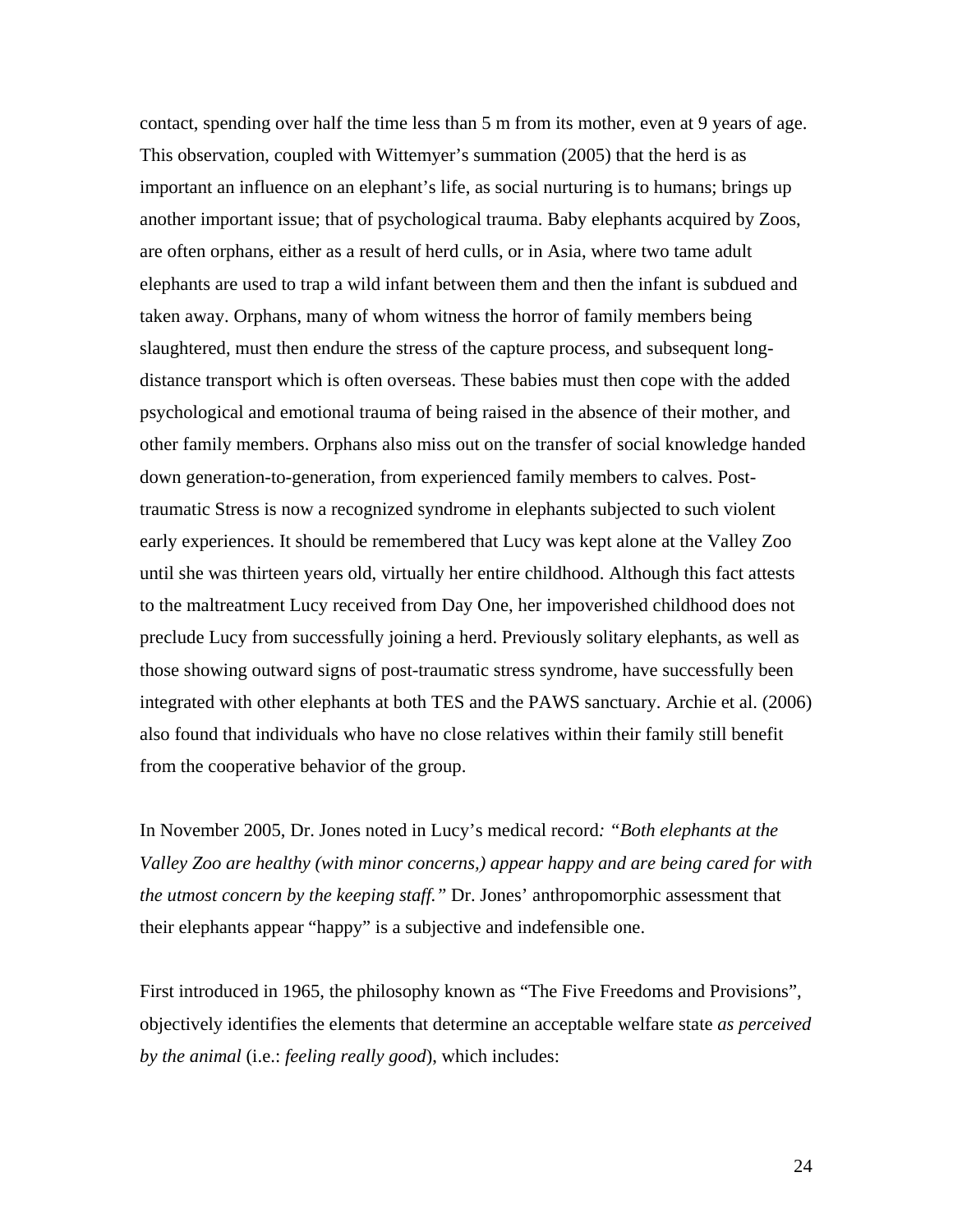- 1) *Freedom from thirst, hunger and malnutrition*-by ready access to fresh water and a diet to maintain full health and vigor.
- 2) *Freedom from discomfort-* by providing a suitable environment including shelter and a comfortable resting area.
- 3) *Freedom from pain, injury and disease*-by prevention or rapid diagnosis and treatment.
- 4) *Freedom from fear and distress*-by ensuring conditions that avoid mental suffering.
- 5) *Freedom to express normal behavior*-by providing sufficient space, proper facilities and company of the animal's own kind.

It is apparent that based on The Five Freedoms, The Zoo is failing Lucy to some degree, on all but the first one. Therefore, as most of the basic tenets for welfare (defined as health, happiness and wellbeing), are not being met, it is unlikely that Lucy would consider herself "happy".

Eleven North American Zoos have recognized their inability to provide adequately for the needs of elephants and have either closed their elephant exhibits, sent their elephants to more suitable facilities, or chosen not to replace their existing elephants once they pass away. At least four Zoos and one Safari Park in the United Kingdom have also followed suit.

The Lincoln Park Zoo in Chicago opted not to bring in more elephants, after the death of their three existing elephants within a 6-month period.

In May 2004, Michigan's Detroit Zoo announced its precedent-setting decision to permanently close its elephant exhibit and retire two female Asian elephants, Winky and Wanda, to a sanctuary. On their website, they explained " Elephants require an appropriate (semi-tropical) climate that is more consistent throughout the year than a northern US temperate climate. Michigan winters are too cold for the elephants to be outside. They spent the majority of their time inside the building, which both prevented them from traveling as much as they should and required that they spend long periods of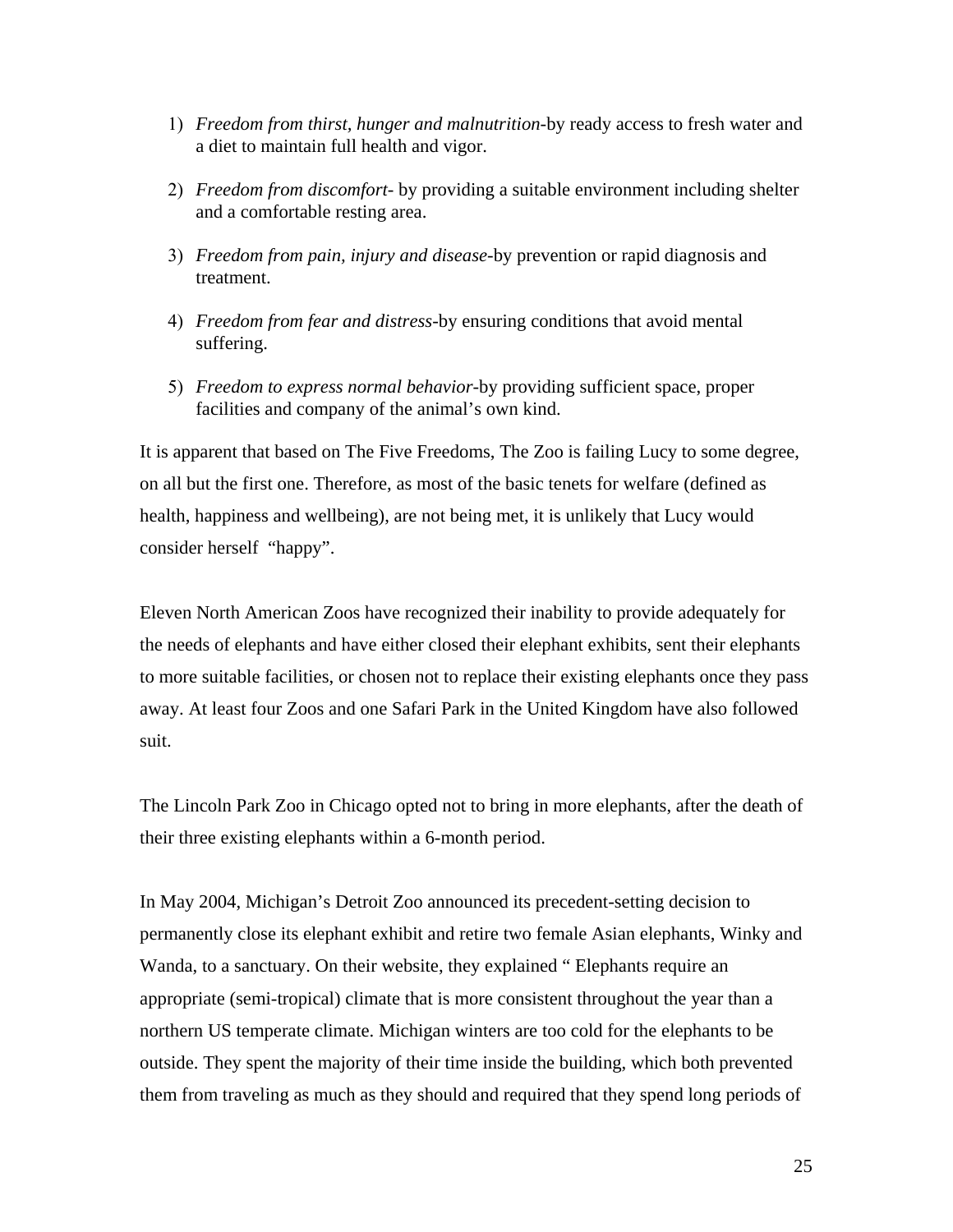time standing on concrete. They need to walk a great deal (miles every day) and be on soft, natural substrate like dirt to maintain the health of their feet and joints. In addition, captive elephants need to have complex social environments that include many other elephants of different ages".

([http://www.detroitzoo.org/News%10Events/In\\_the\\_News/Elephants\\_-](http://www.detroitzoo.org/News%10Events/In_the_News/Elephants_-_Questions_and_Answers/) [\\_Questions\\_and\\_Answers/\)](http://www.detroitzoo.org/News%10Events/In_the_News/Elephants_-_Questions_and_Answers/)

The Detroit Zoo was the first zoo to voluntarily close its elephant exhibit for ethical reasons and the eighth U.S. zoo to stop exhibiting elephants in recent years. Many of these Zoo elephants were transferred to sanctuaries, as were those from Chehaw Wild Animal Park in Georgia, who stated that their elephants "deserve to live out their remaining years in the best captive environment possible".

## **ARGUMENT 6: The Animal Protection Department was satisfied that Lucy was receiving proper care at the Zoo, and they accepted that her "re-occurring flare-ups of chronic arthritis", were being controlled by a strict weight control program of diet, along with increased training, enrichments and exercise throughout the day.**

The welfare portion of the zoo regulations, are specified under The Animal Protection Act, and enforced by the SPCA (in this case the Edmonton Humane Society). When Zoocheck Canada filed their initial complaint regarding the Zoo's violations in regards to Lucy, they found that the Edmonton Humane Society was not familiar with the laws they were charged with enforcing. After some prodding an investigation was launched, but the Edmonton Humane Society refused to enforce the regulations in the end. They had accepted the opinion of then Zoo veterinarian, Dr. Jones, expressed in a letter dated October 12, 2007. In that letter, Dr. Jones declared that Lucy was medically unfit to be transported now, or at any foreseeable time in the future. Referring to Lucy's chronic breathing problem and her chronic arthritis, he claimed the stress of transportation would exacerbate either or both conditions, and would have severe consequences on her health. He also assured them Lucy's *"re-occurring flare-ups of her chronic arthritis, (were)*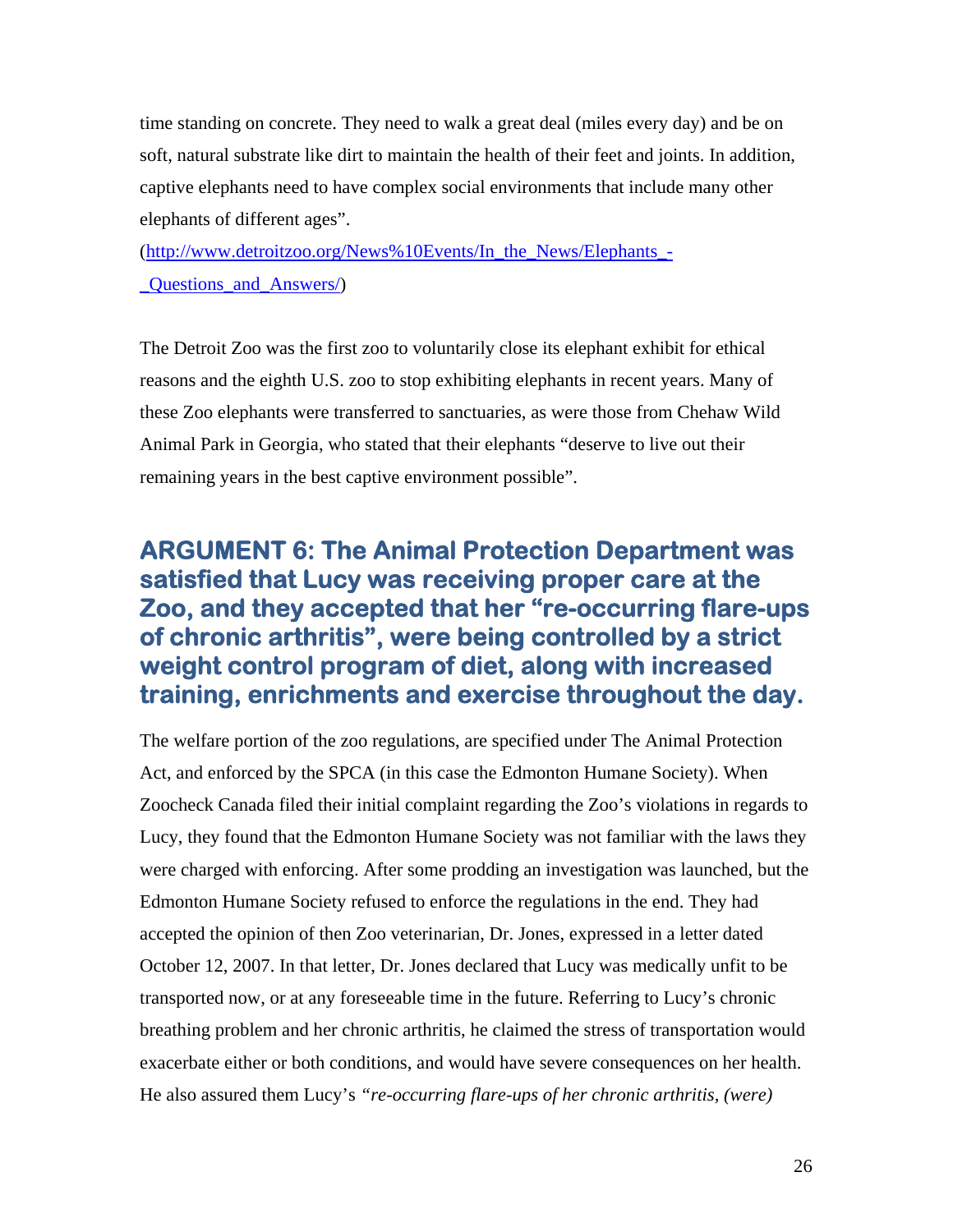*being controlled by her strict weight control program of diet"* along with *"increased training, enrichments and exercise throughout the day."* 

Zoocheck Canada found it incredulous that an enforcement agency would simply take the word of individuals they were investigating, rather than obtaining an unbiased opinion from outside experts on elephant transportation and health.

In regards to exercise, Dean Treichel tells us that Lucy is walked at least twice a day. (CTV interview). The Zoo's website adds, "It's rare that Lucy doesn't take her walk, but if the temperature is too extreme she prefers to stay indoors just like we do".

On the topic of walks, the following should be noted:

- Despite the Zoo's claim that Lucy has been walked at least twice a day (weather permitting), for the past 14 days, she is still overweight, and her arthritis is progressing.
- Cold morning temperatures below -10 Celsius, preclude her from getting her daily walks which are scheduled in the early morning before the zoo opens to the general public.
- Saying that Lucy "prefers to be indoors" infers that Lucy has a choice in the matter.
- Even when the temperature is favorable, her walks may be omitted due to inclement weather, regardless of season, as noted in her records dated *18-Dec- 02: "missed two walks due to ice", 31*-July-02*: " did not walk as long due to cold and rain, and 15-Nov- 05: "unable to go walks lately due to weather."* A review of her keeper's notes also show that some days she is only walked once.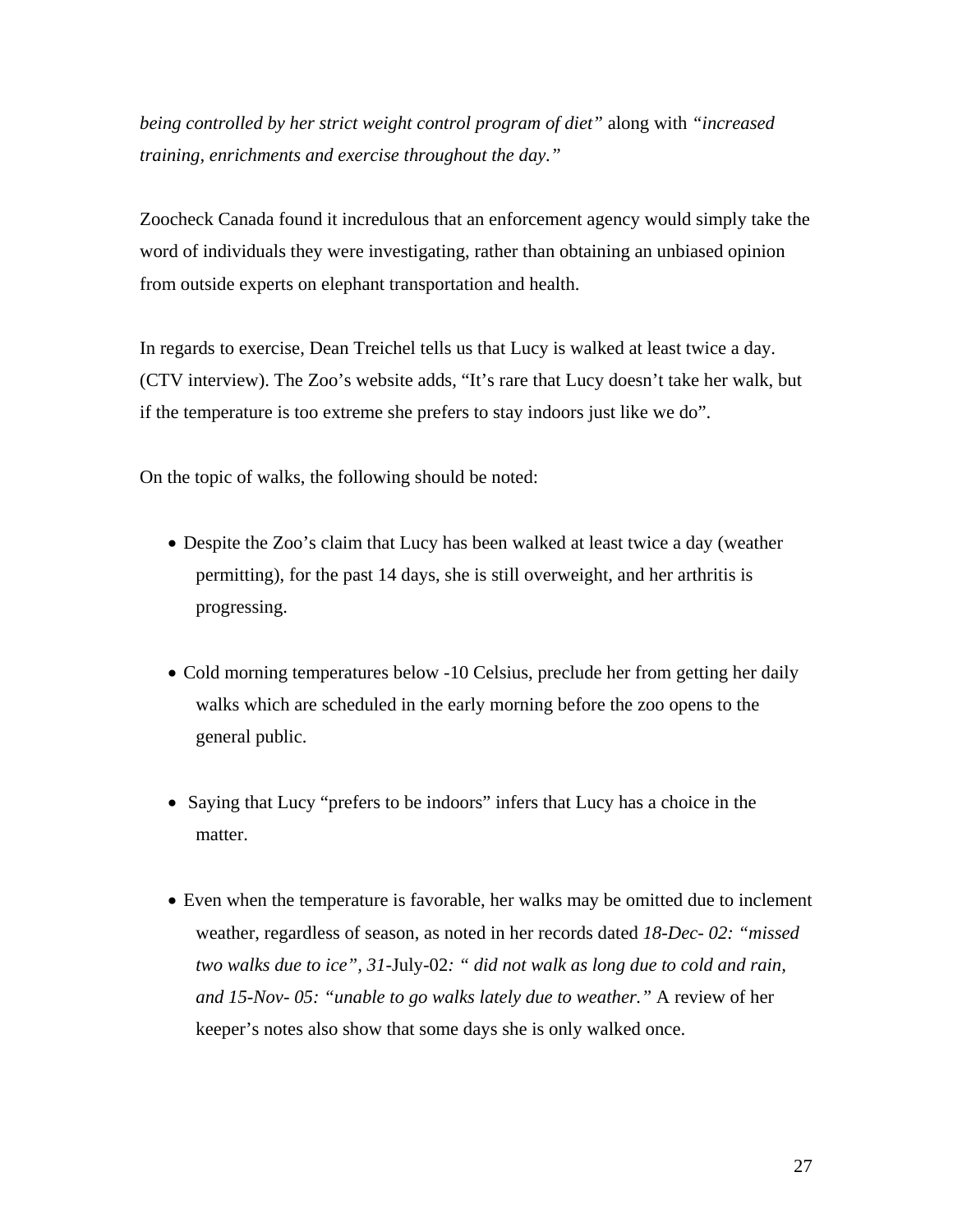• Someone who accompanied Lucy on one of her walks, estimated the distance to be not more than one mile. This level of exercise, while better than none, does not even compare to what wild elephants naturally get. *Elephants are physically vigorous, and move almost continuously for 20 out of 24 hours (Moss 1988), in search of food and water. Sukumar (2003) calculates (elephants walk) 10-20 kilometers (7 to 13 miles) per day, without regard to species (Asian versus African).* 

Elephant researchers like Shoshani (1992) noted that (wild) elephants range over large distances on a daily basis, from 20 to 30 km, in order to exploit resources. Despite the impressive distances elephants travel on a daily basis, the time that elephants remain active, 20 out of every 24 hours (18 devoted to foraging), is equally significant and impressive. (Zoocheck, 2007).

This brings up the important issue of space, especially since Zoocheck Canada estimated, after reviewing the 2005-2006 Environment Canada climate records for Edmonton, that Lucy and Samantha were locked indoors *more than 70% of the time.* This estimate is based on the zoo's own policy of only allowing the elephants outdoors when the temperature rises above 10 degrees Celsius, the fact that the elephants are kept indoors during non-visitor hours.

Zoocheck describes the Valley Zoo's indoor elephant enclosure as consisting of a barn separated into two distinct stalls divided by a concrete wall and entrance corridors that allow access between the stalls and to the outdoor yard. The floor of the barn is marginally, sloping, grooved concrete. A small electric barrier and dry moat separates one stall from the visitor's gallery window, while a heavy steel grid barrier separates the other stall. An alcove behind one of the stalls contained a large mound of sand.

The outdoor yard consists of relatively flat, bare earth substrate surrounded by a steel fence of moderate height. One end of the yard contains a large, open canopy structure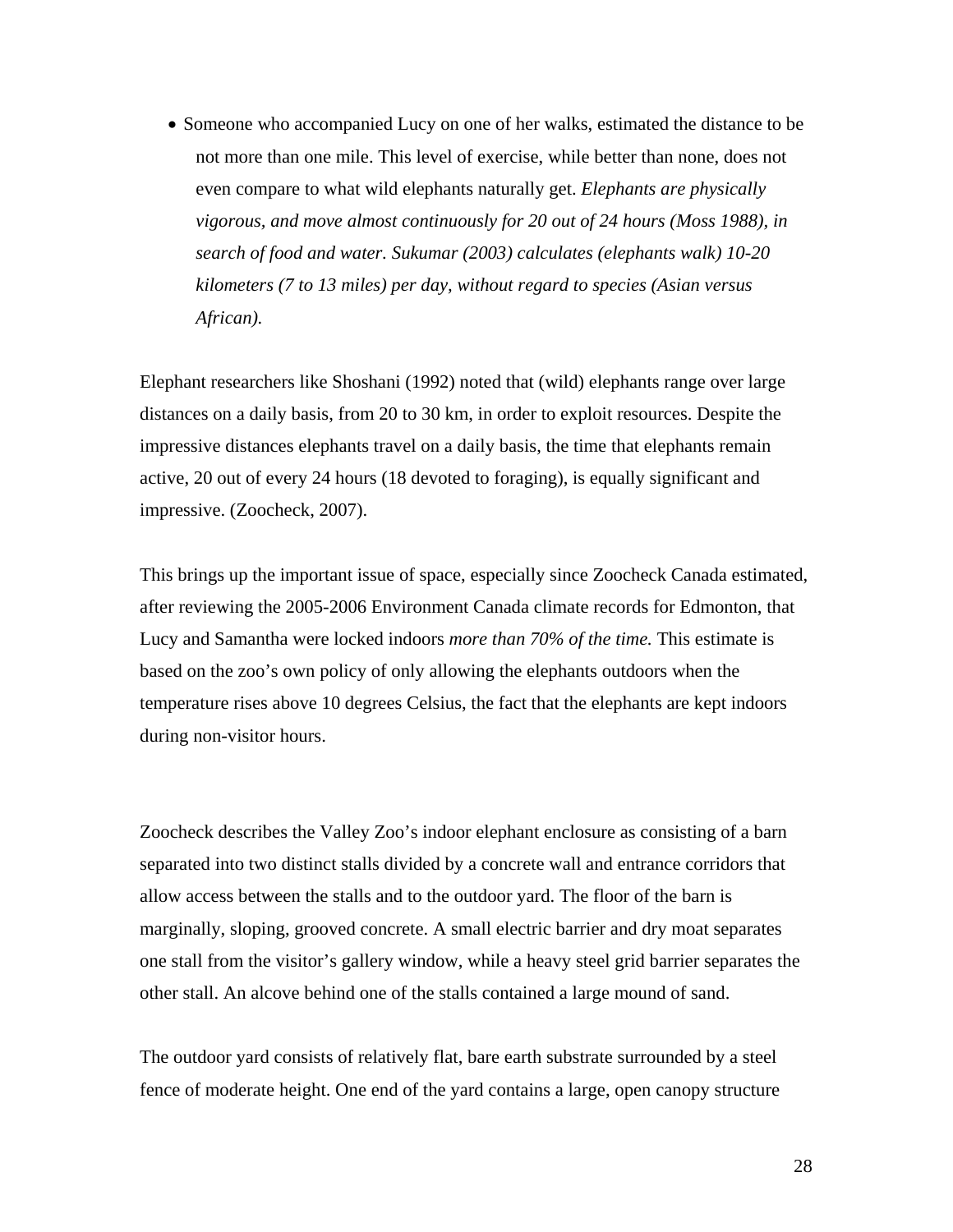with several ground level vertical, wooden posts (presumably for rubbing) and a hanging plastic barrel. There were no other features in the enclosure.

CAZA's only specification on the topic of space states: CAZA 18: *Indoor space must provide adequate room for elephants to move about and lie down without restriction.* 

AZA's recommendations, from which CAZA standards were derived, are a bit more generous, but still far from ideal. AZA's EMS mandate 75 sq. meters of indoor space and 252 sq. meters of outdoor space for two elephants. These mandates are unaffected by the climatic location of the exhibit (AZA 2003). CAZA'a standards were modeled after AZA. In the wild, a modest elephant home range has been measured at 15 sq. km of 15,000,000 sq. meters. It follows that AZA's permitted barn space is about 200,000 times smaller than the smallest known space female African elephants have chosen for themselves. AZA's outdoor space is roughly 60,000 times smaller than the smallest known elephant home range.

CAZA has chosen not to include additional quantitative standards, as, in their opinion, "*there is no sound scientific evidence on which to base biologically relevant accommodation".* The science that supports elephants having huge home ranges, however, has been around for over a decade. When you consider the following scientific observations, it follows that close confinement is as illogical as it is unnatural.

- Eisenberg (1981) observed that Asian elephants stay in a single area for no more than three days before moving on.
- Over time, elephants have evolved into creatures that can travel vast distances while expending relatively little energy (Langman, Roberts, Black, Maloiy, Heglund, Weber, Kram and 1995). They are huge, powerfully built animals that can transform a forest into a savannah. A successful captive environment, therefore, must provide them with sufficient space to fully exercise both their remarkable powers of endurance and strength.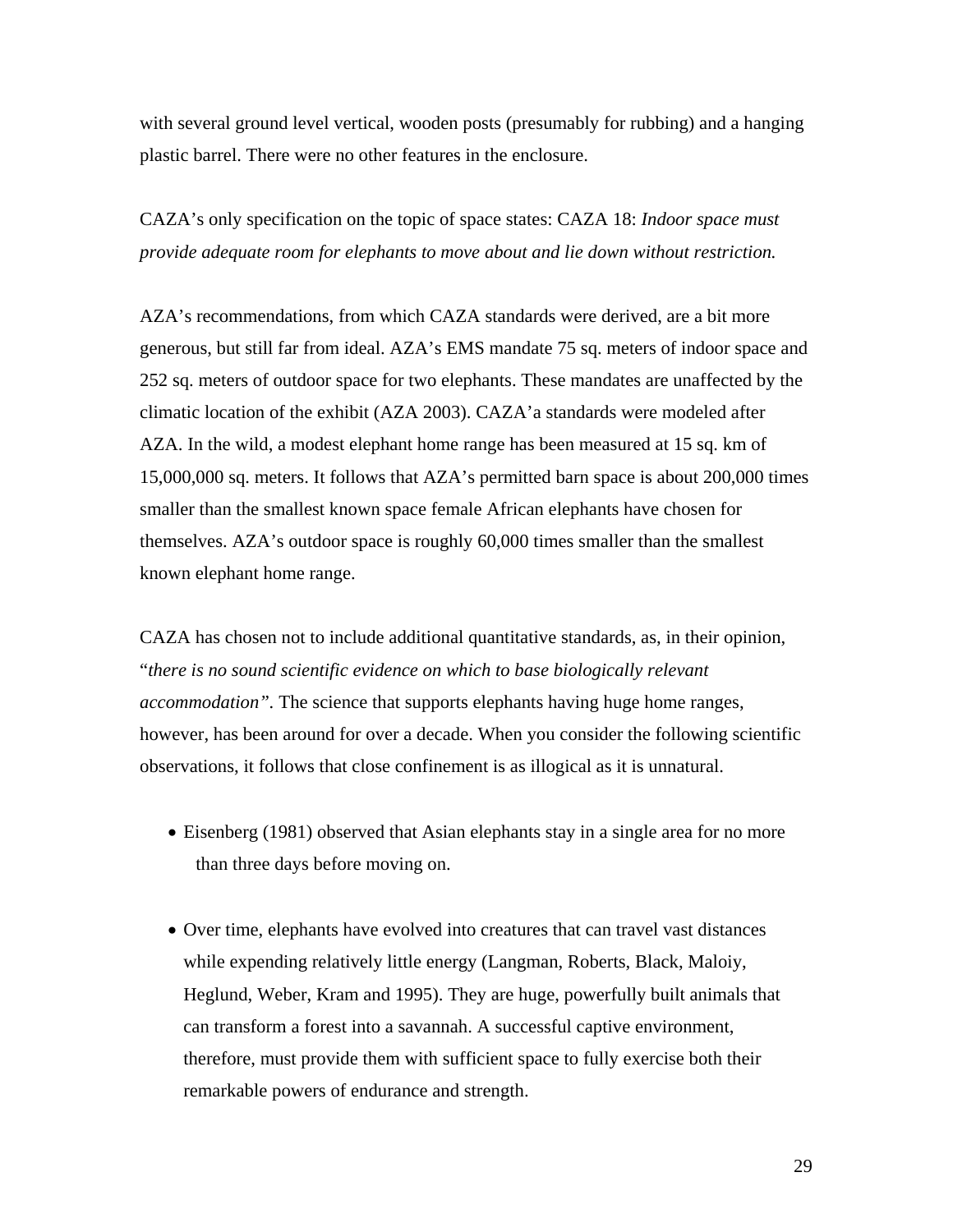• Elephants in the wild are typically on the move for 20 out of every 24 hours. Of those 20 hours of activity, 18 are usually devoted to foraging.

The Zoo may consider Lucy's environment adequate, and meeting industry standards, but from the public's viewpoint of the public, as well as that of many in the elephant keeping zoo industry, zoo animal welfare specialists, and Asian elephant centers, her concrete and packed earth environment is dismally small, bleak, and devoid of stimulation. Her barren surroundings are clearly demonstrated at 2:18 minutes into the You Tube video by "elemama" posted March 29 @ [http://www.youtube.com/watch?v=6WupAMExJlE,](http://www.youtube.com/watch?v=6WupAMExJlE) as well as on

<http://www.youtube.com/watch?v=Tjme56PRpbQ>("v4editor" posted on May 31, 2008), and on [http://www.youtube.com/watch?v=o\\_jennQzt4U](http://www.youtube.com/watch?v=o_jennQzt4U) (moshi mosh 123, July 19, 2007).

Not only does the small, barren environment lead to psychological distress, restricting movement contributes to the loss of muscle tone and strength, arthritis, obesity, and lack of proper circulation in the extremities leading to chronic infections. Consider the following:

- The health history of captive elephants in North America suggests that traveling over significant space on a variety of substrates and terrain are important to maintaining foot health in Asian elephants and to ward off arthritis and related disabilities and diseases in all elephant species (Fowler 2001).
- Recognizing the link between inadequate space and inappropriate substrates in the development of chronic foot disorders and arthritis, The Chicago City Council in 2005, resolved to pursue improvements of AZA's standards to better address the physical and psychological needs of elephants. This included defining adequate space (indoors and out) as large enough to allow elephants to exercise similarly to how elephants exercise in the wild with appropriate surfaces that eliminate or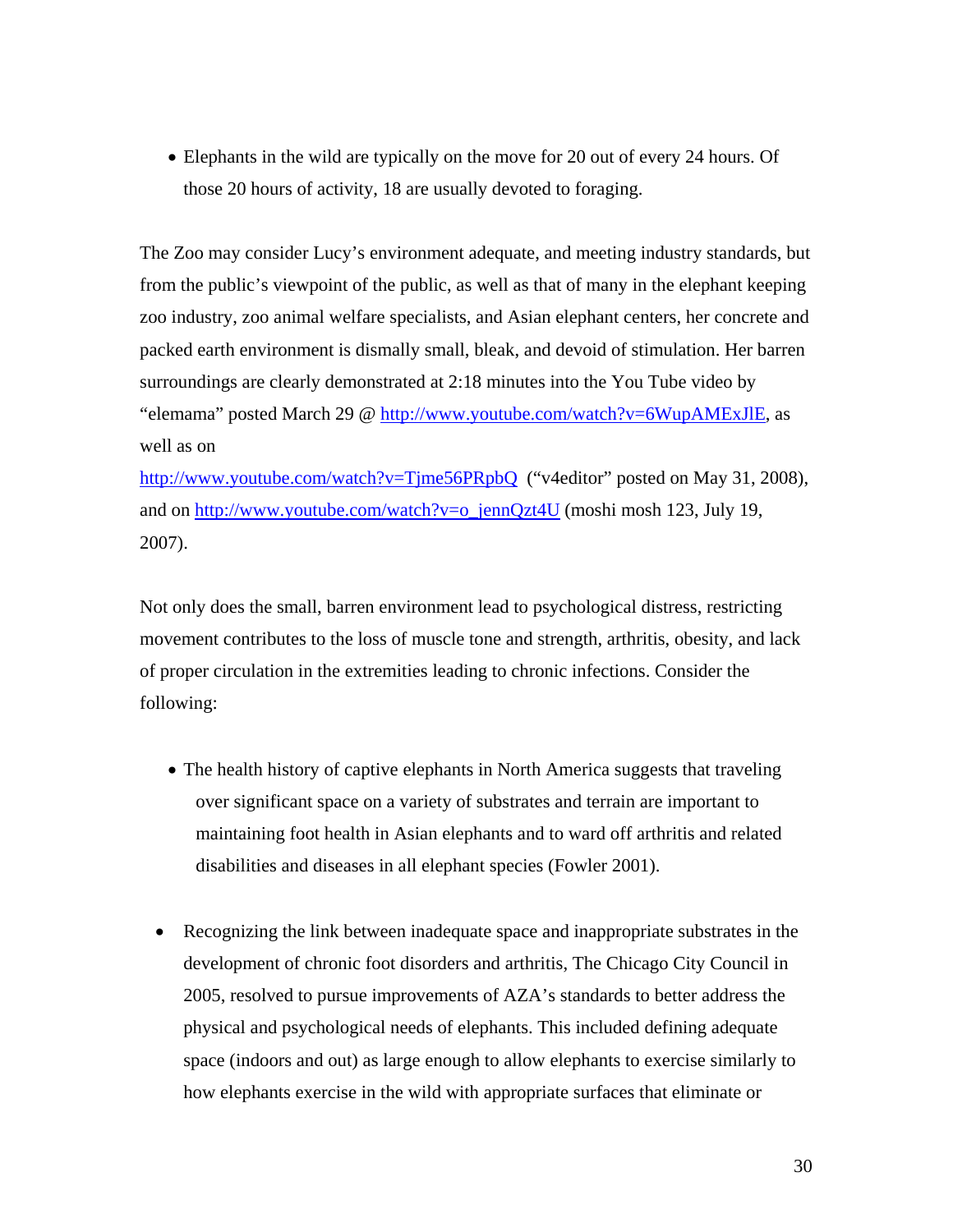reduce elephant contact with hard, unyielding surfaces.

- The elephant's large body and relatively inflexible limb joints, so well adapted for energy-efficient locomotion, are particularly vulnerable to arthritis in a sedentary captive environment (Weissengruber, et al 2006).
- As a result of the predominately stationary existence on smooth surfaces, the feet of captive elephants wear unevenly, causing improper posture of the feet, legs and spine, leading to painful arthritis in the extremities and vertebral column (Poole and Granli, Ch. 1: Mind and Movement 2008).
- We used to believe that preventive foot care and enriching the relatively small amount of space the elephants have with objects and "toys" might be enough. Now we understand how much more is needed to be able to adequately meet the physical and psychological needs of elephants in captivity, especially in a cold climate. We no longer think that we can provide the necessary social and physical environment for elephants.
- *AZA elephants' frequent experience of arthritis, osteomyelitis and other chronic and sometimes fatal orthopedic disabilities is well known* (Mikota, Sargent and Ranglack 1994; Csuti, Sargent and Beckert 2001; Fowler 2001; Roocroft and Oosterhuis 2001). Of interest is the last reference cited.

There is ample science supporting the fact that Lucy's chronic debilitating diseases of arthritis, obesity and chronic infections, can be attributed to the inhospitable climate of Edmonton, which necessitates close confinement for extended periods, on hard, impervious surfaces.

Merely treating the symptoms of diseases without addressing their underlying causes, is considered a Band-Aid approach, and not good medicine. It is analogous to your car's engine leaking oil (the problem), causing the engine light on your dashboard to glow (the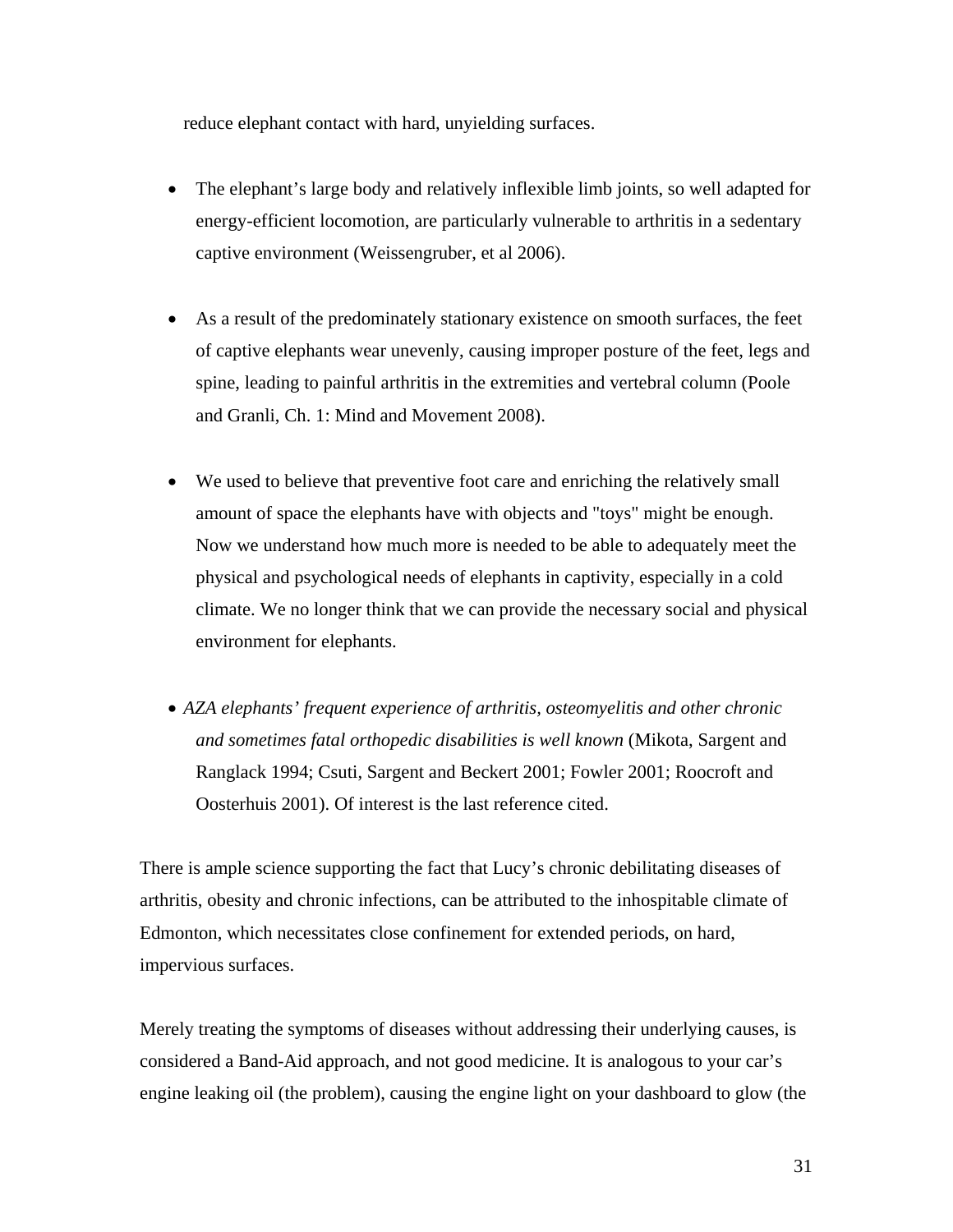symptom), which you solve by taking out the bulb from the engine light in the panel (band-aid solution). Granted, certain situations may arise where suboptimal or symptomatic treatment may be only option, but that is not the case here. A chance to address the primary causes of Lucy's health issues has been offered, and it deserves serious consideration.

The Zoo will argue that they are keeping her comfortable, but, after 18 years of treatment for her arthritis symptoms, her disease has advanced to a stage necessitating daily pain medication.

The first mention of arthritis was at age 16, in 1991, which by 1999, progressed to the point where she was " not using back legs properly". The number of times that "pain", "swelling" or "arthritis" were mentioned in her records, were the highest from 2001 present, with the most entries made in 2007. (Note: minimal veterinary notations beyond August 2008). Records describe arthritic pain in all four legs, and both shoulders.

Despite their treatments, Lucy's medical records indicate days where her pain is not under good control. Consider the notes in just the past 1-½ years:

| Dec. 2006 | stiffer-did not finish hay last night                                      |
|-----------|----------------------------------------------------------------------------|
| Jan. 2007 | front left shoulder stiff and sore                                         |
| Feb. 2007 | left knee swollen and sore                                                 |
| Jul. 2007 | front right "knee" very stiff                                              |
| Aug. 2007 | stiff knee, limited flexibility                                            |
| Aug. 2007 | very stiff, lifting front right leg while out on walk, right front         |
|           | "knee" quite swollen                                                       |
| Sept 2007 | not laying down to sleep. Cannot stand in leg stand for trimming more      |
|           | than 5 minutes at a time. No long walks.                                   |
| Oct. 2007 | very stiff this morning                                                    |
| Oct. 2007 | stiff right front "knee", swinging leg, seems stiff in shoulder. Very slow |
|           | on walk. Fell asleep standing in the sun on her walk.                      |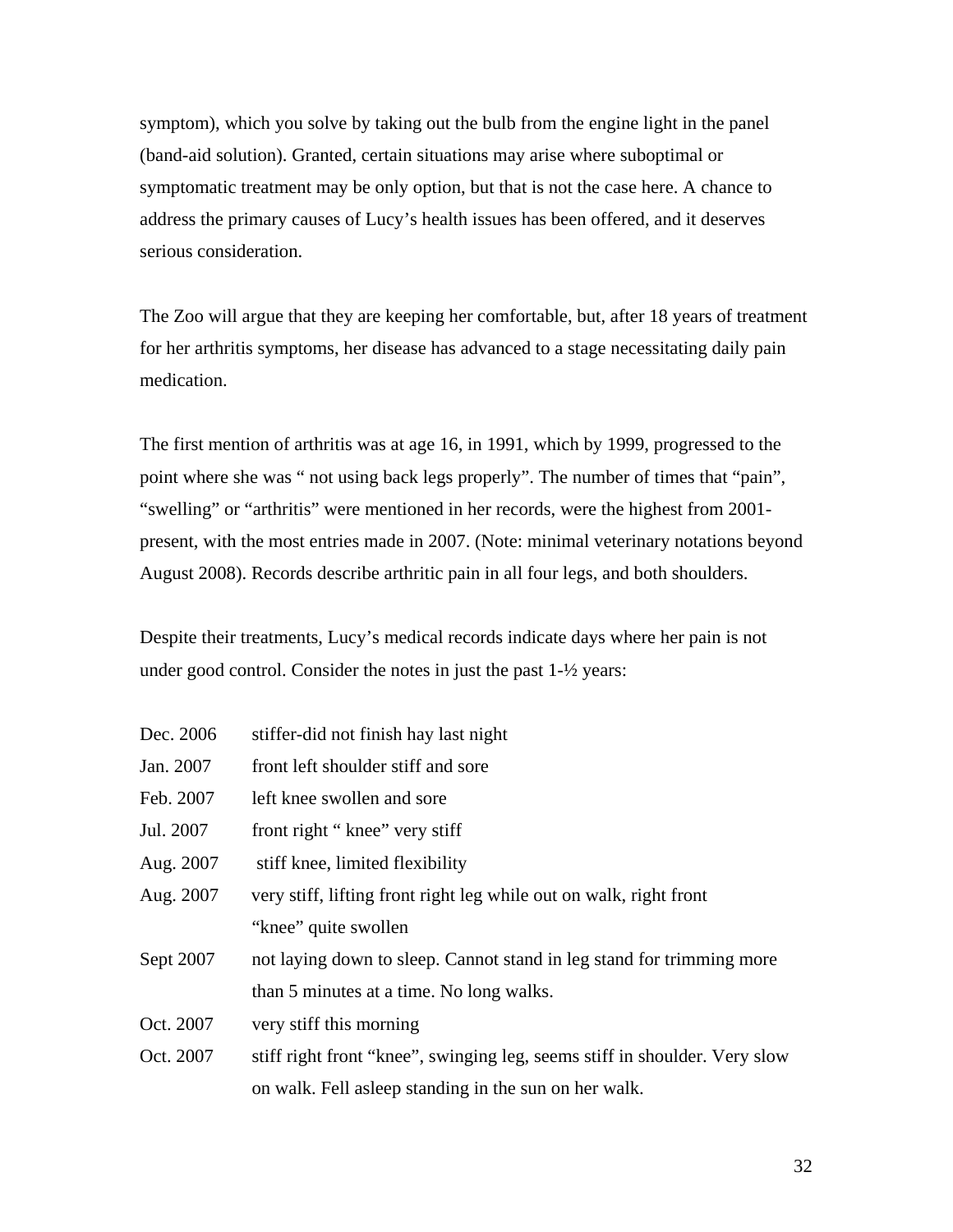| Nov. 2007  | no flexibility at all in right front "knee"           |
|------------|-------------------------------------------------------|
| Dec. 2007  | difficulty stretching                                 |
| Sept. 2008 | arthritis front left leg more noticeable              |
| Nov. 2008  | Increased pain medication due to sore right hind leg. |

From 2002 onwards, pain medication was administered "as needed" then changed to daily administration around September 2008. (The word *knee* is in quotation marks, as medically speaking, there is no *knee* in the forelegs. The proper medical terminology would be "carpus" (Latin for "wrist").

#### *With respect to engaging Lucy in stimulating activities:*

**CAZA 11.3** requires a " comprehensive environmental enrichment plan for elephants with documented evidence of implementation."

The daily log sheets used by Lucy's keepers, include sections labeled "Enrichment" and Training". Under the "Enrichment" heading, options include:

1) FOOD: browse, popcorn, popsicle, sod, greens, berries

2) NONFOOD: water jugs, tires, ball.

Under the "Training" heading, choices include: "paint", "choose own paintbrush", "kick the ball", and "play instrument" (which is either a harmonica or a recorder).

Ideally, activities designed for elephants, should enhance their normal repertoire of behaviors. Although the Zoo is on target when they say that *"all of her enrichments are meant to keep her mentally and physically active*", their approach is suspect. In their opinion, "*Lucy has a very rich and varied enrichment program, where she is encouraged to do everything from playing sports and games to creative pursuits like painting and learning a musical instrument".* These pursuits are not natural activities for elephants, and it appears that "entertainment" is being passed off as "enrichment", from which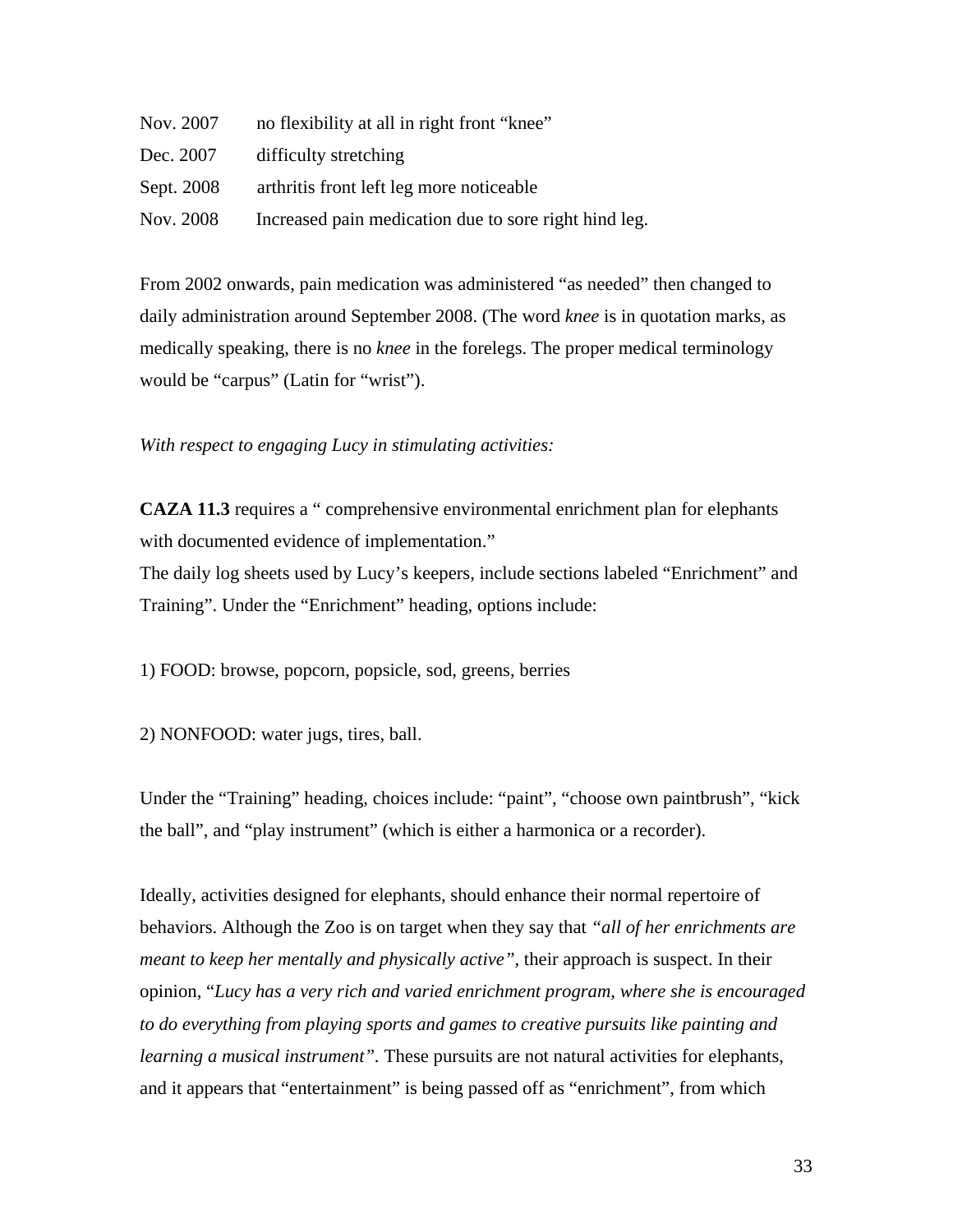humans are deriving more of a benefit than Lucy. A comprehensive enrichment program would include strategies for keeping Lucy occupied during both business and off-hours, however Lucy's "enrichment" ends when the keepers leave for the day.

Although they ask Lucy to do leg stretches as part of her "physiotherapy", they also regularly ask her perform movements designed to entertain, as seen on <http://www.youtube.com/watch?v=L7EeBSDpsCc>, and to play an instrument or paint. The problems with the non-medical activities that they consider training or exercise, are that:

- These activities as mentioned previously, do not simulate natural elephant behaviors,
- Forcing an intelligent beast like an elephant, to perform simplistic human-like behaviors, like painting, kicking a soccer ball, and playing a harmonica, degrades the animal because it gives people the impression that that is all they are capable of, when in fact they can do things and solve problems that make painting look like child's play. Asking elephants to perform acts purely for human amusement therefore, teaches people nothing about elephants or conservation. In reality, the message being sent here is that people have the power to have animals behave anyway that pleases us, which is really a lesson in dominance and exploitation.
- Lucy has suffered with pain and the progressive debilitation of arthritis in virtually all of her joints for 18 years now. Despite there being days where Lucy is so painful and stiff that they advise "cage rest", they still have Lucy entertaining the public. The You Tube video " Lucy: Edmonton Valley Zoo" @<http://www.youtube.com/watch?v=wNNm2PwR9s0> (auroralina, November 25, 2007), shows her being asked to lift her right fore and right hind leg simultaneously. Given that Lucy weighs in over 3900 kg (8,600 lbs), the weight placed on her left forelimb is in the region of 2.2 tonnes, and the remaining 1.8 tonnes shifted to her left hind. Forcing arthritic Lucy, to support her massive weight on only two legs, for sheer entertainment, is unconscionable. If they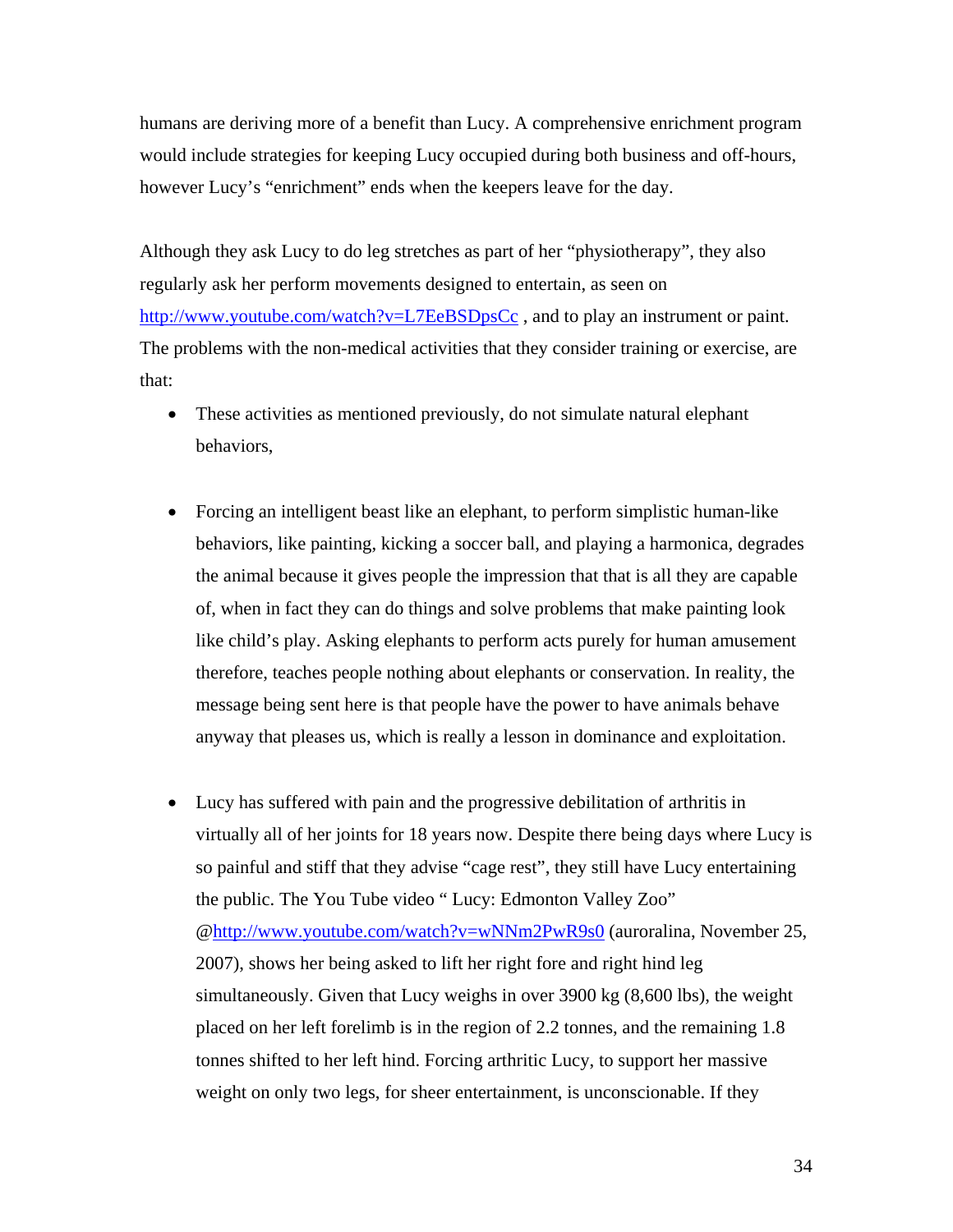contend that it is part of her physiotherapy, then that would be a misguided notion.

With respect to her "strict diet":

Lucy weighed in at 8,900 lbs (4,000 kg) in December 2005, and was put on a strict diet. On March 12, 2009, Lucy's weight was recorded at 9,440 lbs (4290 kg). Therefore, even with her "strict diet", her "two walks a day", and times where she refused to eat (due to intense pain), she is actually gaining weight. Obesity limits activity, and inactivity exacerbates arthritis. Inactivity leads to loss of muscle mass and strength. Muscle atrophy, and the pain and debilitation caused by arthritis, further limits mobility, which again contributes to obesity. This is a lose: lose situation for Lucy.

Lucy also suffered from infections in both front feet for much of 2002 through 2005. Sore feet also severely limit mobility. Obesity, immobility, and chronic stress precipitate circulatory problems, which lead to chronic infections, and another vicious circle repeats itself. Circulatory problems themselves are another prevalent cause of death in zoo elephants. (Kiiru, 2007). Chronically infected feet also lead to osteomyelitis, and breakdown of the bones of the feet, a condition that often leads to euthanasia.

#### **ARGUMENT 7: Lucy receives regular veterinary care, and her health team consults with elephant experts, and industry professionals. Outside help is not required.**

The document declaring Lucy unfit to be moved, was signed by the Zoo's former veterinarian, Dr. Robert Jones of the Uncas Veterinary Clinic. For over 17 years, Uncas Veterinary Clinic, a mixed animal practice outside of Edmonton, was contracted by the City of Edmonton to examine the Zoo's animals once a week, and as emergencies arose. It wasn't until 2007, when Dr. Milton Ness, was hired part-time, then brought on fulltime in 2008.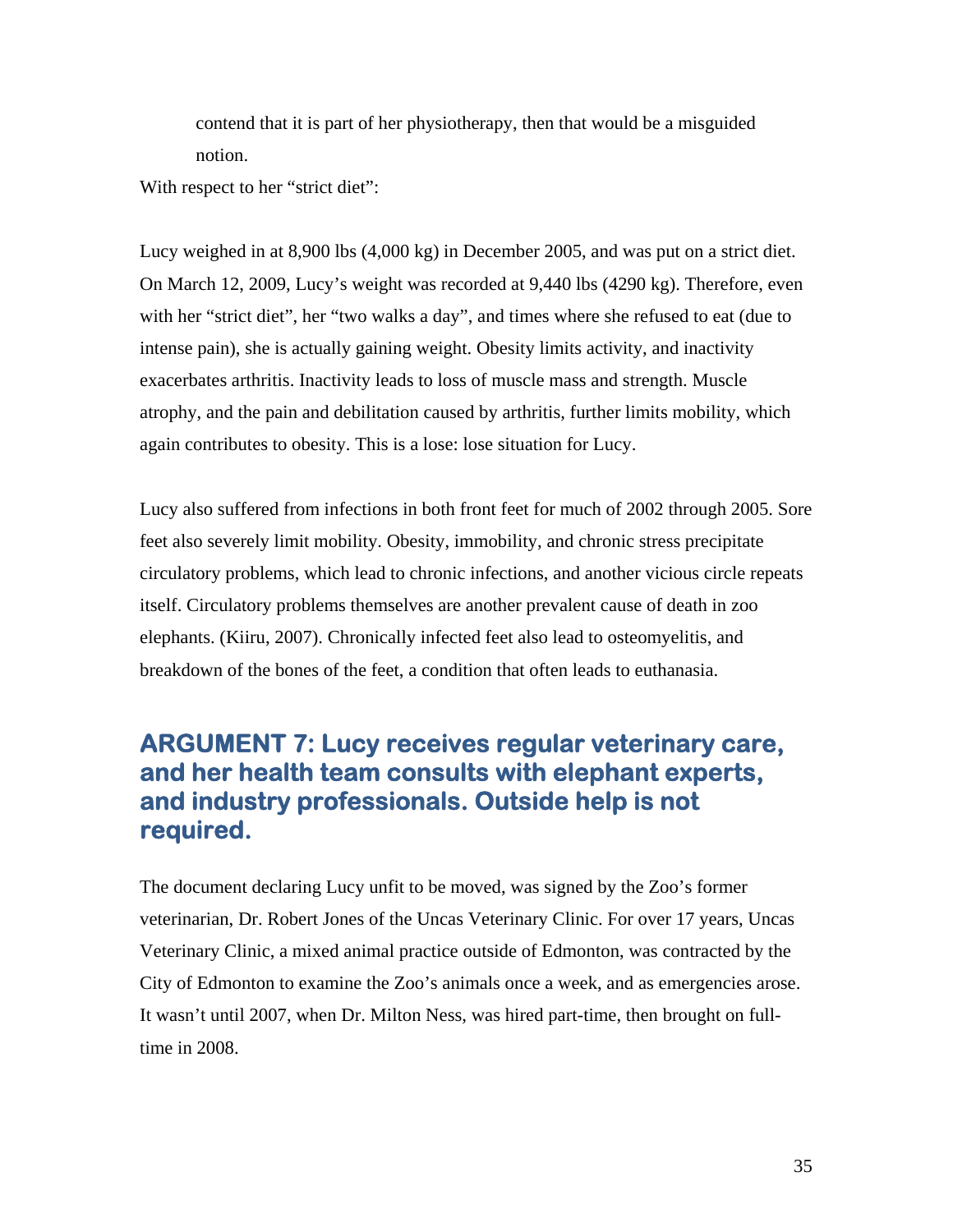Zoo veterinarians, however need specialized training and additional experience beyond their initial veterinary degree to effectively care for the various and unique animal species they will be entrusted with. In a 2005 study done by the Journal of Veterinary Education, they determined "*that few wildlife veterinarians believe that the training they received in veterinary school adequately prepared them to acquire and succeed in their field. Wildlife veterinarians and their employers ranked mentorship with an experienced wildlife veterinarian, training in leadership and communication, courses and externships in wildlife health, and additional formal training beyond the veterinary degree as important in preparation for success."* 

Dr. Milton Ness graduated from the Western College of Veterinary Medicine in 1984, after which he worked in a mixed animal practice for approximately five years. He then became a small animal clinic owner and operator, until more recently, when he became an instructor at NAIT (Northern Alberta Institute of Technology). He spent approximately seven years as a teacher, before signing on with the Edmonton Valley Zoo in 2007. Dr. Ness admits Zoo medicine is a new field for him, with a steep learning curve, but one that he is embracing fully. (Personal communication, 2009). Dr. Ness is essentially receiving his Zoo experience on-the-job, as he familiarizes himself with approximately 300 animals in their collection representing roughly 100 different species.

Dean Treichel claims, "*Lucy's veterinarian and industry professionals believe any type of move would have severe consequences for her. Therefore, we believe the Valley Zoo is the best home for Lucy."* ([www.valleyzoo.ca](http://www.valleyzoo.ca/)).

When asked by reporter Todd Babiuk who the Zoo had consulted so far, Treichel named the Valley Zoo veterinarian, Milton Ness, and only one outside expert, Jim Oosterhuis, senior veterinarian at the San Diego Wild Animal Park. (The Edmonton Journal, March 10, 2009).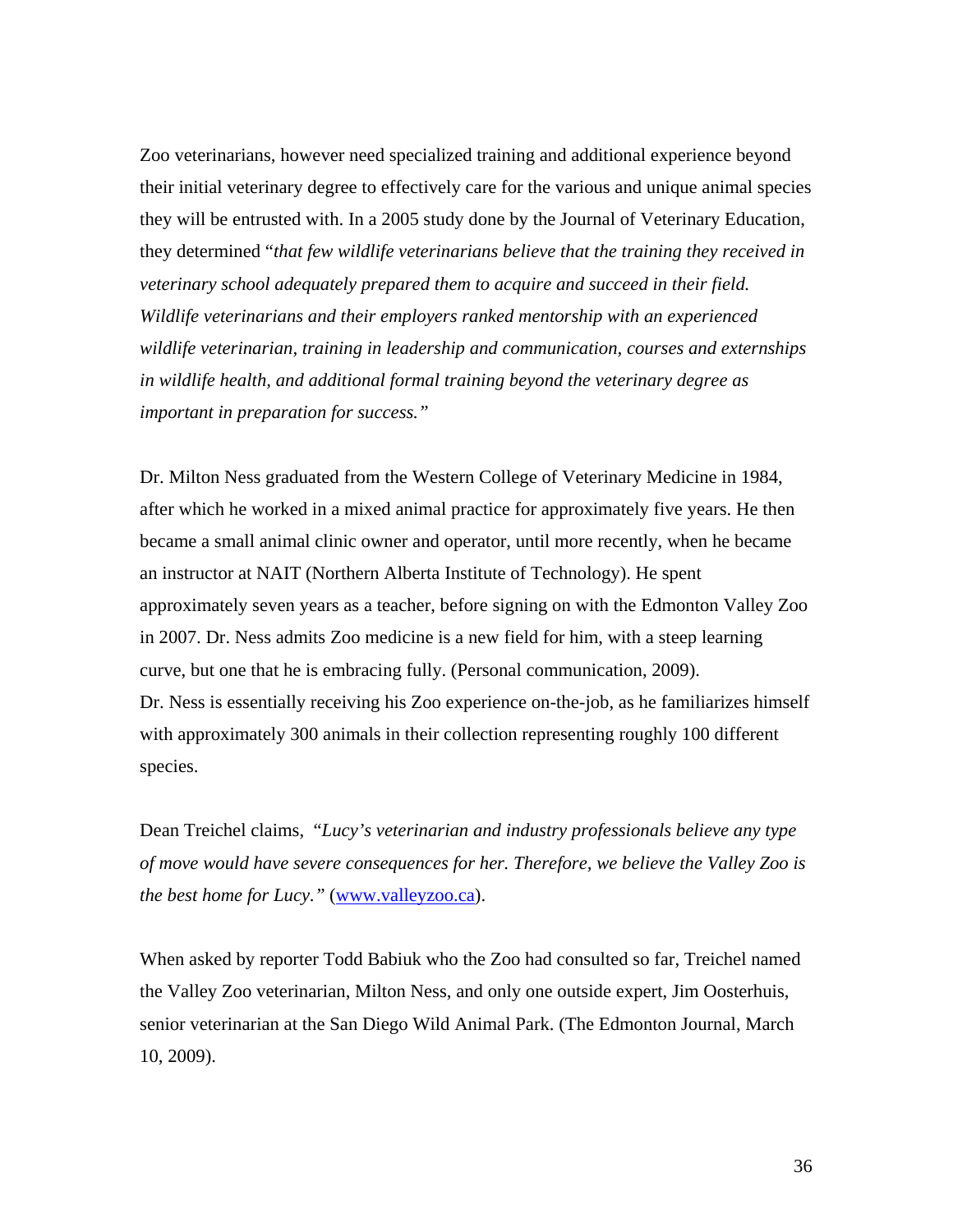Treichel's expert, Dr. Oosterhuis, is both well credentialed and renown in the captive elephant world. It should be noted however, that Dr. Oosterhuis was the senior veterinarian at the San Diego Wild Animal Park when their elephant, Dunda, was beaten. He was also the veterinarian on record, when the Hawthorne Circus was found in violation of the animal welfare act, and convicted on 19 counts of elephant abuse. As well, Dr Oosterhuis was the veterinarian who had examined two Hawthorne elephants, and deemed them healthy enough to continue performing only days before they died of tuberculosis. In 1996, Dr. Oosterhuis determined that the Hawthorne Corporation's elephant Joyce only suffered from a tooth problem. Joyce died weeks later with advanced tuberculosis and severe foot complications. When the USDA cited the Clyde Beatty-Cole Brothers circus in 1998 for keeping their elephants in poor condition, they called upon Dr. Oosterhuis to inspect the circus' six elephants. He determined they were all healthy enough to continue working. He claimed that elephant Pete was likely faking his injuries, and that although elephant Helen had a "trick" knee, she could still work with it. Pete died the following year after suffering with severe hip degeneration and chronic pneumonia. Elephant Helen was euthanized because of severe joint deterioration. Elephant Conti, known to have a kidney infection, also died within the year. These elephants were all forced to continue working to the end as even weeks before, Dr. Oosterhuis still contended that they were fine. (I-Speak communication)

In 2004, the scientifically responsible Alaska Zoo called in 11 experts to examine their sickly, lone Asian elephant Maggie, and cast their vote on whether or not she should be moved to the PAWS sanctuary in California. All but one expert determined a trip south was worth the risk. The single dissenting vote came from Dr. Oosterhuis. That being said, by the time they moved Maggie, Oosterhuis reportedly was very supportive of the move.

When Journalist, Todd Babiuk called on Dr. Oosterhuis in March of this year, he was unavailable for comment.

Lucy's medical care was documented in her medical records, which were obtained by Zoocheck Canada, via Freedom of Information Legislation. The records were to include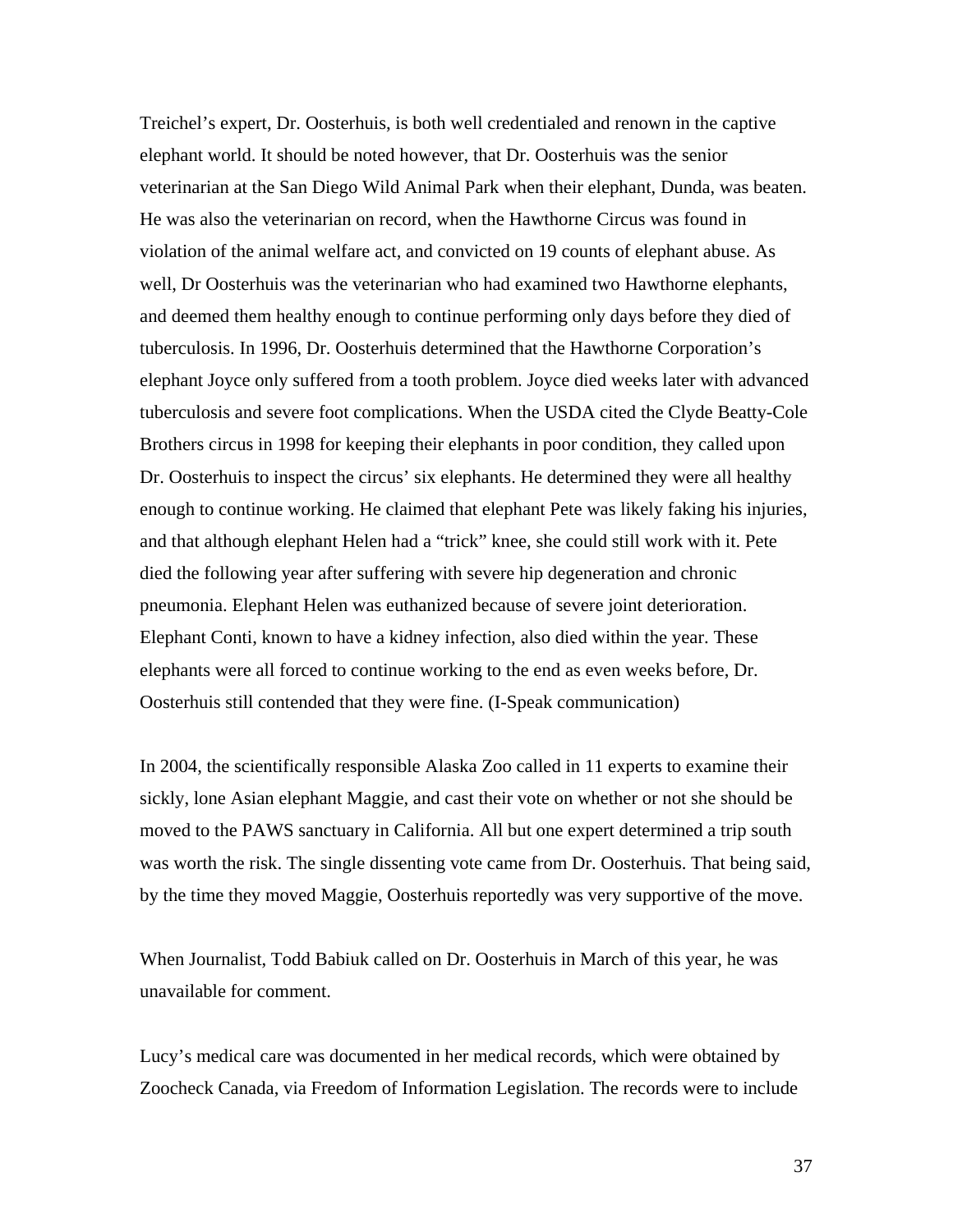all medical history from Lucy's acquisition, until January 2008. It should be noted that there were virtually no entries made in her medical records from 1977-1980. As you will note in the brief summary that follows, Lucy has been dealing with numerous health issues, of a moderate to severe nature, for most of her life while at the Valley Zoo.

According to the health records released, Lucy had experienced i**nfections** as early as 1983 (tail), and **foot infections** began 1989. There are reports of infection in one area or another, (tail, cracked skin folds, ears, eyes, rectum, trunk) virtually every year thereafter. An abscess on her hip developed after a fall, and plagued her for the next three years. At times, her feet were infected to the point where one or more would be swollen, bleeding and/or oozing pus, and had toenails falling off.

The first time **arthritis** was noted was at age 16 years in 1991, and by 1998, she wasn't using her back legs properly. Records show that Lucy suffers from arthritis in virtually all of her joints, some of which swell up on occasion. The only radiographs of diagnostic quality were obtained from her right carpus (wrist joint) on March 02, 2002, which showed degeneration due to "severe" arthritis.

Lucy's **respiratory issue** was first noted June 2004; and manifested as snuffling and gurgling in trunk with some nasal discharge apparent. By June 2005, she was openmouthed breathing, and experienced labored breathing when she lay down. In December 2005, it was noted that her " breath smells like rotting tooth", and the glands behind her ears were swollen. They also noted that she was "grouchy, slapping with tail, and kicking back".

At that time, there was mention of an old upper right tooth, with a " toonie-sized" ulcerated area at its base. After December 2005, there is no more mention of this tooth or any other dental issues, until February 2008, when a front molar had apparently fallen out (with no mention made of right or left).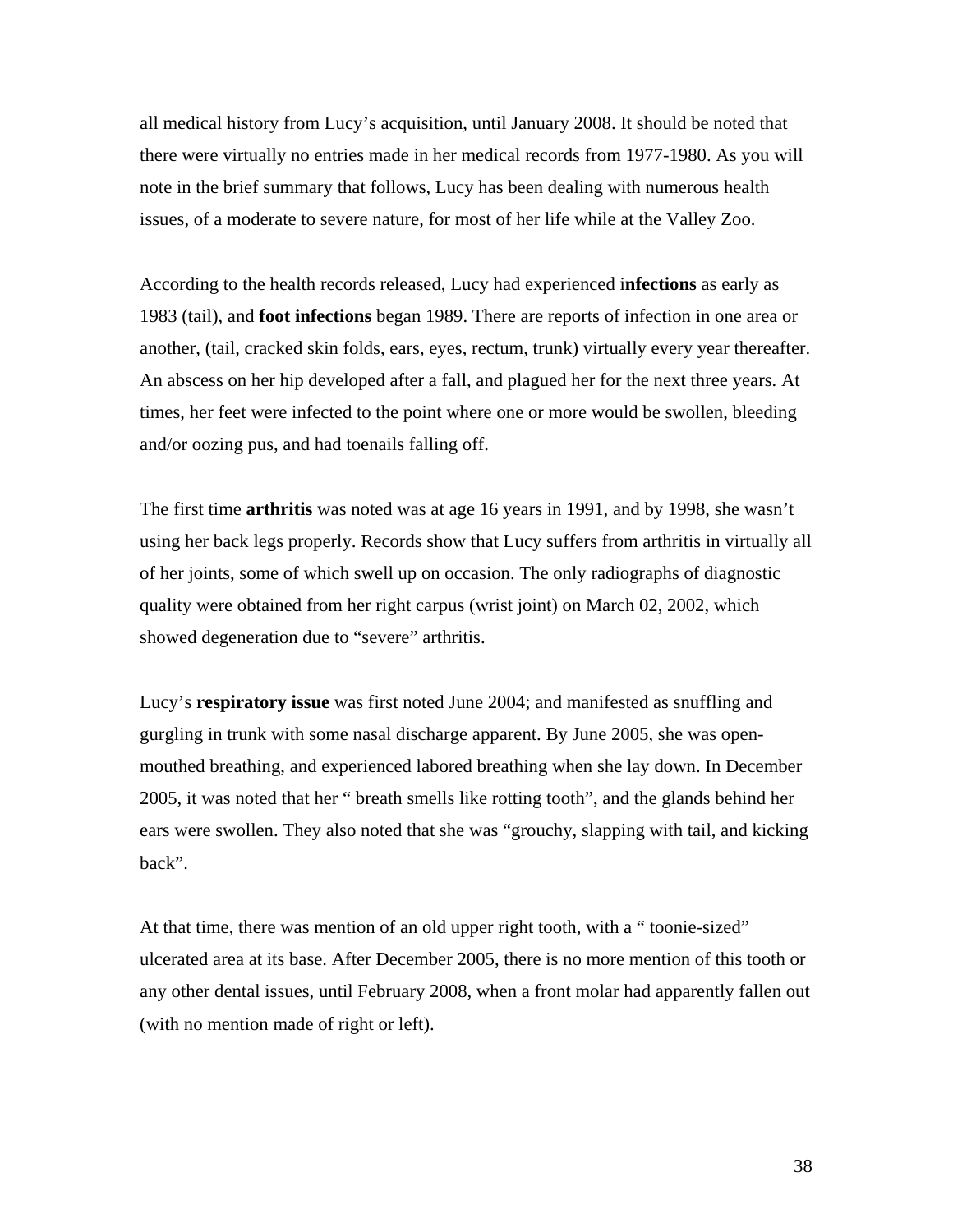In May 2006, she was diagnosed with Streptococcal pneumonia. By June 2006, she had difficulty breathing through her trunk, rested her head a lot, and was tired as she refused to lie down to sleep. She also had blisters inside her mouth.

Then, in November 2006, an organism known to cause a severe pneumonia in cattle (shipping fever) was cultured from Lucy's thick nasal discharge.

Despite countless infections, including pneumonia, antibiotics (other than topical) were only documented once, for a brief 5-day period in July 2006, but then stopped when Lucy became inappetant. A thick white discharge from her trunk was noted to continue intermittently to December 27, 2007. No tooth issues are mentioned during this time period.

By March 2008, not only was Lucy experiencing respiratory distress, but the glands behind her jaw enlarged again. As well, her right knee became severely swollen, all of which led her to stop eating and drinking, and refusing to open her mouth. She developed signs of colic over the next few months. The first time that a tooth was abnormal **(impacted molar)** is mentioned, is on April 24, 2008, " *impacted tooth looser. Tooth on other side loosening. Lethargic, not eating*." At this point, entries into Lucy's medical records abruptly change, and virtually only her arthritis drug (name and dosage), is recorded every few days, save for the few times her "aching tooth" is mentioned, for which "Banamine" is administered. There is no mention made of her tooth, her respiratory issues, or her joints after September  $30<sup>th</sup> 2008$ . It should be noted that the timing of the change in Lucy's medical records coincides with when Zoocheck Canada first started to report on Lucy's medical history, as was recorded in the records they obtained via Freedom of Information legislation. When Dr. Ness was asked why the notations stopped, he said, " because there have been no significant changes since that time."

#### *With respect to Lucy's foot issues:*

An elephant's feet are adapted for walking long distances, over uneven ground, and the footpads are naturally worn down in the process. In Africa, for example, wild elephants stay on the move about 16 hours a day foraging for food and water, and walk over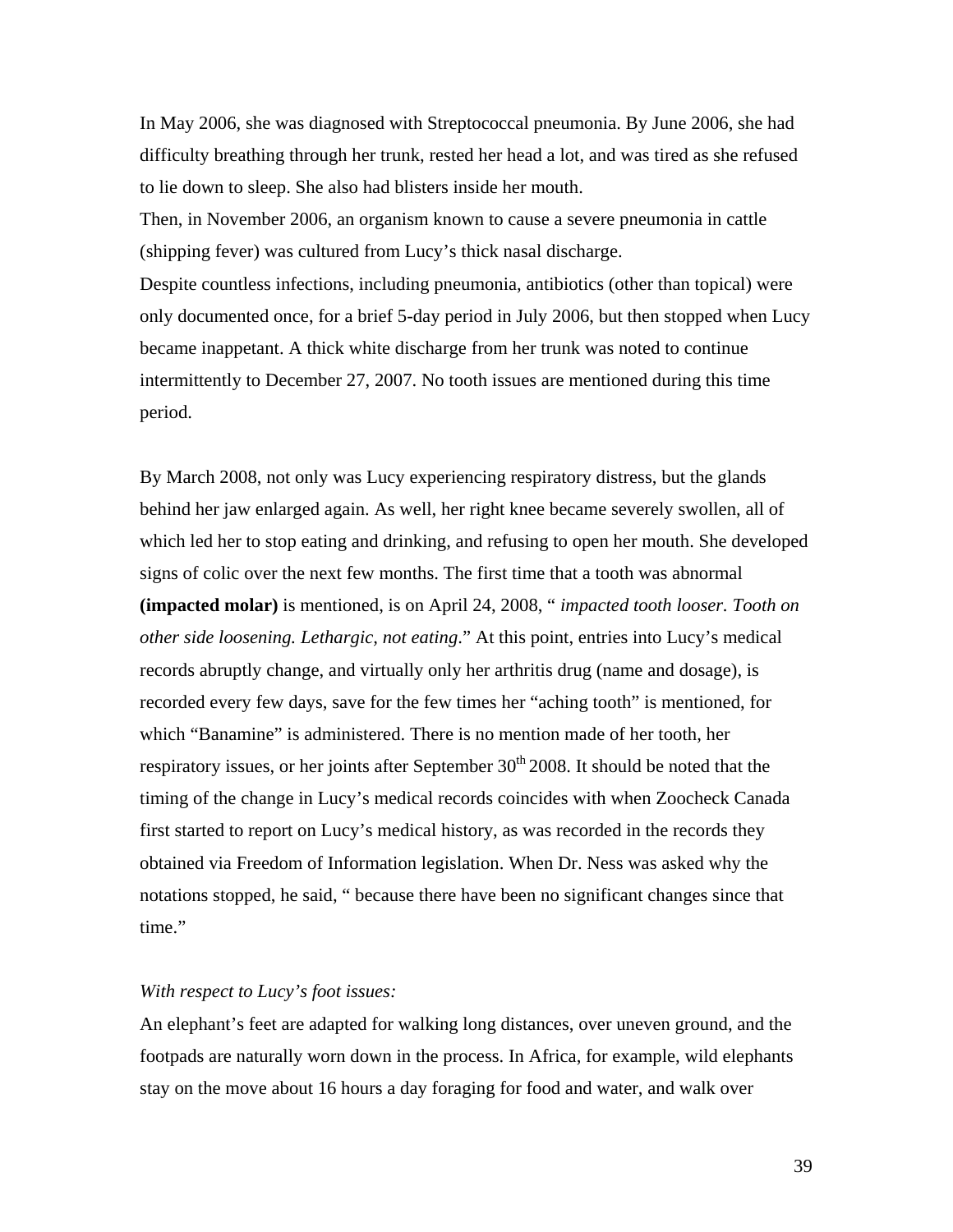various terrains. In Western Zoos however, elephants spend prolonged periods standing on hard, cold and often moist surfaces. Winnie Kiiru explains that despite provision of the even the best foot care by keepers, captive elephants commonly develop foot infections, which become chronic due to improper healing. When elephants cannot walk the great distances they were designed to, their circulation is impeded, which leads to improper healing. This condition is serious, and is the leading cause of death in elephants in North American Zoos.

For over a decade, Lucy suffered with the pain of severely swollen feet, toenails lifting off, and chronic draining abscesses. This pain, added to the chronic pain of arthritis, was so intense at times, that Lucy refused to eat. Often, when both front feet were infected at the same time (2002-2005), she either refused to get up for days at a time, resulting in the development of bedsores on her face, hips and elbow; or, she refused to lay down to sleep, which resulted in fatigue. Ultimately, the debilitation from her arthritis, her chronic infections, and fatigue were likely what led up to Lucy falling while on a walk, on August 18, 2002. Adding insult to injury, an abscess developed over her right hip as a result of the fall, which plagued her for almost three years (May 2005).

In Nov 22, 2005, the entry in Lucy's medical record reads, " *This elephant has ongoing health concerns, which are generally considered normal for housed elephants. Foot problems i.e.: toe cracks and abscesses have been under care for several years now and will likely continue to be a lifelong care issue for her. This becomes primarily a routine daily maintenance issue handled capably by keepers."* 

Daily flushings and countless foot soaks could not have been enjoyable for Lucy, or her keepers. In the Zoo's statement, they basically stated, without apology, that this was to be Lucy's lot for the rest of her life.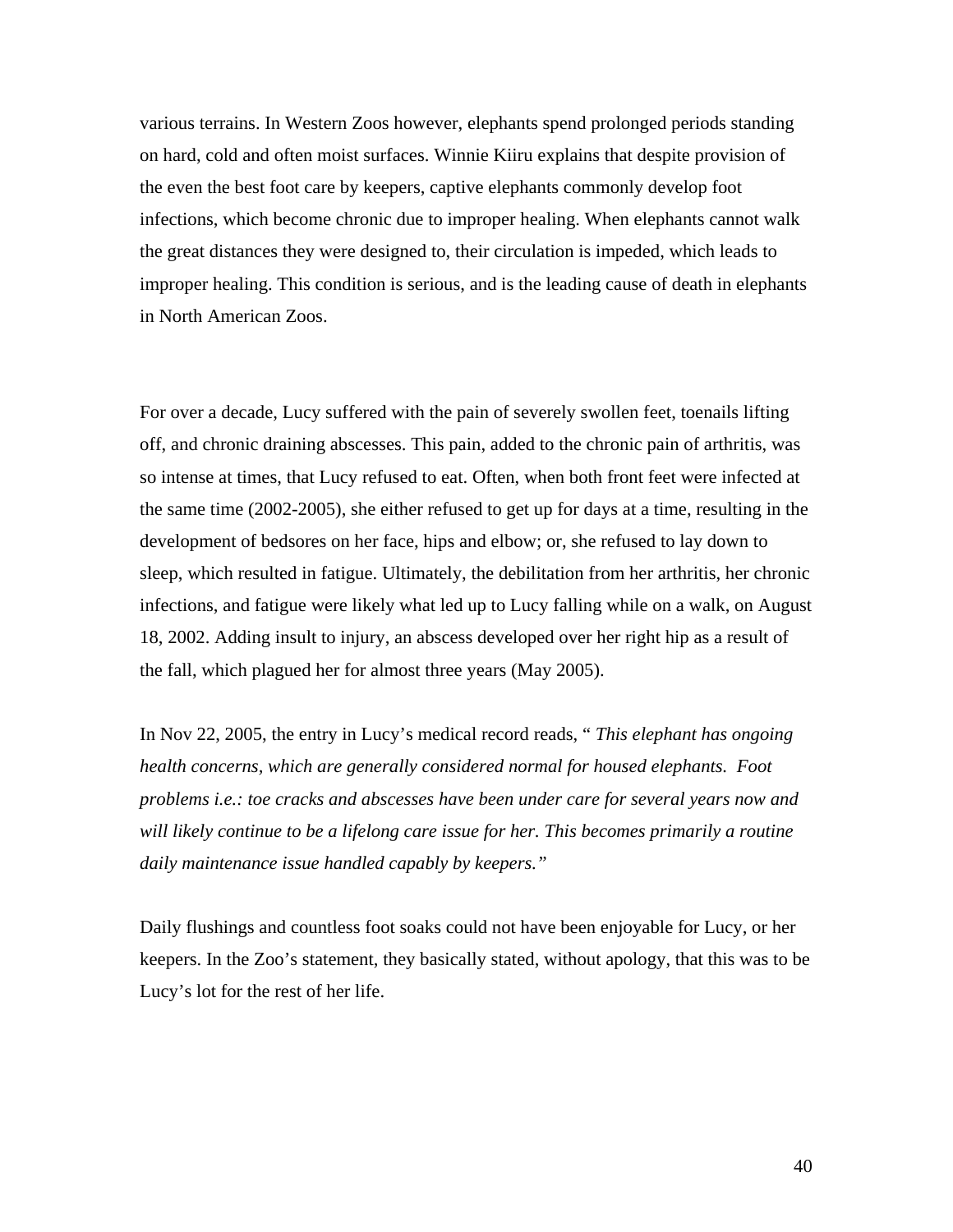In a CTV interview, Dean Treichel went on record to say that since the Zoo improved the heating and drainage in their flooring system over the past five years, Lucy has no more health problems with her feet, and claimed that her feet are in great shape now. Firstly, it is noteworthy that the Zoo has acknowledged the direct link between Lucy's foot issues and her flooring conditions. Secondly, Lucy's records indicate her feet continue to be a problem, as Dr. Jones predicted. Examples from Lucy's record:

*Feb 15, 2006 "Back left foot. Pad very cracked" & "Back right foot. Pad very cracked, pad thicker than left foot":* 

March 8, 2006 *"Front right foot – pad starting to heal on outside of pad";* 

April 19, 2006 *"Front left food second outside toes 3cm crack in nail on cuticle line";* 

July 26, 2006 *"Small amounts of pus noted in left front foot";* 

September 19, 2007 *" 2" stick pulled from a hole in the left front foot yesterday, hole was trimmed out."* 

November 15, 2007 – "*Front left foot – outside nail swelling above cuticle line, cuticle line itself raw, cracked and has been bleeding":* 

Most importantly, even if Lucy's foot issues appear have improved somewhat since they addressed the flooring, it does in no way negate the fact that Lucy suffered immensely from intermittent foot infections from 1989-2002, then almost constantly from 2002- 2006. For half her life, this massive beast had to deal with the discomfort, and oftenintense pain, from foot infections directly linked to prolonged confinement on cold, hard, and/or wet surfaces.

#### *With respect to Lucy's tooth issues:*

Elephants get 6 sets of teeth throughout life, with the newest ones erupting in the back of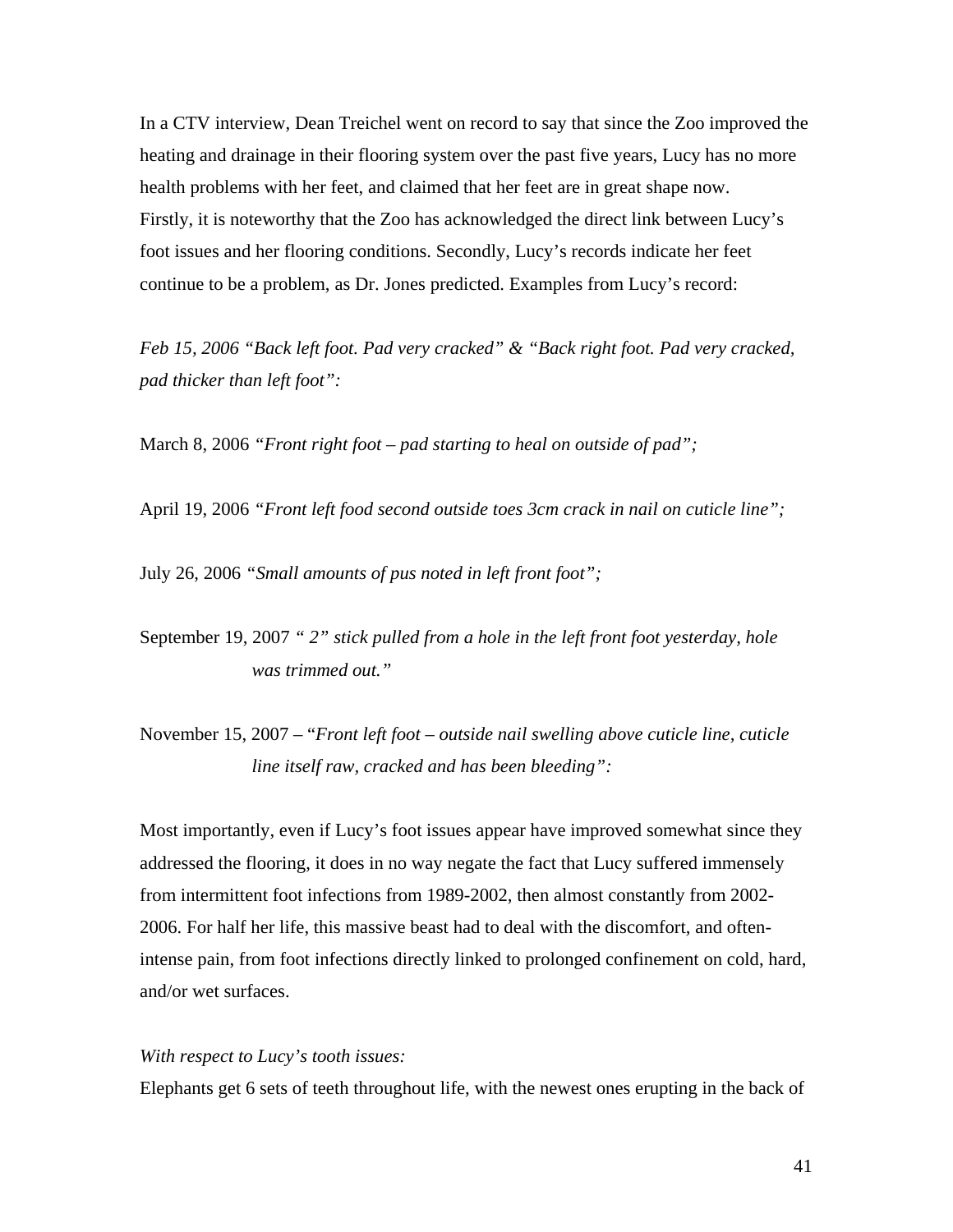the jaw, and then moving forward with time. Elephant dentists agree that it is not unusual for zoo elephants to have tooth problems, relating to lack of browse or inappropriate browse. Although tooth problems may cause inappetance and colic, the treatment is usually to let the teeth move out on their own. This is the Zoo's current position. Although they admit they are concerned about the tooth and the respiratory difficulty they believe it to be causing, they have adopted a "wait and see" approach with Lucy, and plan to continue monitoring the situation.

Lucy's health records are confusing, as they do not clearly document which tooth they are referring to in their comments. In December 2005, their records describe a front molar as an old tooth with ulceration at its base, and in February 2008, they also note a front molar was lost.

Teething pain seems common amongst zoo elephants whose teeth are normally erupting, migrating forward, then falling out. It is not clear however if a tooth that is rotated 90 degrees, would be able to move along the jaw normally, and subsequently fall out naturally. The picture on the Zoodent International site shows what elephant molars look like normally [\(http://www.zoodent.com/clinical/elephants.html\)](http://www.zoodent.com/clinical/elephants.html), and also abnormally ([http://www.zoodent.com/clinical/elephants/molars\\_developmental.html](http://www.zoodent.com/clinical/elephants/molars_developmental.html)). A close-up view of Lucy's mouth (posted November 2007) can be seen on the You Tube video, <http://www.youtube.com/watch?v=wNNm2PwR9s0>. Here one can see her right upper (maxillary) molar is clearly rotated compared to the opposite tooth, and it may even be impacting the hard palate. This tooth has been described in her records as "rotated", "mal-positioned", and "impacted." According to Zoodent International, rotation can be due to a lack of browse failing to produce physiological attrition and progressive tooth loss. This implies rotated teeth may not wear down and may not fall out normally. They go on to state "the lack of browse can also cause impaction of the molars, where extraction of the impacted segment becomes necessary, and, occasionally it is necessary and possible to extract molars in whole. Support for an impacted portion is the entry on August 19, 2007, where a piece of browse is found stuck in the right maxillary molar. Trapping of food and material only exacerbates the problem. Her records also clearly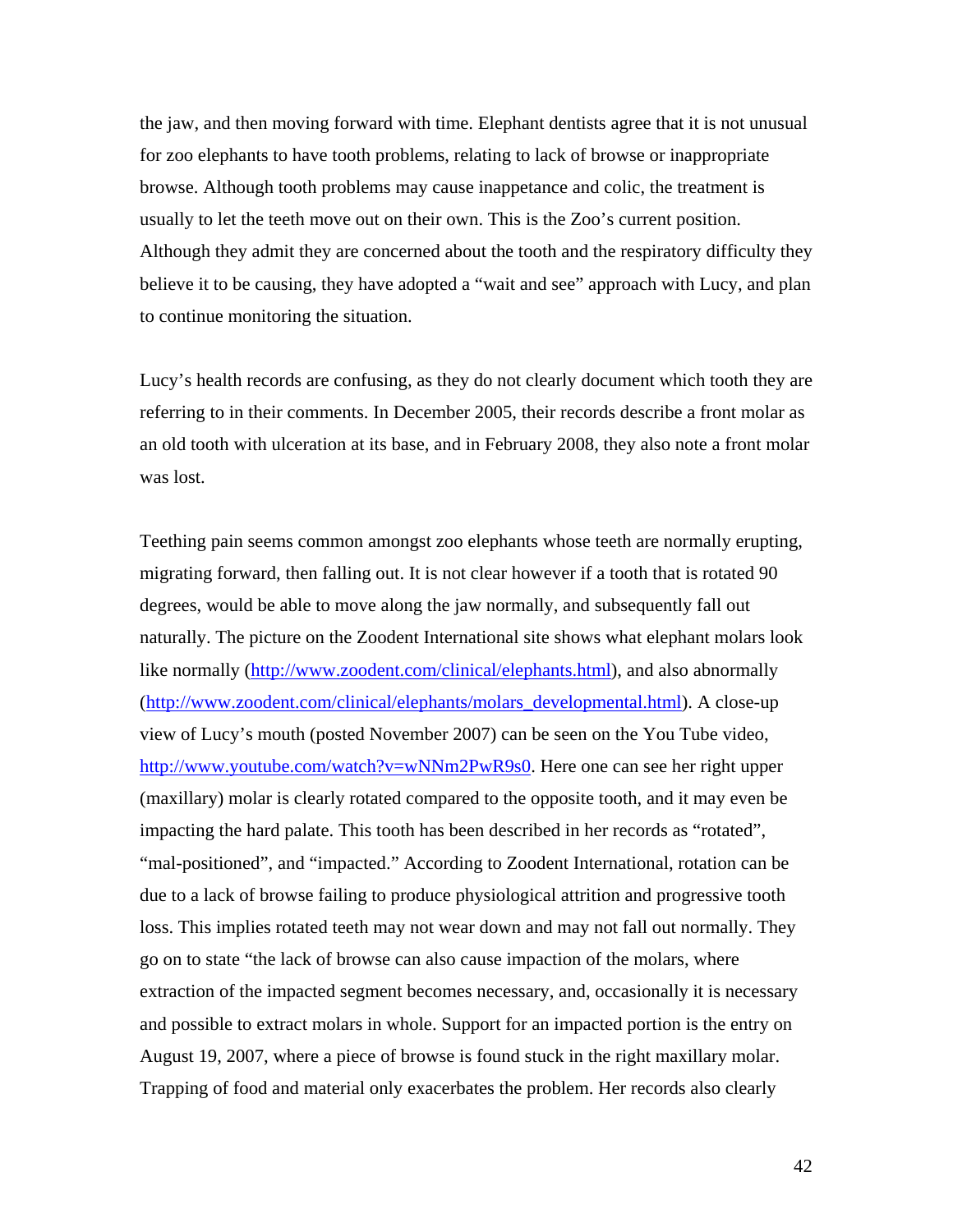describe the discomfort this tooth is causing her:

- 9-Feb-08: *Not eating hay, lethargic, very little water consumption. Loose cap in anterior of mouth. Tentative diagnosis is sore mouth secondary to loss of anterior (front) molar.* The amount of pain killer (Buzone) normally given for her arthritis was increased. (MN)
- 10-Feb.-08: *Back to eating hay and drinking, supports oral pain (as) was diminished by (increase in) Buzone treatment. (MN)*
- 12-Mar-08: *Not eating or drinking. Will not open mouth*. (MN) (Note: no change in pain medications ordered).

13-Mar-08: *Eating well. Lymph nodes at angle of jaw swollen. (MN)* 

- 16-Apr-08: *Off food, Painful tooth. Showing signs of colic today. (MN) Upper left tooth now loose too. Treat impacted tooth with Banamine single dose. (MN)*
- 24-Apr-08: *impacted tooth looser. Tooth on other side loosening up. Lethargic. Treat with Banamine single dose (MN)*

Pain related to the *" malpositioned tooth "*was treated with single doses of Banamine on 20-Jun-08/ 14-Jul- 08/ 21-Jul-08/ 25 Jul-08/ 26 Jul-08/ 13 Aug-08/ 16 Aug-08/ 12 Sept-08. Then again on 30-Sept-08: *tooth is aching, she is pushing on her jaw, decreased appetite-*single dose of Banamine given. This entry was the last one that mentioned her tooth or Banamine administration.

Despite Lucy already being on steady painkillers for her arthritis, this tooth appears to cause Lucy severe pain, as evidenced by head/trunk pressing, not eating, and refusing to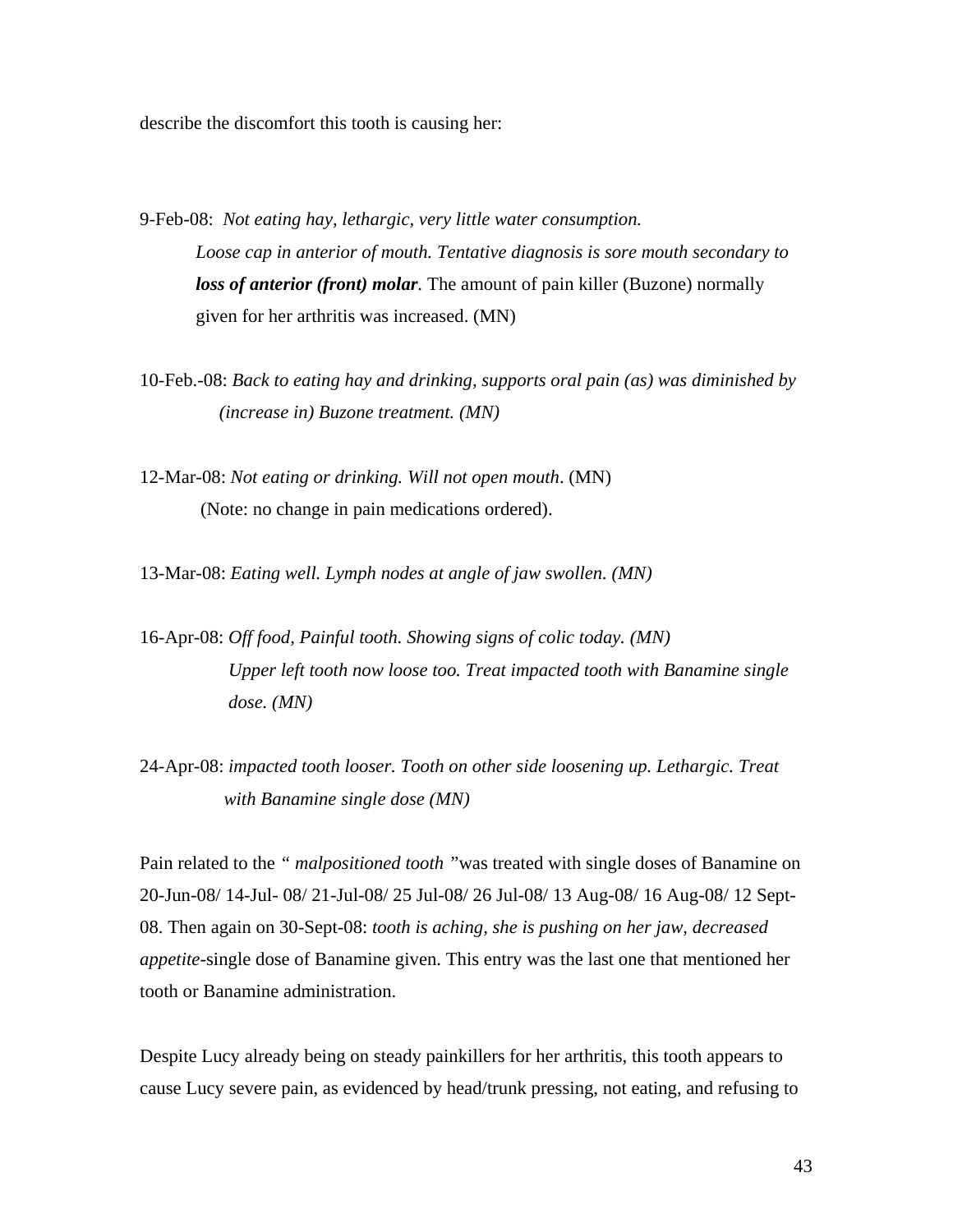open her mouth. Although her tooth has not been noted in the minimalist records since last fall, it is likely that this abnormal tooth will remain a constant source of discomfort for Lucy, until such time as corrective measures are taken.

In a recent conversation the author had with Dr. Ness, he mentioned that the keepers use the water hose to lavage around her tooth, and that Lucy "*enjoys that so much that she often grabs the hose and lavages it herself.*"

Dr. Ness also admits that her pain is treated only on an "as demonstrated basis", as painkillers can have serious adverse side effects. Caution is definitely warranted with non-steroidal anti-inflammatories, the goal being to give the lowest dose, at the lowest frequency that provides relief. That being said, a cautious dosing regime means that Lucy has to be in a severe pain state before her next dose would be administered. Not only does this allow for some degree of suffering, but the effectiveness of reducing pain once at full intensity, is far less successful than subduing it when the pain cascade is just starting. If a point is reached where non-steroidal anti-inflammatories are at not effective, and where an increase in dose or frequency would be detrimental, then other options needs to be considered. As well, it is prudent to protect patients receiving chronic high levels of nonsteroidal anti-inflammatories, with antacid-type, or "gastroprotective" drugs to protect against ulcer formation in the stomach and intestines. There is no mention of gastroprotective agents being offered to Lucy, despite several being listed in the Elephant Formulary.

It should be emphasized that *dental* pain is excruciating, and second only to eye pain, in intensity. A "wait and see approach" only makes sense if a) this tooth is a normal tooth in a normal orientation in the mouth, 2) her pain is clearly mitigated, and 3) no other option is feasible. In Lucy's case, the tooth is rotated, and possibly impacted, therefore it may not fall out naturally; she appears to suffer from break-through pain but higher doses or frequency of her current medication may be dangerous, and, all avenues of treatment have not been exhausted, as seasoned experts offering expertise and assistance have not been allowed access to her. It is important to note that this tooth alone, is a welfare issue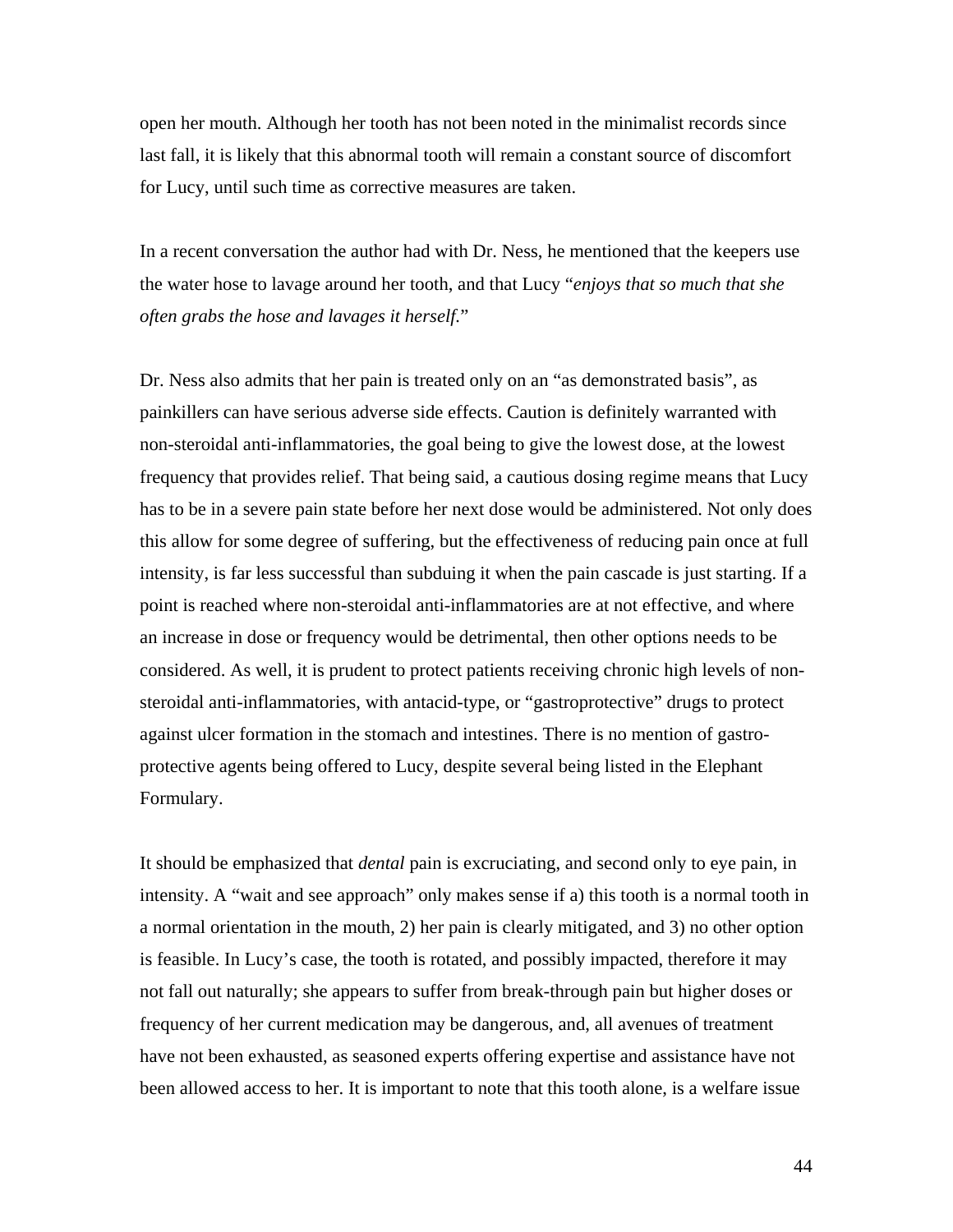for Lucy. And, should surgery be required for correction, then merely treating it symptomatically, would be considered mere band-aid medicine and less humane. Granted, surgery in elephants carries incredibly high risks, especially in the face of respiratory compromise, but *all* of the options need to be seriously evaluated. At the core of these discussions should be Lucy's quality of life.

Lastly, given that radiology is near impossible, and that no reliable blood indicators for chronic infections exist in elephants, a tooth abscess cannot be ruled out. Symptoms that support an abscess are the development of a hole (ulcer) beside the tooth at one time, the foul smell, chronic nasal discharge, swollen lymph nodes, and pain so intense as to cause inappetance and pressing of the jaw into the wall. As well, on May 15, 2009, the author noted Lucy clamping her mouth down around a metal bar, and green paint smeared across the bridge of her trunk possibly from trunk-pressing on her green enclosure bars, one or both may indicate pain-relief seeking behaviors. Antibiotics in combination with potent painkillers, and a plan to remove the offending tooth, would be indicated for cases of tooth abcessation.

#### *With respect to Lucy's respiratory problems:*

Lucy has suffered from a respiratory problem since June 2004, which vacillates between severe sinus congestion, labored breathing when laying on her side (right and left), thick mucous discharge from the trunk (clear to white to "cottage cheese like"), intermittent mouth breathing, and pneumonia. Although initially felt to be an upper respiratory condition/sinus congestion, of allergic origin, the Zoo now contends that the primary cause of these respiratory issues is the impacted molar which they believe is impinging on Lucy's sinus cavity. Other than the mention of an old tooth causing problems for a few weeks in December 2005, the next record of a tooth issue however, wasn't until February of 2008, almost 4 years after the start of her respiratory problems. And, only in April 2008, was it documented to be an abnormal impacted/ malpositioned tooth problem.

Dr. Ness is unwavering in his assessment that the primary cause of Lucy's respiratory problem is the malpositioned molar impacting on Lucy's sinus cavity. When asked to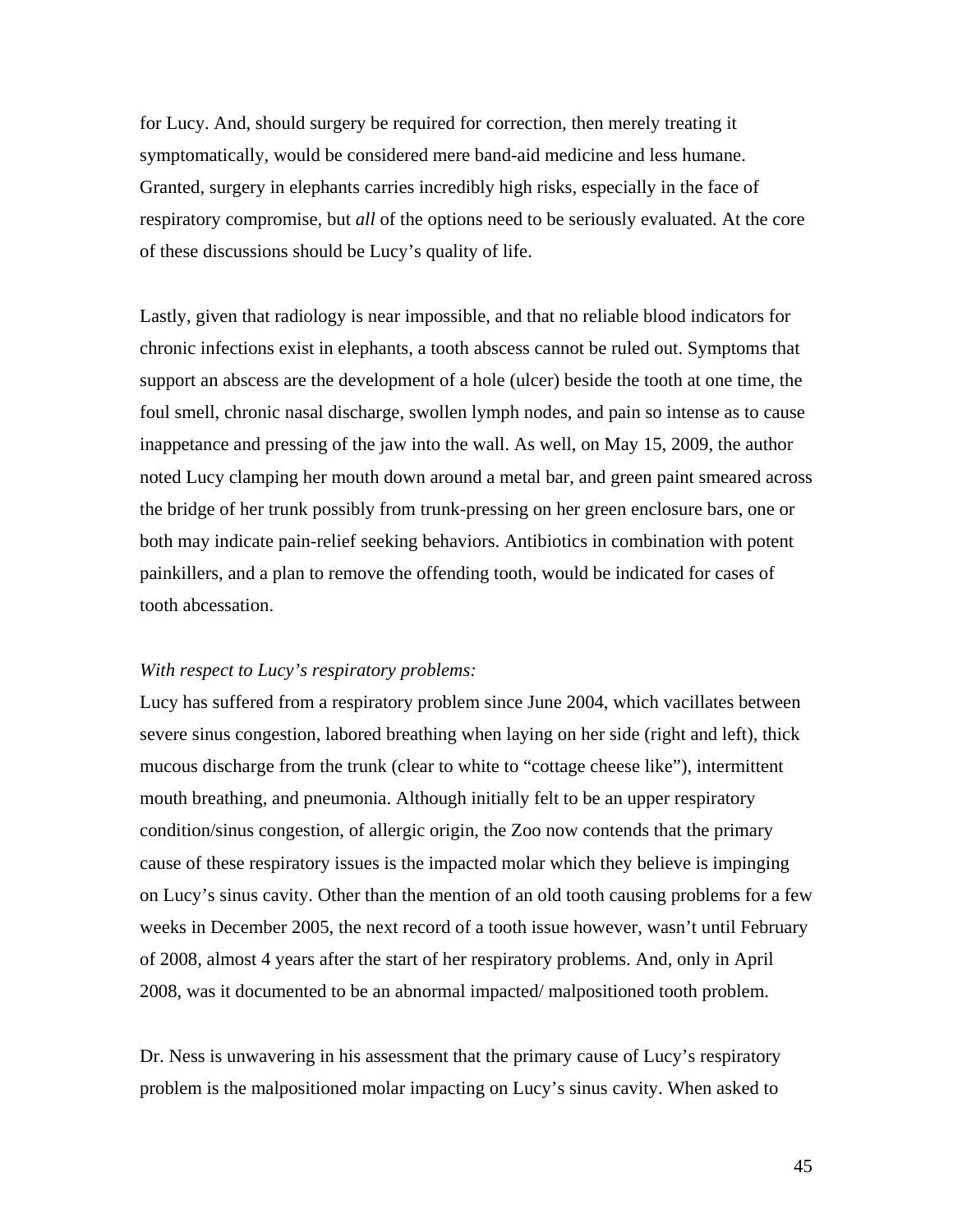explain the almost 4 year gap between the onset of her respiratory signs and the diagnosis of an impacted molar as the cause, his response was that it took time for the pieces of the puzzle to come together. Granted, radiographs of Lucy's sinus region and upper jaw, would be extremely difficult if possible at all, and the sinuses are beyond the reach of an endoscope. However, as part of their routine, the keepers regularly ask Lucy to open her mouth. As this tooth's abnormal position (relative to the other teeth), is obvious even to viewers of a You Tube video of her entertaining the crowds,

<http://www.youtube.com/watch?v=wNNm2PwR9s0>, it is difficult to imagine this problem tooth would be missed for several years. Note this video was posted in November of 2007, but likely shot much earlier that year as the trees were still green. When asked how the link between the tooth and the respiratory problem was made, Dr. Ness is in contact with other zoos whose elephants are experiencing similar issues, and in fact knows of another Zoo elephant whose clinical signs and signalment (species/age/gender…) are almost identical to Lucy's.

The possibility still exists, however, that the two problems, respiratory and dental, are not linked. Firstly, routine diagnostic tools cannot accommodate Lucy's massive size; therefore the link is still speculative. Secondly, there is a 4-year time gap that the onset of respiratory signs, and documentation of an abnormal tooth. Thirdly, lower respiratory infections were documented, namely a Streptococcal pneumonia diagnosed in July 2006, and, an organism known to cause a severe pneumonia in cattle (shipping fever), was cultured from Lucy's thick nasal discharge in November 2006. Although systemic antibiotics were administered for 5 days in 2006, it is unlikely that pneumonia would resolve completely in that short timeframe. (In November, antibiotics were discussed on two entries, but no dose or administration was ever recorded).

The author asked if a chronic ongoing respiratory infection has been considered, but Dr. Ness contends that her blood tests do not support infection. On the results of the July 2008 sample, the pathologist commented " *(although) no normal's exist for this species in the lab I am concerned re inflammation, (and recommend) electrophoresis."* Indicators of chronic inflammatory response are non-specific, meaning they only indicate

46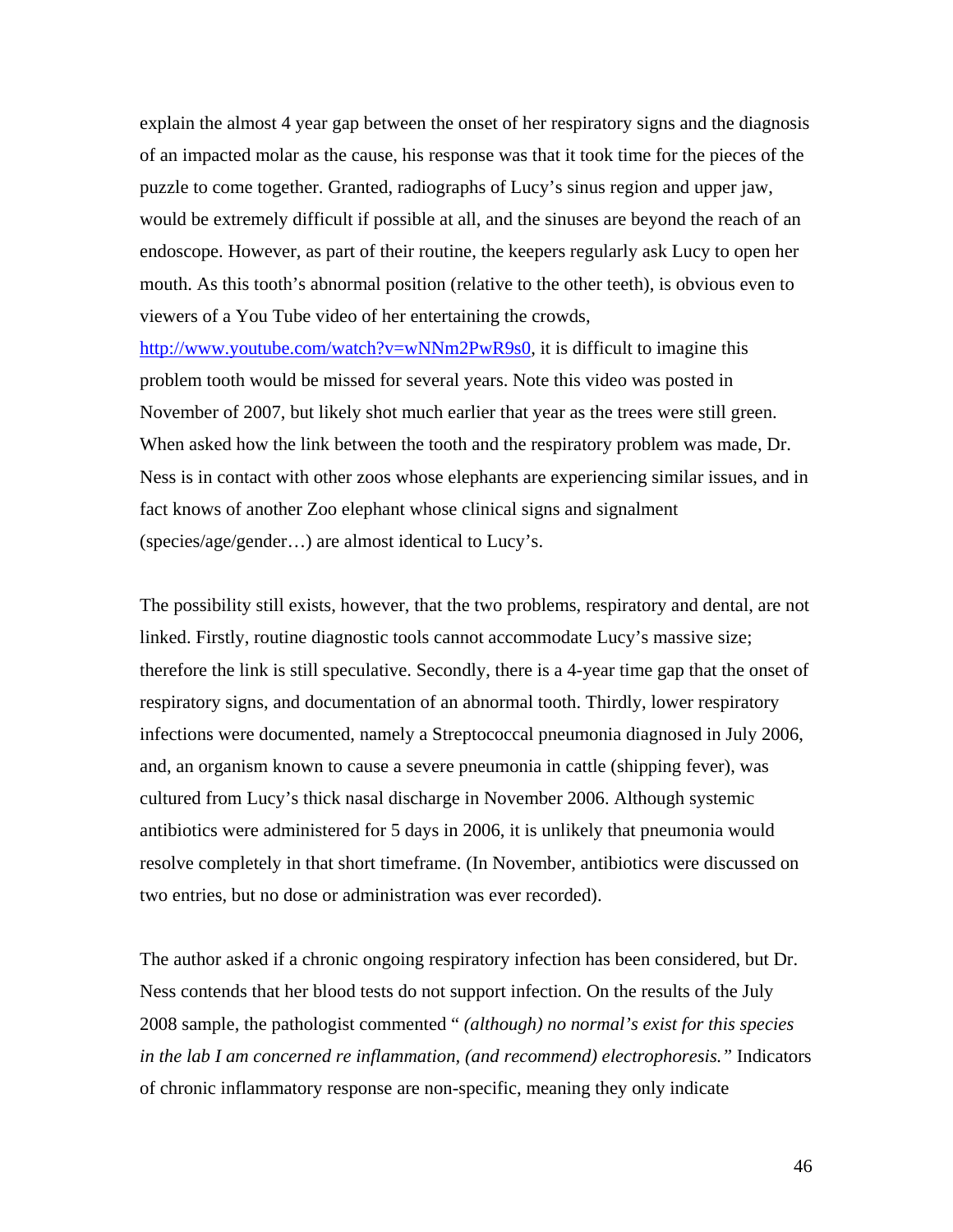inflammation is present but cannot pinpoint the cause. As a chronic respiratory infection, like tuberculosis, can incite a chronic inflammatory response in the body, a search for a definitive cause of Lucy's chronic respiratory disease, is warranted.

It appears that the Zoo has not strongly considered Tuberculosis (TB) as a cause of Lucy's chronic respiratory signs, given their level of TB testing does not even comply with minimal standards, and the fact that they encourage children to be in Lucy's enclosure. Although respiratory signs are generally absent with a Tuberculosis infection, labored breathing and expulsion of mucous from the trunk, have been described. Lameness has also been reported in mycobacterial infections (Lacasse and others 2007).

The National Tuberculosis Working Group for Zoo and Wildlife Species has been monitoring TB in elephants since 1996. The original Guidelines for the Control of Tuberculosis in Elephants set up by the United States Animal Health Association (USAHA) Elephant Tuberculosis Committee, were released in 1997 and modified in 2000, 2003 and 2008. The Guidelines include recommendations for the testing, treatment, and surveillance of TB in elephants, and revised as new information becomes available. These are the specific guidelines generally followed by AZA Zoos.

Until 2008, the gold standard for tuberculosis testing was annual cultures obtained from trunk washes following the "triple sample method." This method consists of obtaining three samples from the trunk within  $\pm 30$  days of the established annual test date. Samples are to be obtained on at least three separate days preferably within a seven-day time period. It is important to note that laboratory reports that do not provide a definitive result because of contamination, bacterial overgrowth or other causes, are considered invalid. Additional samples should be collected and resubmitted to replace those reported as contaminated. As well, an elephant is considered "untested" if it has not had three trunk washes obtained by the method outlined in this protocol, within a 12-month period or, if fewer than three valid culture results are obtained.

The disadvantage of trunk wash cultures, is that the bacteria is only shed periodically,

47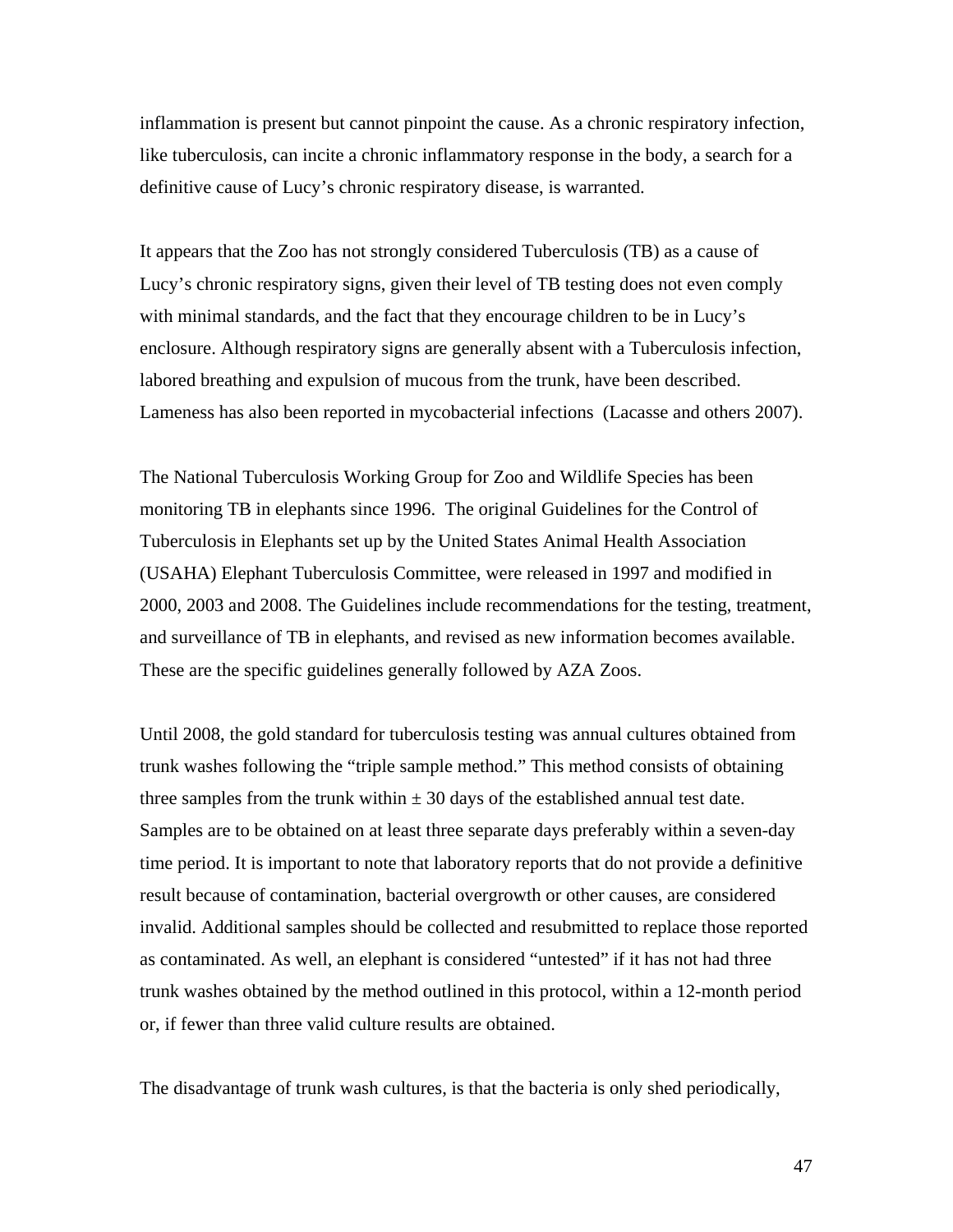resulting in many false negatives. One of the significant changes incorporated into the 2008 Guidelines, is the recommendation that all captive elephants should be tested annually by culture **and by blood with the Elephant TB STAT- PAK® Assay.** This recommendation is based on studies that suggested that early infection can be detected in the blood by these assays months to years prior to a positive trunk wash culture result (Miller 2007). Elephants testing positive on Elephant TB STAT-PAK® Assay, would then need to have the confirmatory MultiAntigen Print ImmunoAssay (MAPIATM) run.

Dr. Ness told the author that he was aware of the Elephant Stat-Pak test, and was very anxious to use it. He claimed however, that the test was not currently available to Canadian Zoos, as it has not received FDA approval. And, he added, shipping blood across the border would be extremely difficult because of Lucy's Cites I status. As such, he said that they were using trunk washes, which is currently the gold standard in TB testing. *When the author contacted the local IDEXX laboratory used by the Zoo, they stated that they would have no problems shipping blood to a USDA lab for an Elephant Stat-Pak test, and have done it before.* 

As of January 12, 2009, Lucy's records only document TB tests being performed in March 2003, November 2004 and November 2005. Of the results obtained on these batches, almost all of them were reported as "inconclusive tests due to overgrowth". As well, there were no records of additional submissions to make up for the invalid tests. Therefore, based on even the oldest guidelines for tuberculosis testing in elephants, Lucy would be classified as an *untested* elephant.

As elephants from Asia at a high risk for this disease, one would hope that Lucy was tested for Tuberculosis upon arrival at the Zoo in 1976 - however that could not be confirmed from the records.

Chronic tuberculosis (TB), when present, has an extremely poor prognosis in elephants. If Lucy were found to be suffering from TB, it may compromise her chances of being moved across the border. Although treating elephants for TB is possible, it is not always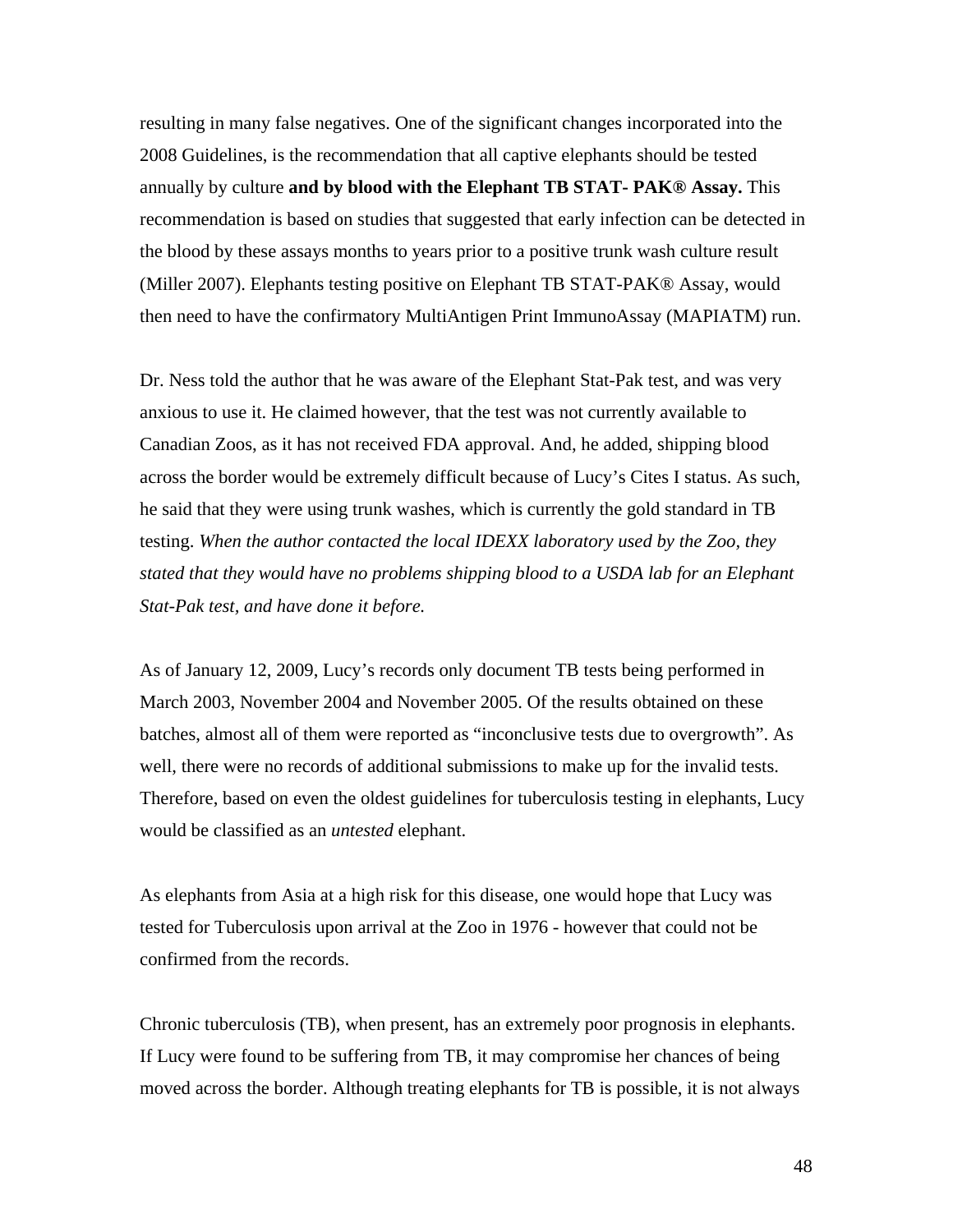feasible. The course of treatment is over an entire year, the drug costs are exorbitant, quarantine measures would need to be enacted, and treatment is associated with a high risk of adverse reactions. Sadly, euthanasia is often the "treatment of choice". In light of the serious implications a TB infection would have on not only Lucy, but her handlers, and the public, it is incomprehensible why the Zoo has not complied (according to the records released), with even the minimal requirement of annual Tuberculosis testing nor seen the need of testing even more frequently given the years of respiratory symptoms, without a confirmed diagnosis. It behooves the Zoo to rule out this devastating disease, for everyone's sake, as soon as possible, and as definitively as possible.

Upon a review of Lucy's medical records, it doesn't take a medical degree to discern that she has suffered with significant, and serious health issues over a considerable period of time. As such, Lucy's quality of life at the Zoo can be considered compromised. However, this conclusion is not one shared by Zoo representatives. To illustrate this point, consider this entry in Lucy's medical record, presumably entered by Dr. Jones, on 22/11/05, which reads more like a press release:

*"This elephant has ongoing health concerns which are generally considered normal for housed elephants. Foot problems i.e.: toe cracks and abscesses have been under care for several years now and will likely continue to be a lifelong care issue for her. This becomes primarily a routine daily maintenance issue handled capably by her keepers. She was diagnosed with at an early age with Rheumatoid arthritis and this problem flares up occasionally. Most recently a by medication. Ongoing diagnostic tests are being performed to determine the exact nature. Both elephants at the Valley Zoo are healthy (with minor concerns) appear happy and are being cared for with the utmost concern by the keeping*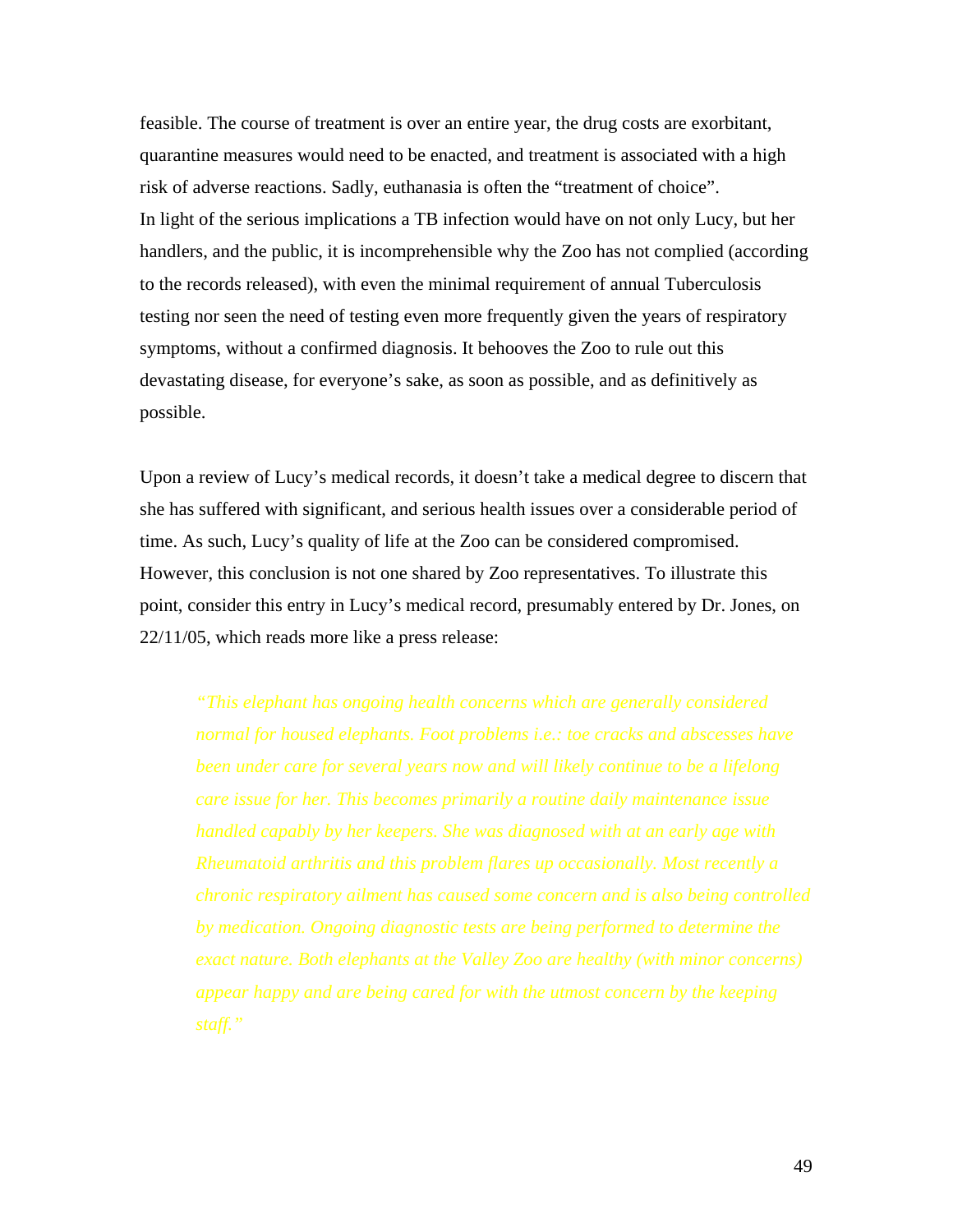Firstly, illnesses, like abscesses, arthritis, and chronic respiratory disease, cannot be considered "normal" for any living being.

Secondly, by stating that these chronic conditions (i.e. toe cracks, abscesses, arthritis) are "normal for housed elephants", acknowledges that the conditions of confinement are at the root of Lucy's chronic diseases.

Thirdly, they speak of her lifelong "rheumatoid arthritis" that "flares up occasionally". *"Rheumatoid"* is a very specific form of arthritis, yet it is not clear how they came up with that diagnosis, as no diagnostics beyond radiographs of her carpus (wrist) were mentioned. This is important, because true "rheumatoid" arthritis can respond well to a simple antibiotic treatment saving Lucy a lot of grief, and therefore a diagnosis worth pursuing all the way if it were suspected. When asked how they came up with the diagnosis of rheumatoid arthritis, Dr. Ness replied, "*Who said it was "rheumatoid" arthritis? As far as I am concerned, Lucy has just plain, nonspecific arthritis."* Beyond "rheumatoid arthritis" written in Lucy's own health record, the media has also repeatedly made reference to this.

In 2008, Zoocheck Canada sent a letter to the Zoo offering to fly in a group of expert veterinarians, at no cost, to examine Lucy and deal with any medical issues. At that time, there was no mention of wanting Lucy moved, only the desire to help reduce her suffering by assessing and treating her medical issues. The specific veterinarians chosen could be mutually agree upon by both Zoocheck Canada and the Zoo. The Zoo never responded to this offer, and then claimed in a media interview that they had never received the letter. Subsequently, the same offer was hand-delivered to the Zoo, and still the Zoo did not respond. Carol Buckley of TES then called to again propose the same offer, to which Dean Treichel replied, "No, thanks".

Bob Barker subsequently got involved, he called Councilor Linda Sloan, and asked if she would allow Ed Steward, director of PAWS, the Performing Animal Welfare Society, and their zoo veterinarian, Dr. Mel Richardson to examine Lucy. The councilor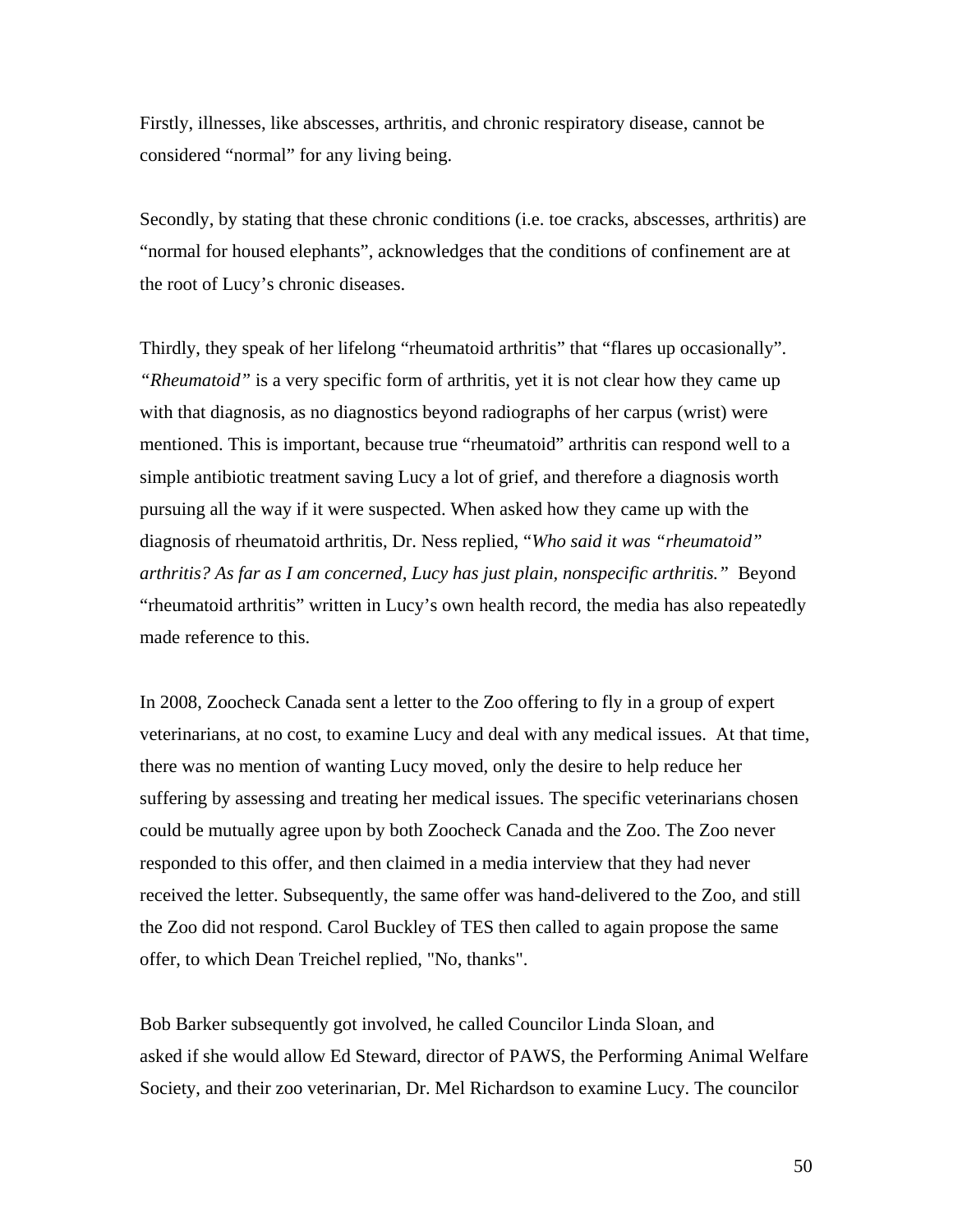reportedly agreed, and instructed Mr. Barker to have Mr. Stewart call the Director of the Valley Zoo, Denise Prefontaine, to organize the visit. When Mr. Steward called Denise, she told him that Lucy can barely breathe when she gets stressed, and that he should call before he came up for a visit. Although Dr. Mel Richardson's participation was not mentioned specifically during the follow-up talks between Ms. Prefontaine and Mr. Steward, it was part of the Mr. Barker's initial conversation with Linda Sloan. When Mr. Barker talked to the media about his upcoming visit with his veterinarian, Ms. Prefontaine denied the offer, and said they would not allow anyone to examine Lucy. Her position was reiterated in a voicemail from Ms. Prefontaine to Julie Woodyer of Zoocheck, and again spelled out in a letter sent to Ms. Woodyer a few days later.

When it was clear the Zoo would not facilitate an examination, Ed Steward and Dr. Mel Richardson signed up for the "Behind the Scenes" workshop at the Zoo in early March 2009, to visit merely as members of the public. After all, Linda Sloan said during a CTV interview late February, that they "*would be honored to have Bob Barker visit"* as the Zoo "*is a public facility, and open to everyone."* The day after signing up for the workshop, the Zoo canceled both the March  $7<sup>th</sup>$  and March  $21<sup>st</sup>$  workshops. The Zoo told people who had signed up for the workshop that they had been cancelled because of Lucy's health, but Dean Treichel was later quoted in the Journal (Mar 10, 2009) saying "*we cancelled it because of the tone of some e-mails we've received. They weren't necessarily open threats. But this is a very controversial subject.*" This protectionist response to an offer of free expert help, begs the question, "what exactly is the Zoo hiding? If the Zoo contends that she is a healthy, well-adjusted elephant, it could only work in their favor to have a panel of experts agree with them.

The Zoo's modus operandi was again evident when Dr. Ness invited the author for a lunch, followed by a visit with Lucy. The lunch was called to address his concern over another veterinarian offering a second opinion regarding a patient in his care, namely Lucy. At the conclusion of the lunch, he said that he was sorry that he couldn't change the author's mind, and then he reneged on the visit with Lucy.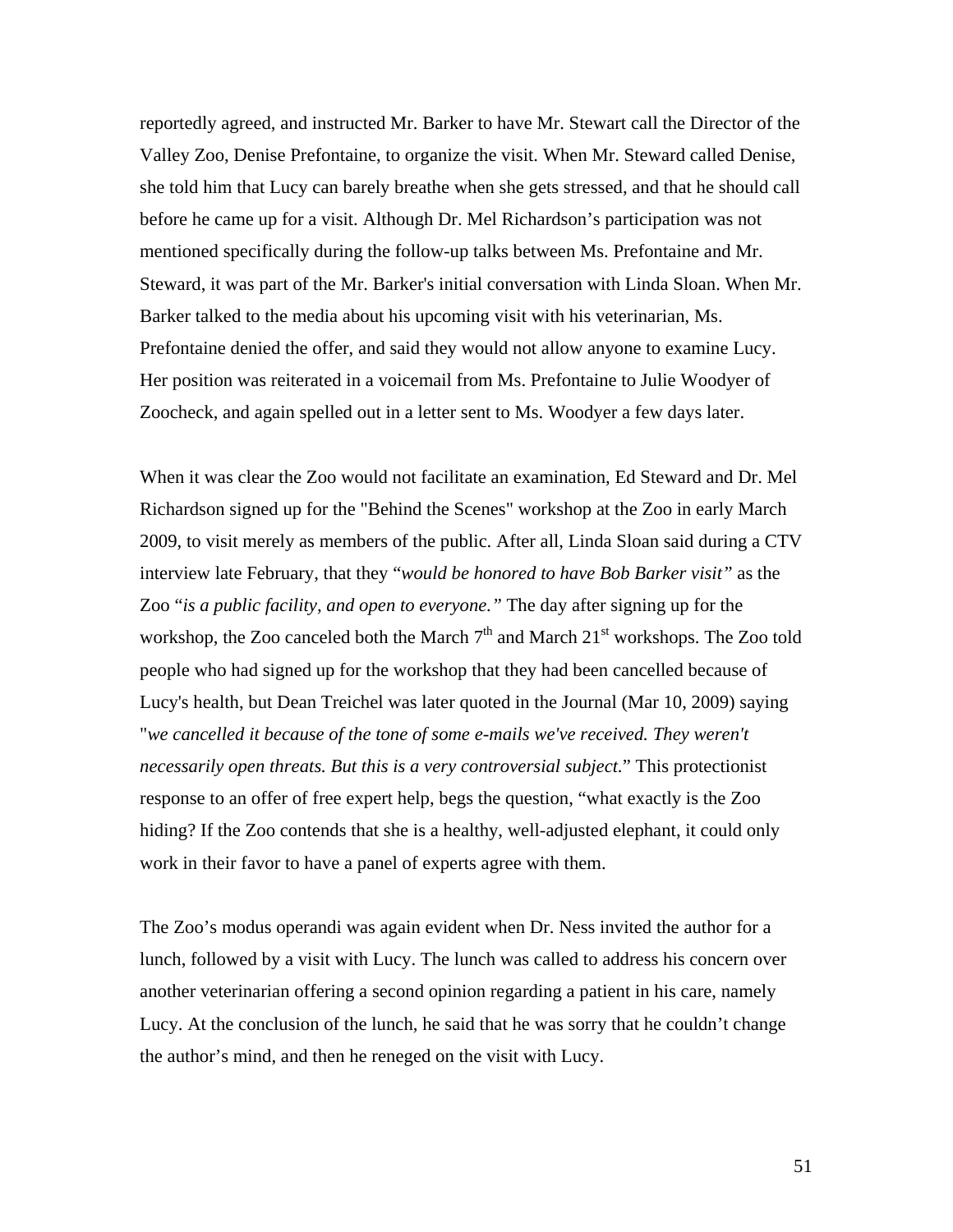When asked by the author why the Zoo was so reticent to receive outside help, Dr. Ness said the Zoo already has plenty of expert advice between phone consultations with their experts, and consults with other zoos. He also pointed to the experience he has received this past year both on-the-job, and that gleaned from conferences, workshops, and networking with people in the industry, as significant.

Firstly, human physicians specialize in only one species. It would be safe to say that even after decades in practice, few if any physicians, would admit to knowing all there is about human medicine and surgery. For veterinarians, this gap in knowledge is monumental, especially when one veterinarian must deal with the 100 different species at the Valley Zoo, each with their unique anatomy, physiology, radiologic appearances, and response to pharmaceuticals. Although remote consultations with industry professionals are helpful, they pale in comparison with the amount that can be learned from a hands-on evaluation, and behavioral observation, by one or more seasoned elephant experts. A panel of experts would indeed provide the most objective of evaluations. Multiple years of combined experience would certainly trump a first year education in Zoo Medicine

The Valley Zoo is engages in a typical reactive medical management model of care, when what is needed, is a more holistic, proactive medical regime. Elephant sanctuaries engage diverse teams of professional health care providers, to provide unique integrative healthcare programs for their elephants. Dr. Susan Mikota, heads up the elephant health team at the Tennessee Elephant Sanctuary. Dr. Mikota is the co-founder and Director of Veterinary Programs & Research for Elephant Care International, member of the Asian Elephant Specialist Group, author of a book on elephant healthcare the first elephant formulary, creator of the world's largest elephant bibliographic database on elephant healthcare, and recipient of a Guggenheim Fellowship for her work with Sumatran elephants.

Recently, Julie Woodyer, Campaigns Director for Zoocheck Canada, indicated that the organization is seeking legal council to advise about a possible legal action to allow an arms-length veterinarian examination of Lucy because they feel that the medical records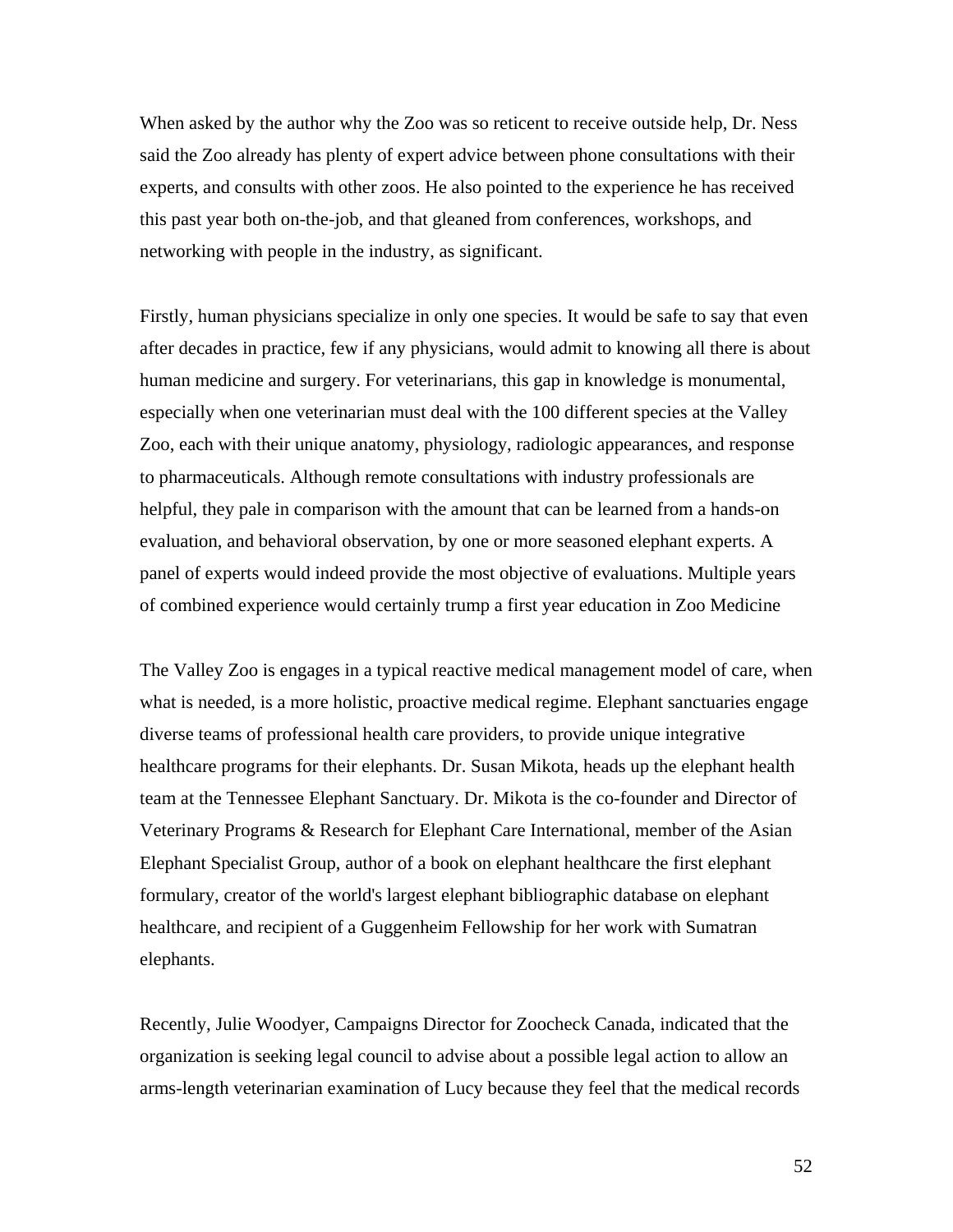do not support the statements made by the zoo, and the zoo would be required by law to move Lucy if it was determined it was safe to move her.

#### **ARGUMENT 8: Lucy has too many health issues that preclude her from being transported safely.**

On the one hand, zoo officials claim that Lucy is fine where she is. Valley Zoo veterinarian Dr. Milton Ness claims that, *"aside from her tooth problem and her arthritis, she's a very healthy elephant".* When the author told Dr. Ness that she wished she could see for herself how Lucy was breathing, Dr. Ness assured her that "*Lucy breathes just fine."*

At the same time however, Supervisor, Dean Treichel warns that, *"Lucy's veterinarian and industry professionals believe any type of move would have severe consequences for her.* (www.valleyzoo.ca)

Firstly, one cannot legitimately be deemed "healthy" in light of being obese, *and*  suffering from a chronic debilitating disease like arthritis in multiple joints, *and* having an impacted tooth causing inappetance and colic, *and* a chronic respiratory problem that can be seriously aggravated by any stress to the point of being life-threatening.

According to Dr. Ness*, "Going into a multi-elephant environment in my mind is going to create more stress and with this respiratory problem, I'm very concerned that that would create a deteriorating health cycle. "* It is evident that Lucy is already in physiological and psychological distress, which arguably has been caused by the conditions imposed by captivity. As well, as the records of her chronic conditions so clearly document, Lucy has been in a deteriorating health cycle for quite some time*.* 

Dr. Ness stressed the fact that because of Lucy's respiratory condition, they are bound by the Animal Protection Act Regulations Section l0 (l), which reads, *" No person shall load*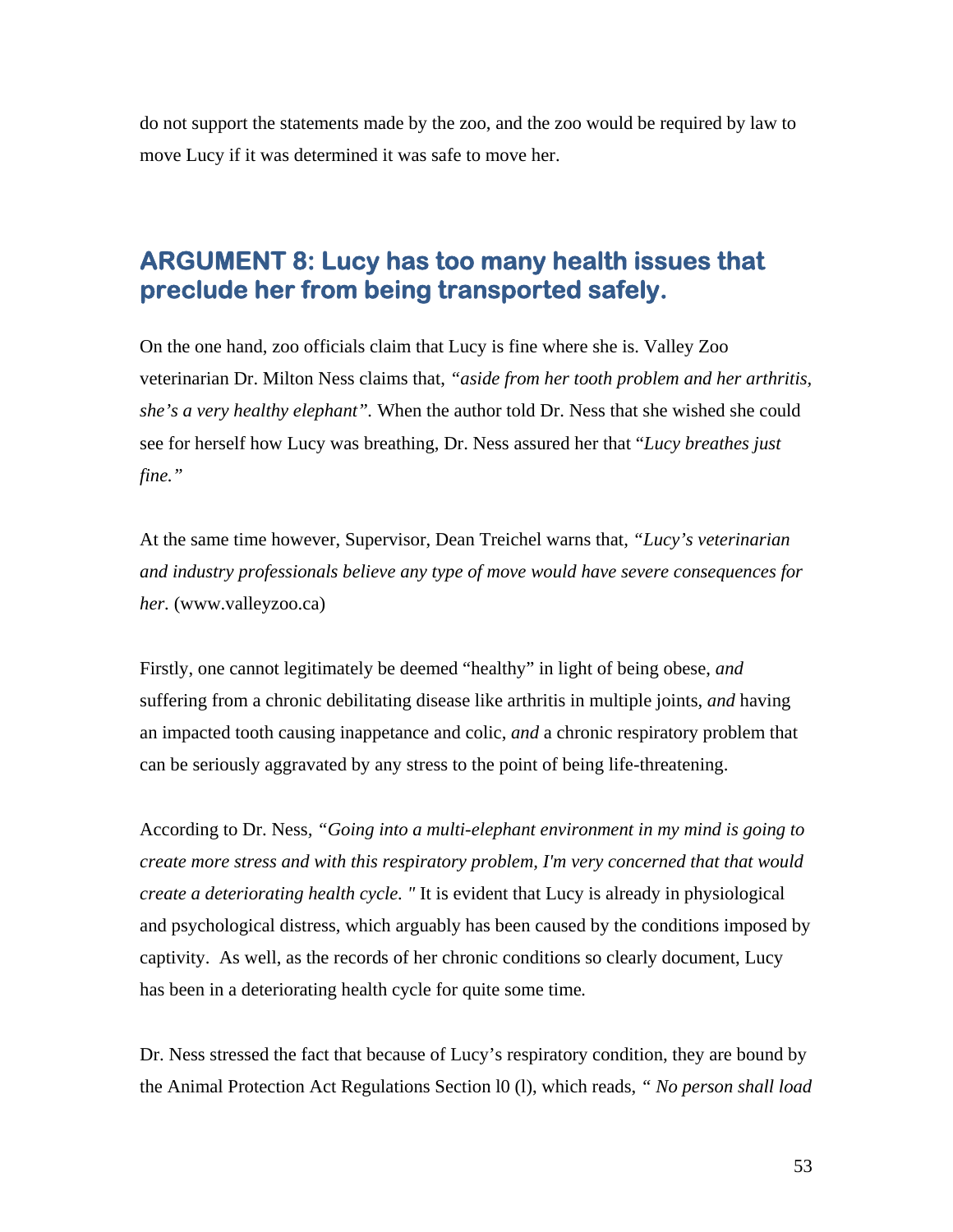*or transport animals that, by reason of infirmity, illness, injury, fatigue or any other cause, would suffer unduly during transport".* Former Zoo veterinarian, Dr. Robert Jones, signed a document in October 2007, claiming that it would be detrimental if not fatal to her health to move Lucy. Based on this document, The Animal Protection Department concluded in November 2007, that it would not be in Lucy's best interest not to be transported.

This same Animal Protection Act also states in Section (2) that an animal is defined to be to be in distress if they are *"(a) deprived of adequate shelter, ventilation, space, food, water or veterinary care or reasonable protection from injurious heat or cold, (b) injured, sick, in pain or suffering, or (c) abused or subjected to undue hardship, privation or neglect."* And, Section 2(1) states "*No personal shall cause or permit an animal of which the person is the owner or the person in charge to be or continue to be in distress."* 

It is felt that if the Animal Protection Act serves as a solid argument for the Zoo not to ship Lucy, then that same Act can be used as a solid argument for allowing Lucy to be examined by a panel of elephant experts, to address the serious conditions that she still suffers with to this day, and that preclude her from transport.

In addition, Dr. Ness contends that Lucy hates being transported, having had a terrible time back in 1987. He claims that Lucy still remembers the ordeal that happened over 20 years ago, as she became very agitated when she saw the truck that came to load up Samantha. It should be noted that this traumatic experience is not noted in Lucy's medical records, and that it did not prevent the Zoo from transporting her again in 1988. It is not clear how Zoos go about preparing their elephants for transport. Both PAWS and The Elephant Sanctuary (TES) have proven systems of conditioning elephants to the moving process prior to departure.

As well, TES and PAWS have an amazing success rate transporting and rehabilitating circus and zoo elephants, many of which were gravely ill. Their staff and their veterinarians are very experienced in elephant transport, and take the process of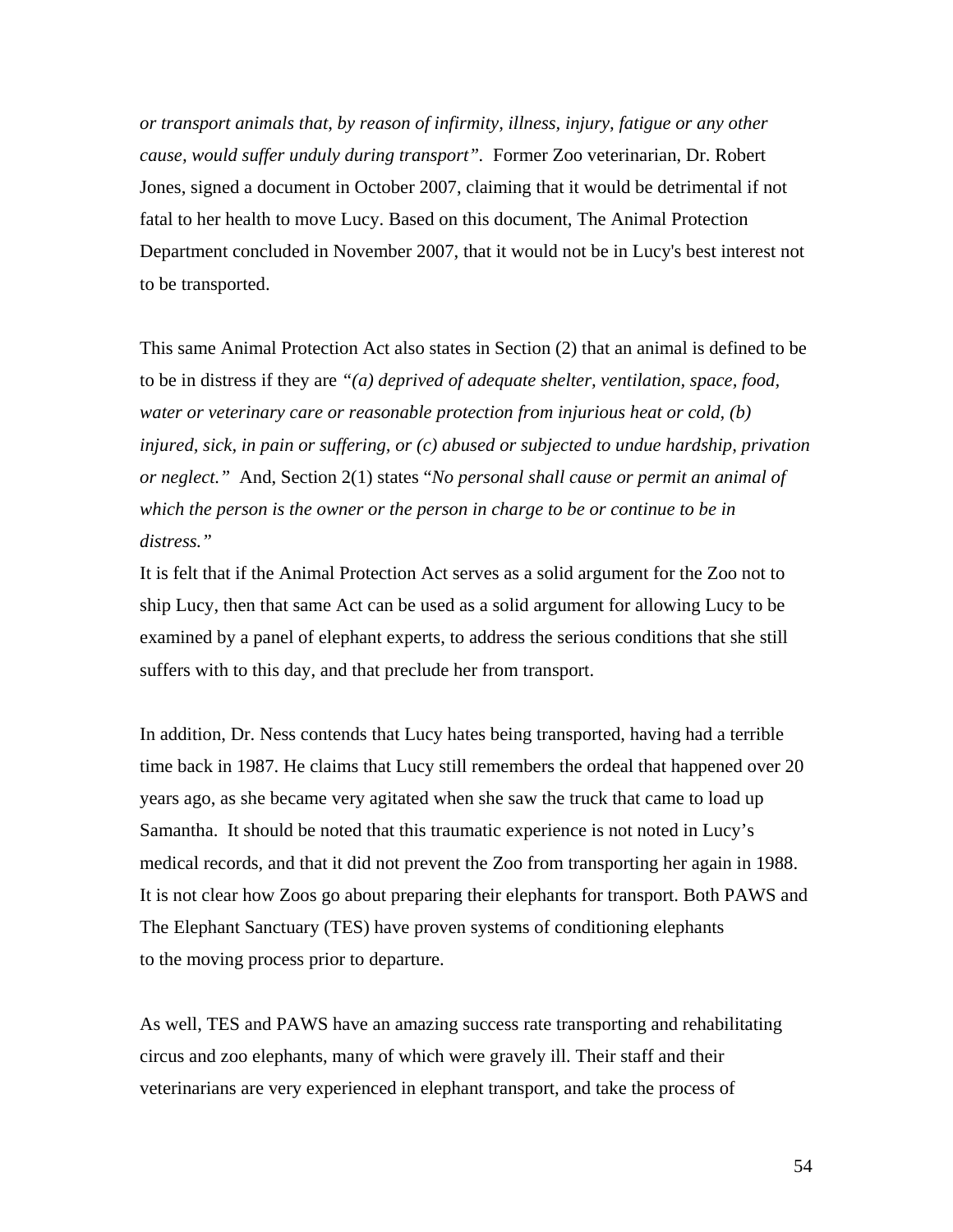transporting elephants extremely seriously. As well, TES would provide a specially equipped truck and crate for moving elephants, well ahead of time.

Ed Steward, director of PAWS Sanctuary, has been involved in many elephant moves as well, including Maggie, from the Alaskan Zoo. "*The elephant is an unusual and very intelligent animal. As for putting them on a trailer, they can be prepared for it, conditioned for it, like any animal."* 

Circus elephants, which spend months on the road, are fine examples of how well elephants can adapt to transportation on trucks. The Zoos also regularly transport elephants between Zoos for breeding loans, as was done with Samantha.

Carol Buckley, The Elephant Sanctuary's founder, said that of the 23 elephants her team has rescued since 1995, none have died in transport, and some were much sicker than Lucy. "*We run into these tactics all the time. First (zoos) say the elephant is not healthy enough to travel, and that it will die in travel,*" she said. *"All of those efforts to deny an elephant to come to the sanctuary have never proven true."* 

By the time they finally agreed to ship Alaska Zoo's elephant Maggie, she had lost 1000 lbs (454 kg), and she collapsed twice in a four days period, unable to lift herself off the concrete floor of her 1,600-foot enclosure. During those ordeals, the first one lasting almost 19 hours, two dozen firefighters used straps and a winch tied to a two truck to lift the 4-ton Maggie. Many feared for her but she was successfully moved, and she is now fully integrated into an elephant herd at the PAWS sanctuary in California.

Zoo representatives have said, that "*Lucy has some health challenges that make her stay in Edmonton, with caregivers who know her well and love her, that much more crucial."*  It can be argued that Lucy's health challenges have been allowed to become critical despite the best intentions of her medical attendants and keepers. As well, it can be surmised that it is *because* Lucy *stays in Edmonton*, that she suffers with these chronic conditions in the first place. As they say, sometimes love is not enough. If the option is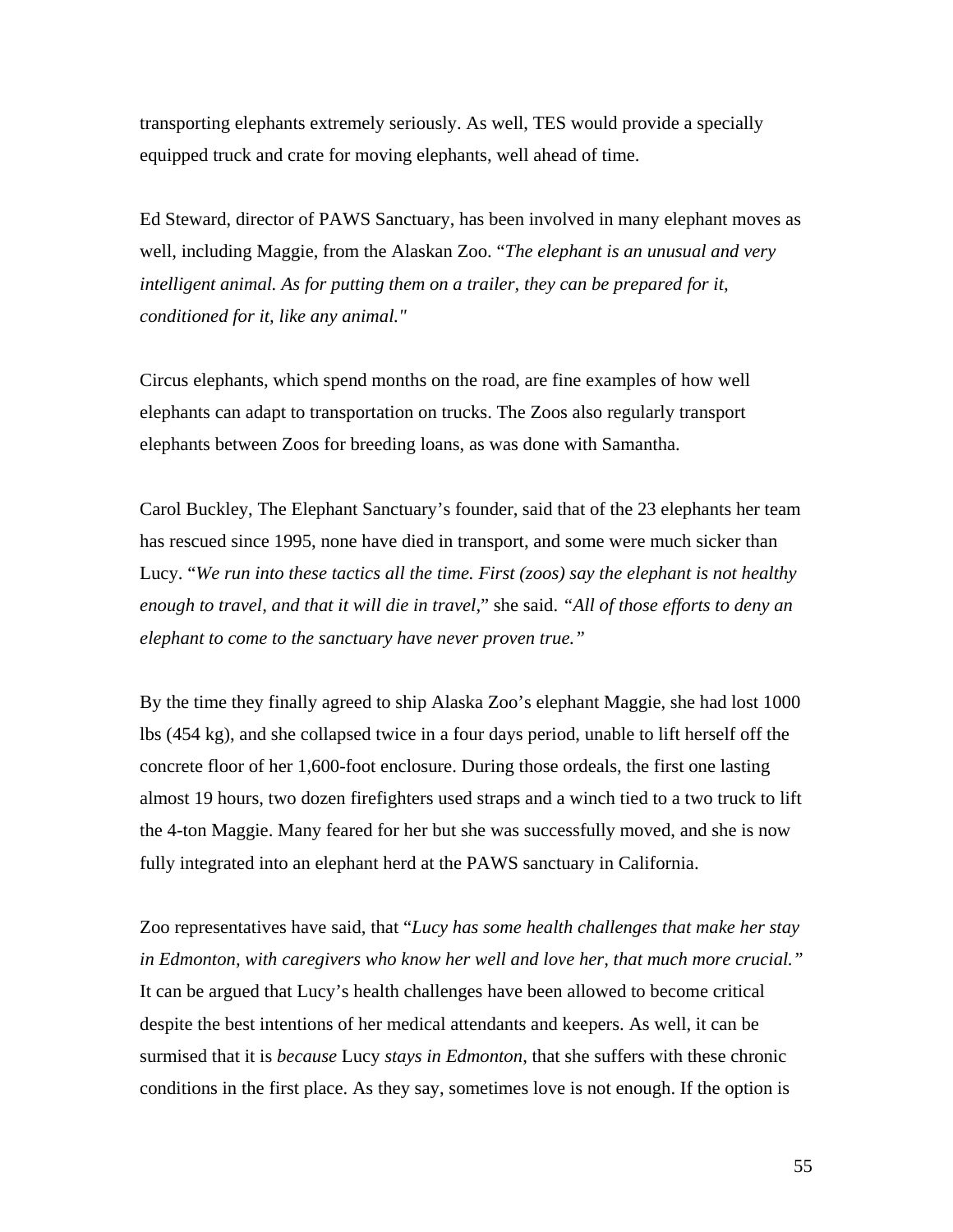available, and it is, Lucy deserves a hands-on evaluation by elephant medical experts, whether a move is warranted at this time, or not.

## **Argument No. 9: Lucy is antisocial.**

It is not clear whether the Zoo is claiming that Lucy is antisocial with other elephants, or with people. With respect to other elephants, Dr. Ness will point out that Lucy did not get along with Samantha, who she was with for over 20 years. Zoocheck's study observed that Lucy was indifferent to Samantha, but not aggressive. It should be noted that Lucy and Samantha are two different species of elephant, and the area they were expected to interact in was, according to one elephant veterinarian, too small for Lucy, let alone two elephants.

The Zoo Master Plan's vision for their Africa exhibit describes, "*the Zoo's herd of four elephants is dominated by its matriarch and her female offspring.* It is interesting to note, that their plans include a herd, yet at the same time claim that Lucy is unsocial.

As far as Lucy interacting with people, the Zoo must trust Lucy, as they regularly put children in the enclosure with her. Of their two elephants, Samantha, required "protective contact", which meant that she could not be handled without barriers. Lucy on the other hand is easily handled. Several You Tube videos can attest to the fact that Lucy can be led quietly and calmly around the Zoo grounds alongside her keepers.

Dr. Ness claimed, *"There are some elephants out there that do best in a solitary environment because they've imprinted and bonded with their human keepers and Lucy is one that I know has done that,*" Just because elephants can survive in isolation from other elephants; and can bond to people, does not mean that that is Lucy's choice, or, her preference. And, it certainly does not imply that given the chance, bonded captive elephants would not thrive in a herd situation, in a more natural setting for which they have uniquely evolved. At The Elephant Sanctuary in Hohenwald, Tennessee, Lucy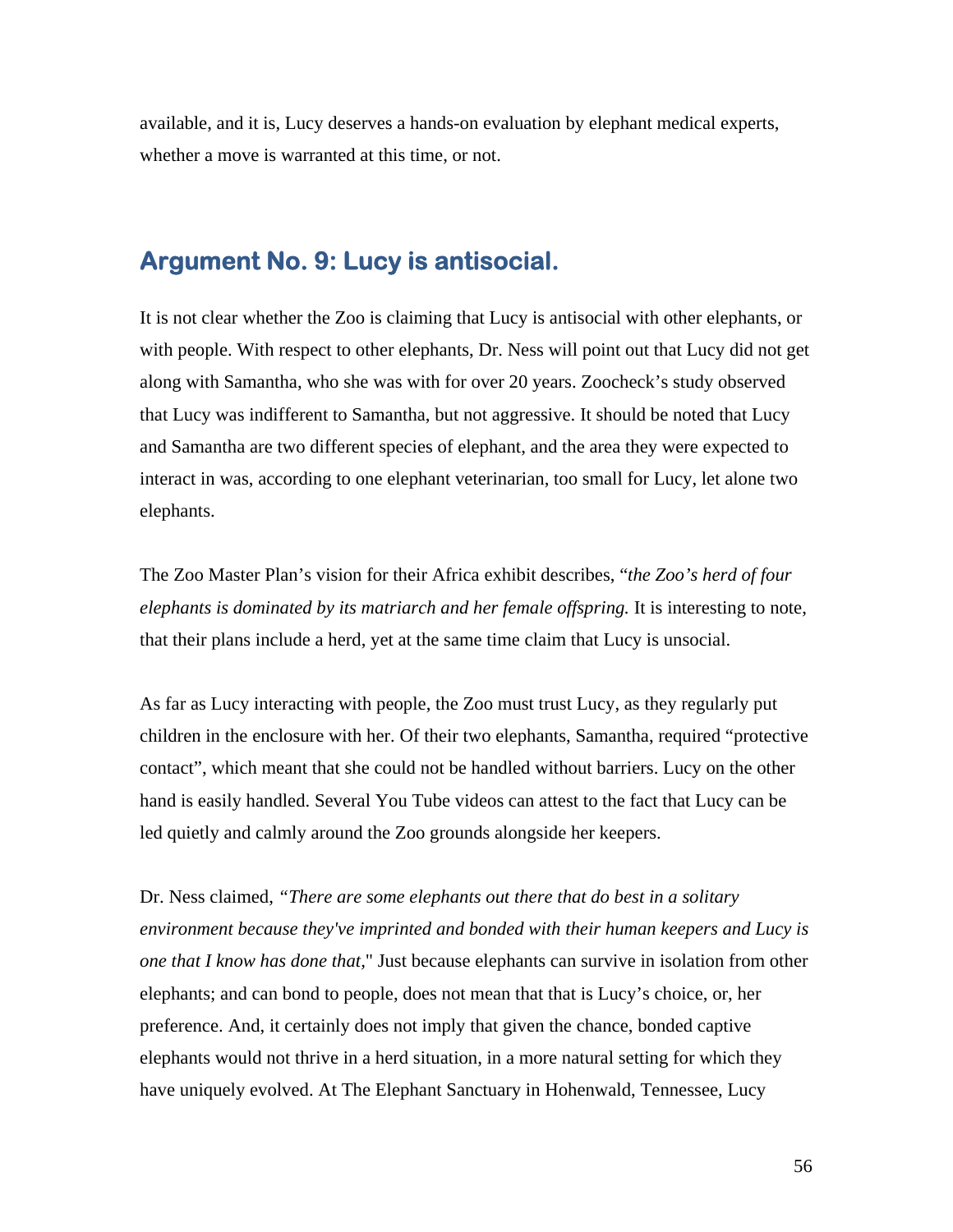would have the opportunity to interact with about17 former zoo or circus elephants that live on the sanctuary's 1,100 hectares of hills and forests. TES has a system is in place for socializing elephants with each other, and the space available for them to do it in. "*When she arrives, she has the opportunity to either immediately enter in with the herd or she can take her time and slowly get to know the other elephants*," says director Carol Buckley. "*Each elephant is an individual and I will tell you of the 25 elephants we've rescued over the last 14 years, not one has been shy about making friends with other elephants. So we are very confident … Lucy would do the same thing and make friends immediately."* 

The PAWS sanctuary in California has also offered to move and house Lucy at their sanctuary. Lulu, the neurotic elephant from the San Francisco Zoo had a huge fear of other elephants when she arrived at PAWS sanctuary. Although she was a challenge, the gradual introductions, and the social structure provided by the herd made all the difference. Once an elephant is moved to PAWS, extra keeping staff is on duty twentyfour hours a day to monitor acclimation to environment and socialization with the other elephants. Ed Stewart, director of PAWS Sanctuary, was involved with moving several elephants in the past, including Maggie, from the Alaskan Zoo. "The elephant is an unusual and very intelligent animal. In captivity, they go through a lot that is unnatural for them. But Maggie hadn't forgotten what it was like to be outdoors, with other elephants." Interestingly, Maggie too, had been labeled "anti-social with other elephants" by the Alaska Zoo, when they were making arguments about why she could not be moved. For a video that documents Maggie's transport from Alaska to California and her subsequent successful integration into the herd, see

[http://pawsweb.org/videos/maggies\\_migration.html](http://pawsweb.org/videos/maggies_migration.html)

Female elephants have the most complex and extensive social network of any mammal studied, other than primates (which includes humans). Similarly, elephants are the only species other than humans, primates, and dolphins, who have the advanced concept of self-recognition. As such, the results of a recent study done in chimpanzees, which examined stress and coping after long-term isolation in the rehabilitation of research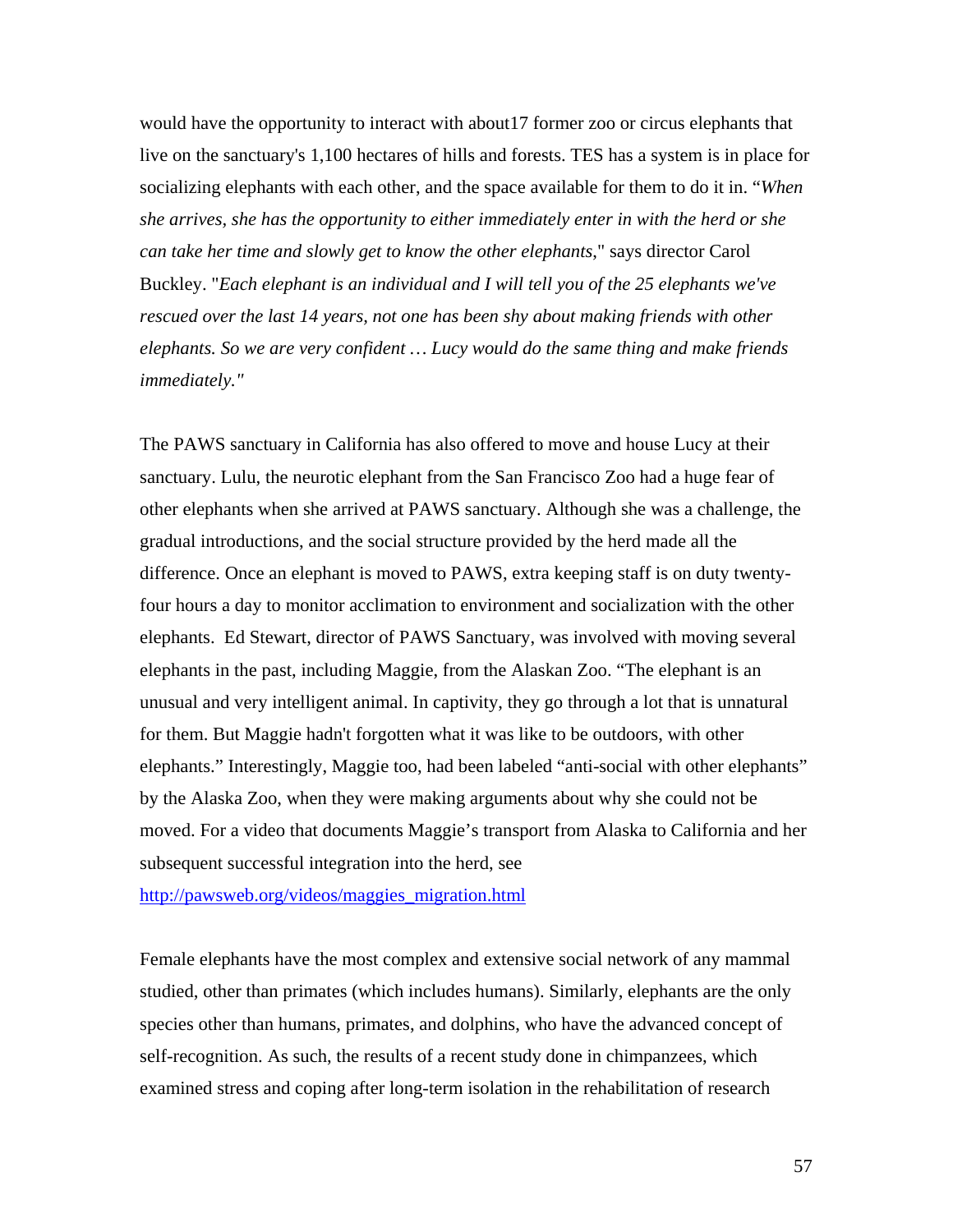chimpanzees, may have relevance in the discussion of Lucy's adaptability after prolonged isolation from her own kind.

This 2007 study, examined the permanent retirement of chimpanzees from biomedical research, and resocialization after long-term social isolation. Their aim was to investigate the extent that behavioral and endocrine measures of stress, in deprived laboratory chimpanzees, could be improved by a more species-typical social life style*.* 

*"Personality in terms of novelty responses, social dominance after resocialization and hormonal stress susceptibility were affected by the onset of maternal separation of infant chimpanzees and duration of deprivation. Chimpanzees, who were separated from their mothers at a younger age and kept in isolation for more years appeared to be more timid personalities, less socially active, less dominant and more susceptible to stress, as compared to chimpanzees with a less severe deprivation history. However, permanent retirement from biomedical research in combination with therapeutic resocialization maximizing chimpanzees' situation control resulted in reduced cortisol metabolite levels. Our results indicate that chimpanzees can recover from severe social deprivation, and may experience resocialization as less stressful than solitary housing."* **(**Reimers, M. Schwarzenberger, F. Preuschoft, S. Institution: Department of Natural Sciences, Institute of Biochemistry, University of Veterinary Medicine, Veterinaryplatz 1, 1210 Vienna, Austria. Source: Hormones and Behavior 51(3): 428-35 2007 Mar.)

#### **ARGUMENT NO. 10: Without Lucy, they will be hampered in their efforts to educate the public about elephants.**

When the Zoo describes "*the Zoo's herd of four elephants is dominated by its matriarch and her female offspring*" in their vision for their Africa Exhibit, it is assumed that they are including their elephants, Lucy, Samantha, and then Samantha's baby. Lucy is an Asian elephant, and Samantha an African elephant, and these two distinct elephant species would not be found together in nature. By including Lucy in an "African" exhibit,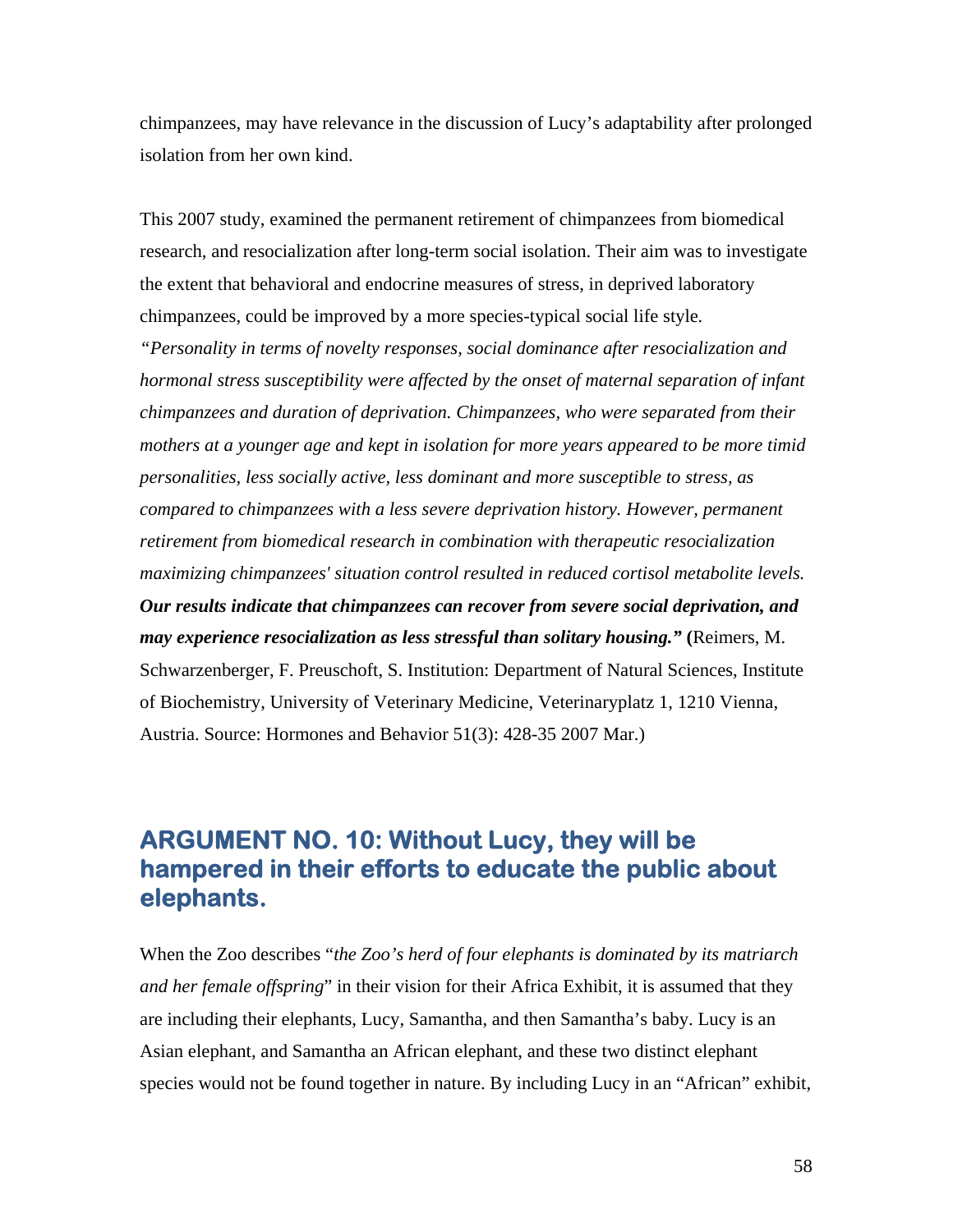and by adding her into a mixed species herd, the Zoo would be misleading the very public they claim to want to educate.

Regardless, the Master Plan is still years away from becoming a reality, and Lucy remains alone indefinitely. During elephant expert Winnie Kiiru's investigation into captive elephants in Canada, she observed the following, "*Lucy walked into the barn and then began rocking behavior indicative of stress and/or boredom. She repeated this for about 10 minutes (when) a family with some young children stopped by briefly to look at her. The mother explained that Lucy was ' dancing'. Just then Lucy's trunk touched a ball that had been lying on the ground next to her and the young mother explained that she was now ' playing ball'. The children were delighted. They stood there for a few more minutes then walked away."* She went on to say that*, " this kind of misinformed interpretation of elephant behavior is typical in a zoo setting due to elephants exhibiting aberrant behaviors and living in unnatural cold climate settings, and yet, they still advocate keeping elephants as a flagship species at the zoo."* 

If the Zoo needs feedback on the message they are sending to the public regarding wild animals, they need only read the comments of Zoo and conservation enthusiasts, on sites like "Zoo Chat". (<http://www.zoochat.com/223/edmonton-valley-zoo-15475/>). The following are examples:

"*Lucy the elephant is one of the saddest stories I've ever read about, and at least she had a fellow elephant with her for most of her captive life. It's mindboggling to see that the zoo is still debating over what to do with her, when TES is willing to pay all the shipping costs and provide her with a better life. In the winter Lucy must spend at least 75% of her time in the tiny barn, rocking back and forth as she battles insanity. It would be immensely depressing for anyone to see such abnormal behavior". (08-06-2008)* 

*Lucy the elephant and the sea lions are truly a depressing sight, and some of their monkey enclosures are tiny...but their monkeys, at least, have contact with members of their own kind". (07-06-2008)*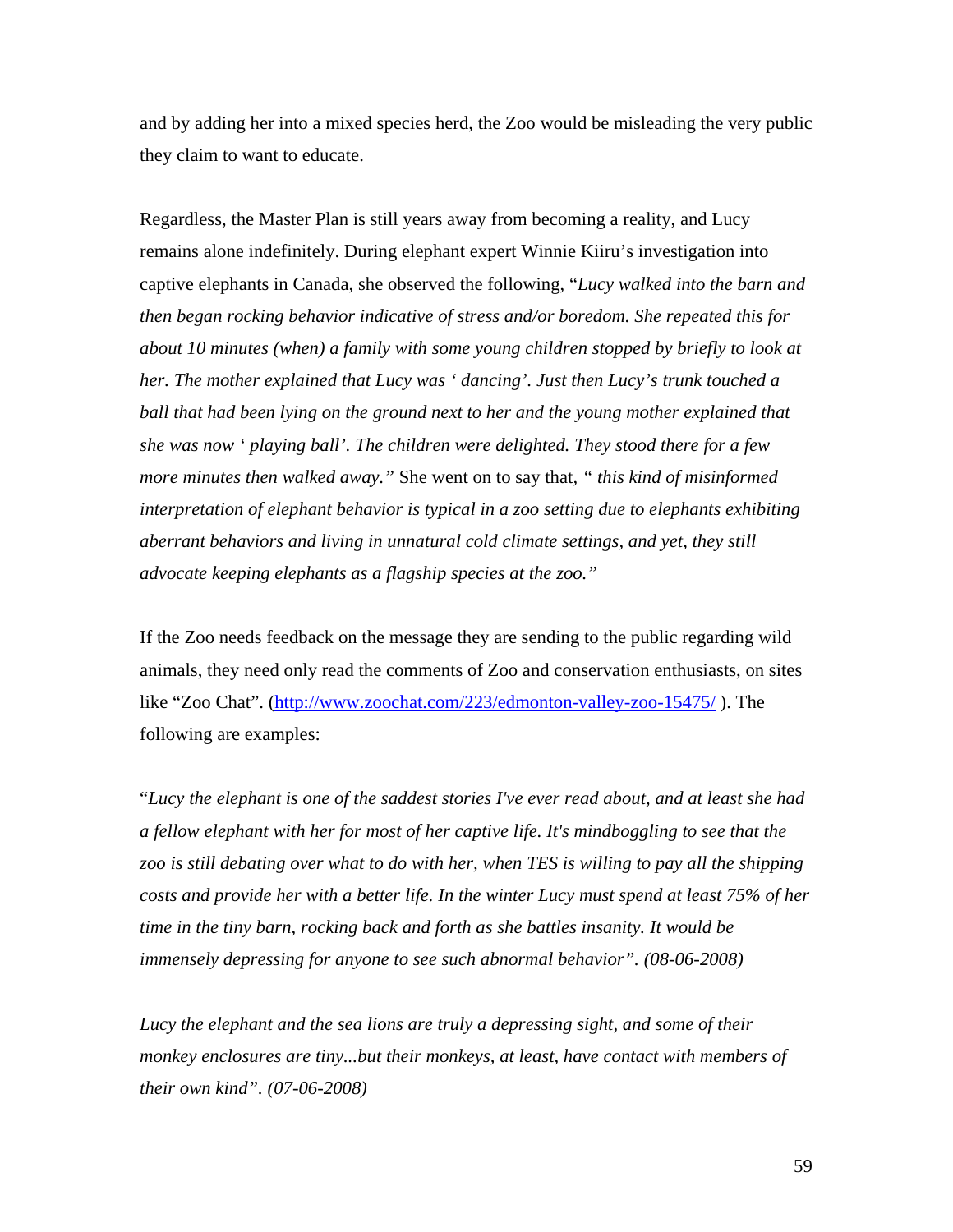*"I think the Edmonton Valley Zoo is asking too much at this time by trying to get Destination Africa money to exhibit controversial animals. They need to build the confidence of the community and sponsors that this money will be put to good use. When these types of exhibits open they should remind visitors how good the rest of the Zoo is, not how bad all the other exhibits are.* 

*For now the Valley Zoo should aim for more Makira Outpost type exhibits, and less elephant and polar bear type exhibits. During this period they should ship out those demanding animals that are wrecking their reputation, if at all possible. Lucy's respiratory problems may be aggravated by a move, but surely her foot problems that until recently were her biggest health concern would be improved by being shipped off to a place like the AZA National Elephant Center (yet to be constructed)". (31-03-2008)* 

"Zoos that house elephants with no companions, nothing to do and nowhere to go, (claim they) educate us - but what we see are exhibits of animal abuse". writes Joyce Poole, who has a Ph.D. from Cambridge University in elephant behavior, and has studied the social behavior and communication of elephants for over thirty years. She goes on to say, "In an ideal world there would be no elephants held captive in zoos. Live elephants would be replaced by advanced, interactive exhibits that introduce the visitor to how elephants really live, and explain why they shouldn't be kept in confinement. Multimedia theaters would allow the public to view documentary films and state-of-the-art video-links to view wild elephants in their natural environment. High-end virtual educational exhibits could connect the public to the lives of wild elephants and their conservation. By partnering with a field study in such an endeavor, zoos would be able to meet educational and conservation goals.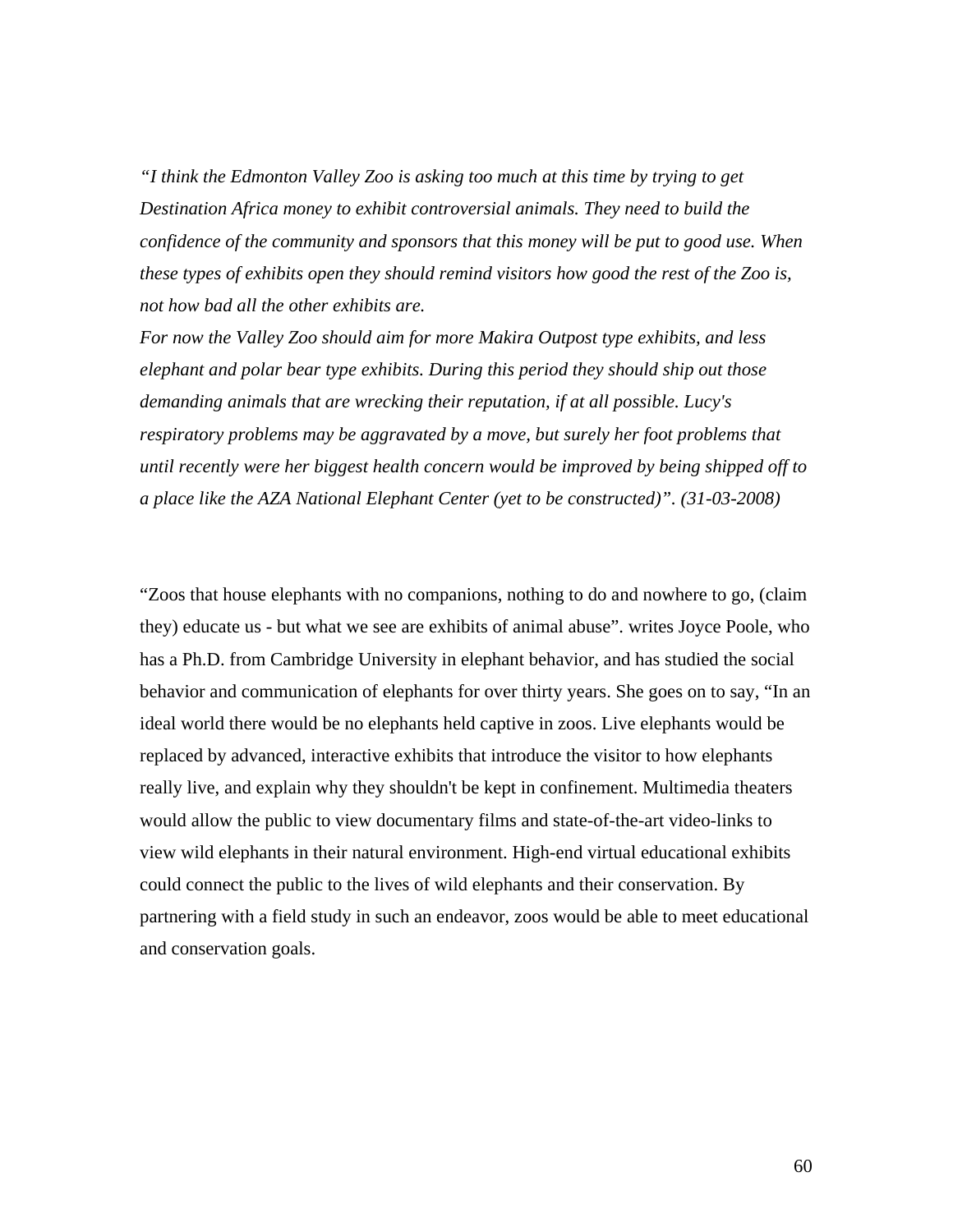#### **Argument No. 11: The Zoo suggests that animal welfare advocates are emotional, often turning their focus on zoos. The Zoo wants to be clear that they makes decisions based on science, and what is best for the health and wellbeing of the animal, not on emotion.**

We have already discussed how finances, not science, appears to be the Zoo primary motivator in decision-making. It is also apparent that Lucy's health has not, and will not, affect their decision-making process. The Zoo is adhering to their Master Plan, which on Page 36 of the plan, describes the only two options they will consider when it comes to Lucy:

**"Option 1***: Keep Lucy comfortable in existing facility for the rest of her life … by herself or with a non-elephant companion. Be ready to address CAZA, AZA and PETA issues in a pro-active manner.* 

 *or,* 

**Option 2***: Keep Lucy comfortable in existing facility for the rest of her life and investigate bringing in another older Asian elephant as a companion."* 

Firstly, with respect to **Option 1**: The Zoo outright ignores the science acknowledged, and incorporated by accredited Zoo regulatory bodies, which recognize a female elephant's basic need to socialize with her own kind in a herd context. The Zoo even acknowledges that their actions contravene CAZA and AZA's Standards. They also understand that their proposed actions may raise the ire of animal advocates and strategize on ways to "handle them".

#### With respect to **Option 2**:

 Firstly, the fact that they would investigate bringing in another Asian elephant implies that they know Lucy is not "anti-social".

Secondly, there is no way to make Lucy comfortable in her existing facility. Treatment for her captivity-induced health issues of arthritis, chronic intermittent infections, and obesity are ineffective. As well, they do not have the expertise onboard to deal with her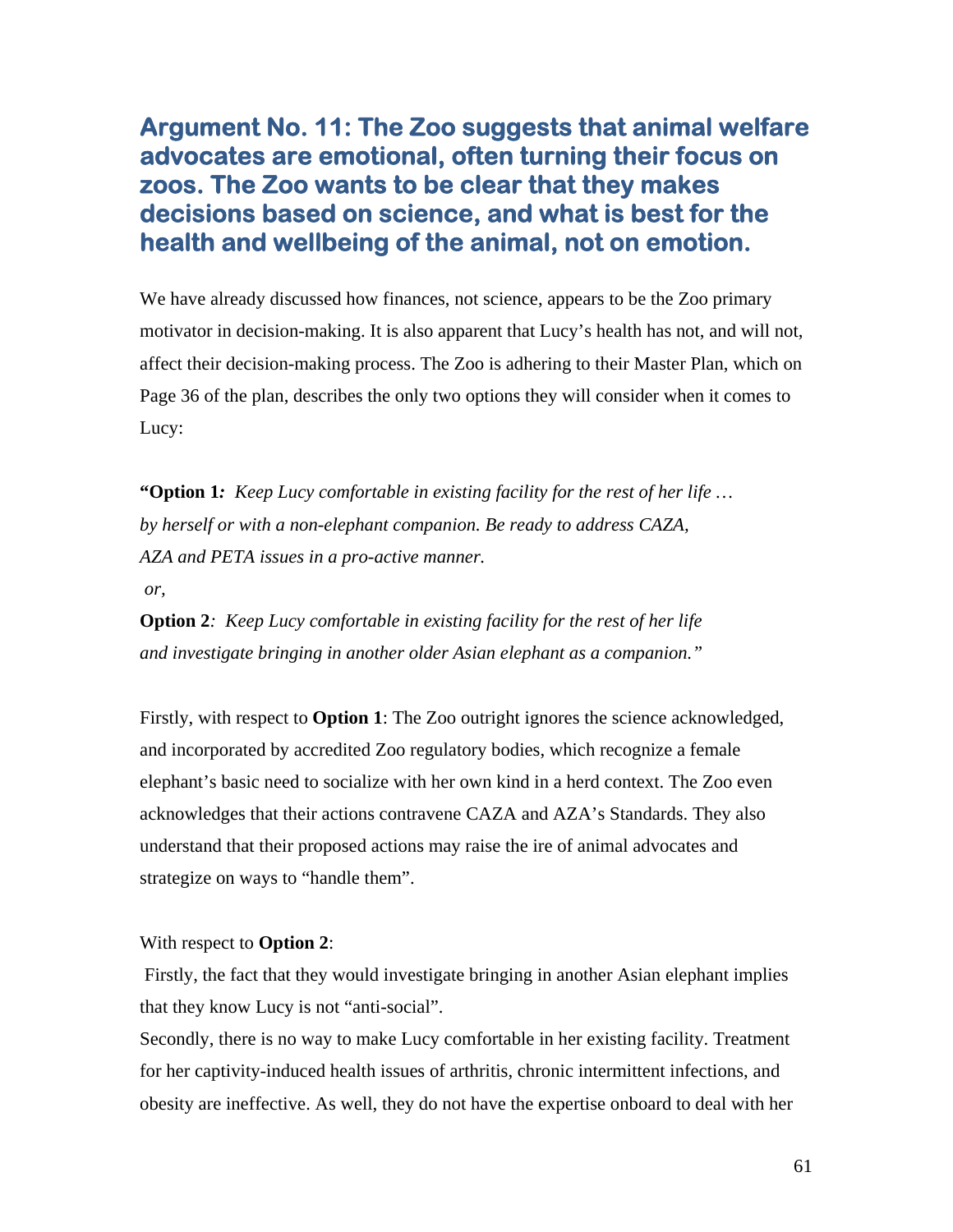chronic respiratory disease, and her extremely painful impacted tooth, effectively. They have not definitively established the tooth problem as the cause of her chronic respiratory condition, and, they have not run the appropriate tests in the appropriate manner, to test for tuberculosis. And lastly, they continue to ignore the abundant scientific study and observational evidence that exists supporting the critical elements of elephant natural history, that same science that they claim to base their decisions on. This science clearly demonstrates the social role played by the cow/calf herd, the powerful bonds between herd members, the critical role played by the herd in the elephants' daily movement through huge spaces for feeding, resource exploitation, exploration and social networking (Sukumar 2003), and their use of 70 to 80 percent of their time, foraging and browsing. It is clear that these critical elements cannot be duplicated at The Edmonton Valley Zoo. The science also supports that the close confinement of a highly social and mobile species, leads to debilitating diseases and a premature death. It is also evident that "their animal's health and well-being", is not the primary motivator in their decision-making process, as they maintain.

Time plays an important role in this issue, as there is a danger in waiting too long. Chronic arthritis, chronic respiratory disease, and/or chronic dental problems, can reach a point of no return. Sadly, euthanasia becomes the most humane option in chronic disease states where the quality of life is considered poor, the side effects of treatment are worse than the disease, and/or where there is little to no chance of improvement.

Gita, the Los Angeles Zoo's 48-year-old Asian elephant, was found dead in her enclosure in June 2006. Nine months before, city officials were considering the since-approved \$39 million plan to improve the L.A. Zoo's elephant exhibit, when veterinarian Dr. Mel Richardson testified, "I would not be surprised if Gita was dead in six months". Gita, an 8,000-pound (3636 kg) pachyderm, had also been getting her exercise on early-morning strolls before the zoo opened. A California-based organization, In Defense of Animals, had been fighting to have Gita moved to an elephant sanctuary. Zoo officials decided against moving her, opting instead to perform foot surgery to treat her arthritis. While Zoo officials optimistically declared that Gita was on her way to a full recovery, Dr. Richardson maintained that Gita's condition was dire, and that she was in pain daily.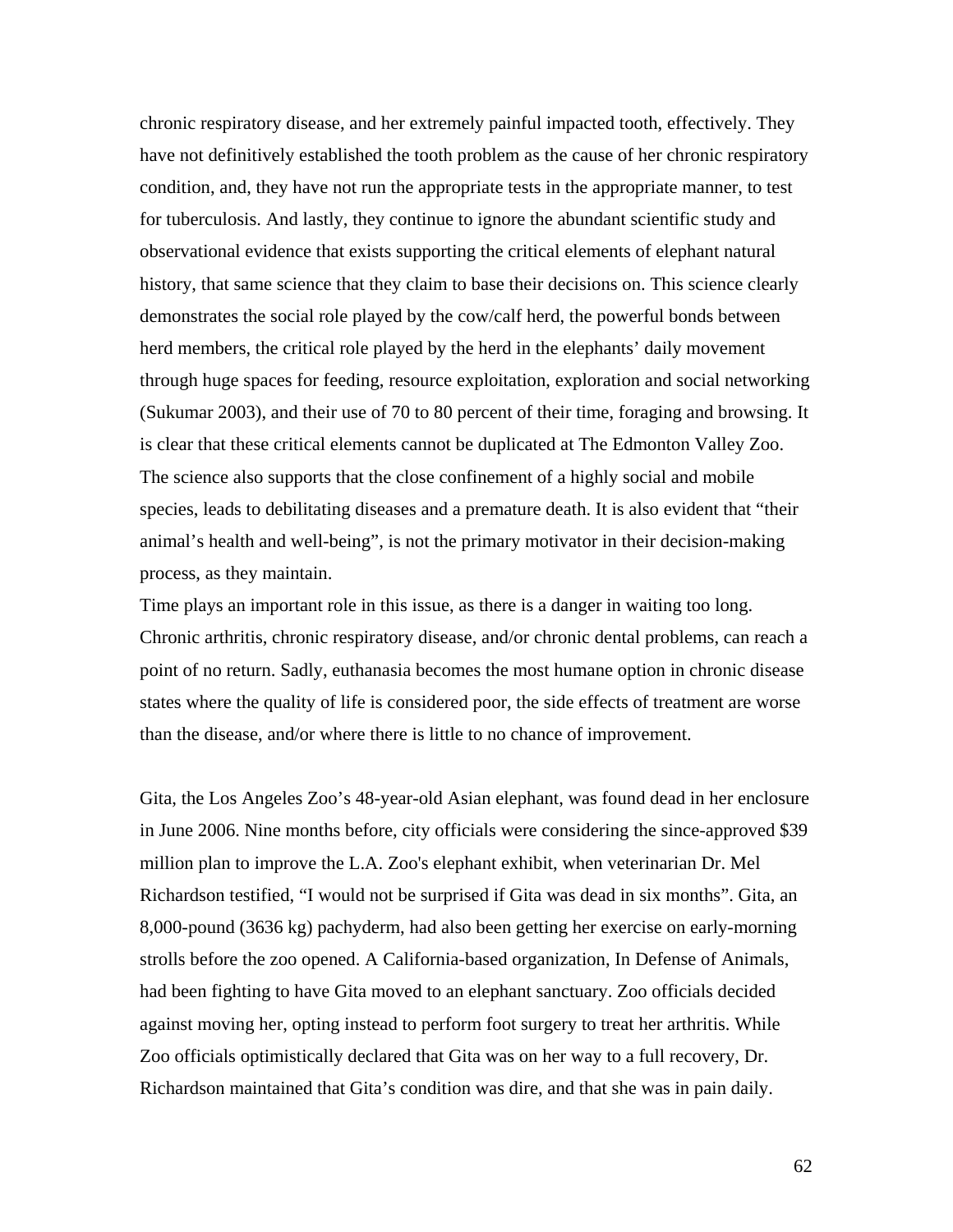Richardson, former veterinarian for the San Antonio and Woodland Park zoos, had not examined Gita, but had reviewed hundreds of pages of her medical records secured under the California open records law.

The Alaska Zoo deliberated for years on whether or not to move their African elephant Maggie, and even entertained expert Dr. Oosterhuis' half-million dollar idea to build a colossal treadmill, that Maggie never accepted. In the meantime, Maggie's condition deteriorated to the point where she had lost 1000 lbs (454 kg), and had collapsed twice during a four-day period, each time requiring emergency assistance from fire fighters to get her up.

In April 2003, the San Diego Wild Animal Park sent their aging elephants Peaches, Wankie (33), and Tatima to the Lincoln Park Zoo in Chicago, to make room for new, younger elephants taken from the wilds of Africa. These three older elephants had lived together in San Diego for 33 years, since their capture in Africa as babies. In San Diego. they lived outdoors year-round in a naturalized setting. However, in Chicago, their new surroundings were bleak and barren, and they were confined for extended periods in small concrete enclosures because of the cold climate. The toll of the stress, and ensuing ill health were evident almost immediately, prompting multiple petitions to be forwarded to the Lincoln Park Zoo Director, the members of the zoo board, and the Mayor of Chicago. In addition, offers were extended from both The Elephant Sanctuary and The Performing Animal Welfare Sanctuary to move all three elephants. Despite the controversy, the Lincoln Park Zoo refused to relinquish the elephants. By May 2005, Tatima, Peaches and Wankie were all dead.

#### **SUMMARY**

It has been well documented that the leading cause of a premature death in captive elephants are chronic infections (especially of the feet), followed closely by obesity, circulatory issues and chronic stress. All of these health issues can be related directly to inadequately addressing the complex ecological, social, behavioral and physiological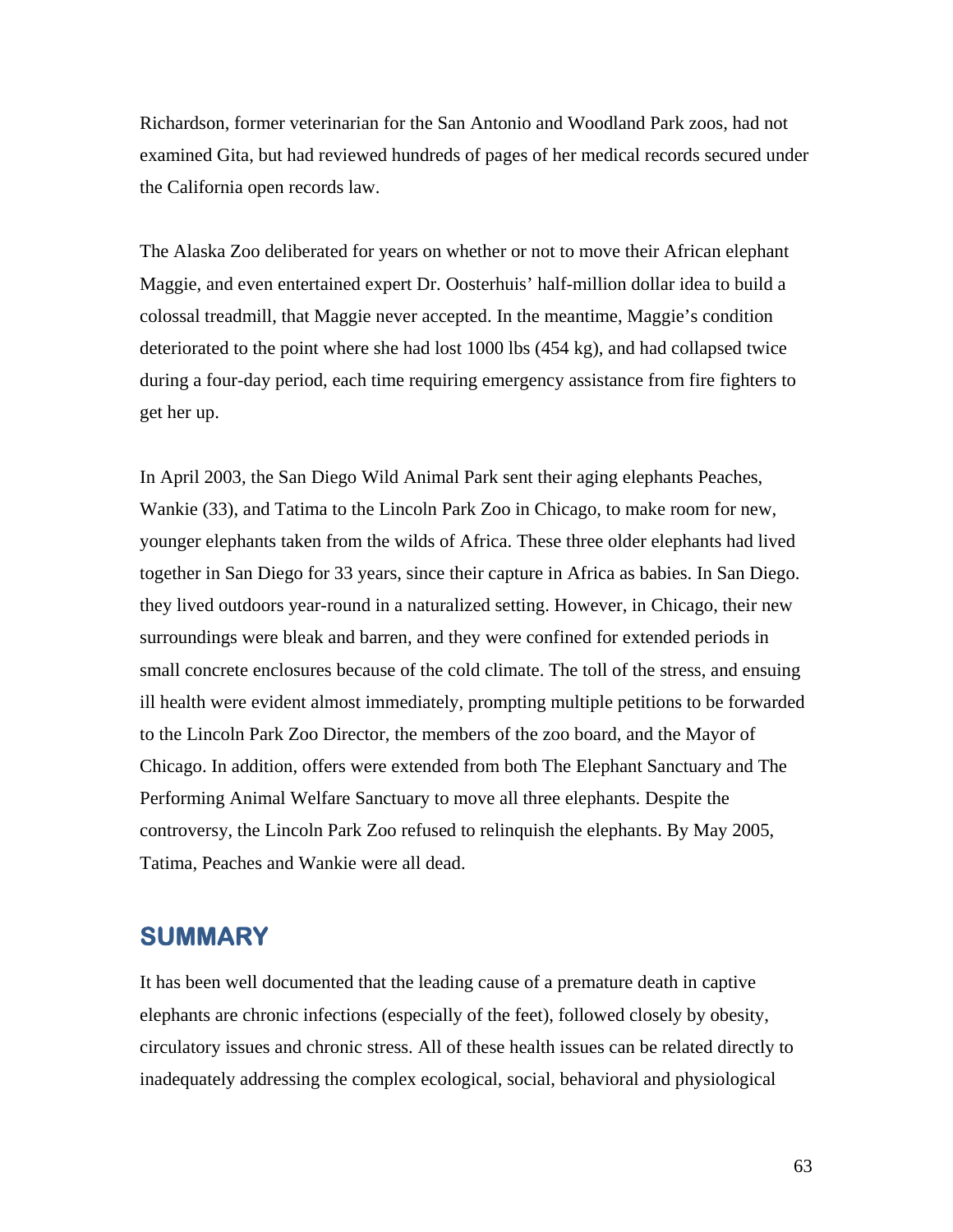needs of these animals in a captive situation. Lucy's serious health issues are therefore the quintessential reason why she should be moved. Her age, as well as the severity and chronicity of her diseases, command urgency in this action.

The Zoo has also been shown to be violation of several governing regulatory bodies, and industry guidelines with respect to Lucy.

It is also questionable whether The Zoo has taken sufficient measures to rule out Tuberculosis as a cause of her respiratory symptoms. The last recorded trunk was done was in 2005, and although accessible, an adjunctive test with higher sensitivity for this disease, the Elephant Stat-Pak test, has not been run. School children are permitted to go into the elephant enclosure and members of the public are able to touch and feed Lucy. As Tuberculosis is a highly contagious disease known to spread between humans and elephants, it is of paramount importance that the Zoo is vigilant in protecting people, and their animals, from zoonotic diseases.

On CTV, Dean Treichel claimed, " *all decisions made on animal care are made on the health and well-being of the animals that we are responsible for*." When asked if he was against moving Lucy to a sanctuary, he said, *" I am not against moving her, not necessarily to a sanctuary, and that if the time is right… and if it is in her best interest, then yeah, we would have no problems with moving her."*

It is now up to the City Council members, and the Zoo's officials, to walk their talk and do the right thing. The world is watching. As Mahatma Gandhi alleged, "*The greatness of a nation and its moral progress can be judged by the way it treats its animals*".

Should the City of Edmonton drop the ball on this issue, not only Edmontonians, but countless people around the world, may never forgive them, regardless of subsequent effort and investment dollars they inject into the Zoo. If the City of Edmonton continues to dismiss the science, and mounting public pressure, the repercussions may be more costly than they ever envisioned.